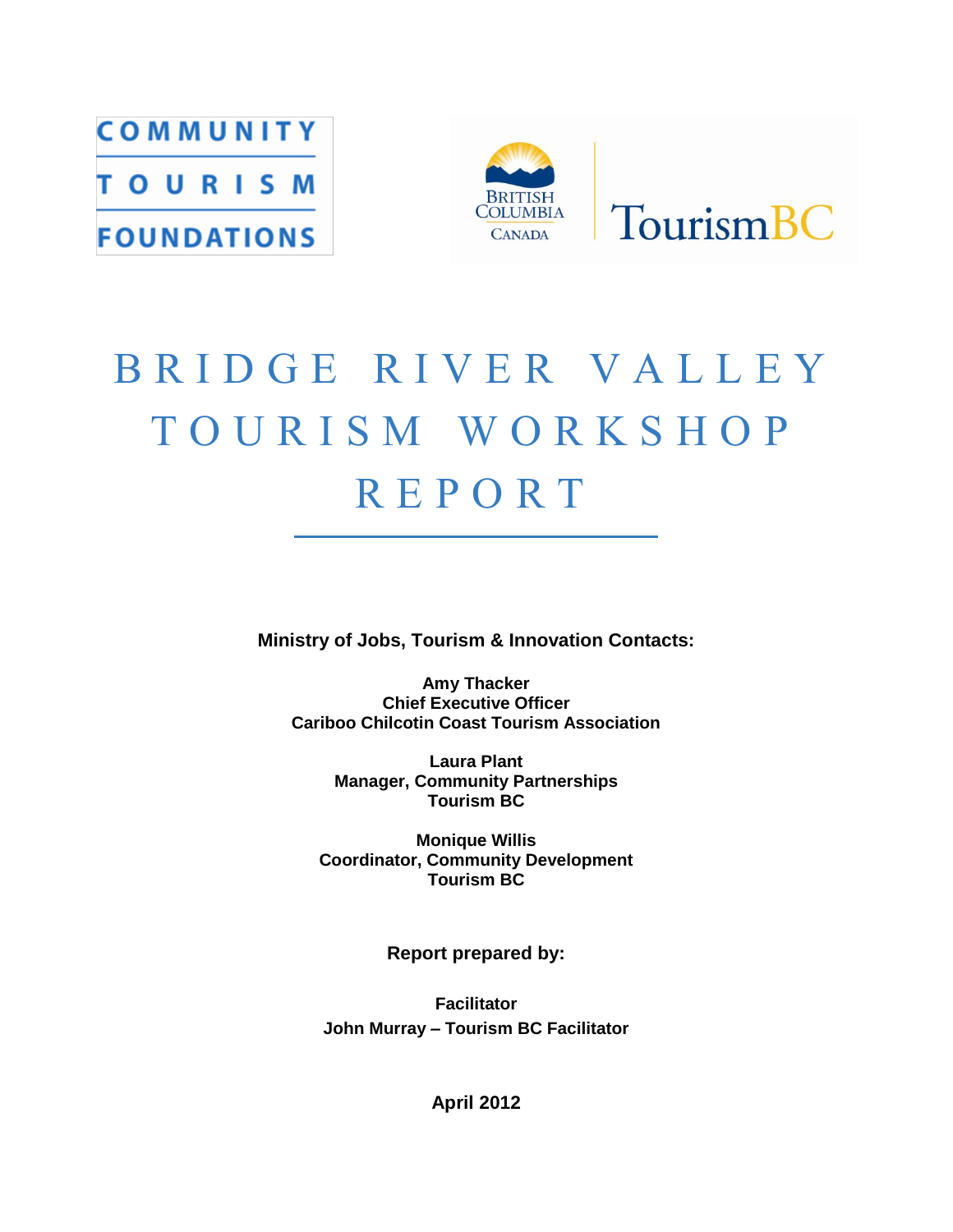# **TABLE OF CONTENTS**

| Tourism and Outdoor Recreation Activities Offered in the Bridge River Valley  11 |  |
|----------------------------------------------------------------------------------|--|
|                                                                                  |  |
|                                                                                  |  |
|                                                                                  |  |
|                                                                                  |  |
|                                                                                  |  |
|                                                                                  |  |
|                                                                                  |  |
|                                                                                  |  |
|                                                                                  |  |
|                                                                                  |  |
|                                                                                  |  |
|                                                                                  |  |
|                                                                                  |  |
|                                                                                  |  |
|                                                                                  |  |
|                                                                                  |  |
|                                                                                  |  |
|                                                                                  |  |
|                                                                                  |  |
|                                                                                  |  |
|                                                                                  |  |
|                                                                                  |  |
|                                                                                  |  |
|                                                                                  |  |
|                                                                                  |  |
|                                                                                  |  |
|                                                                                  |  |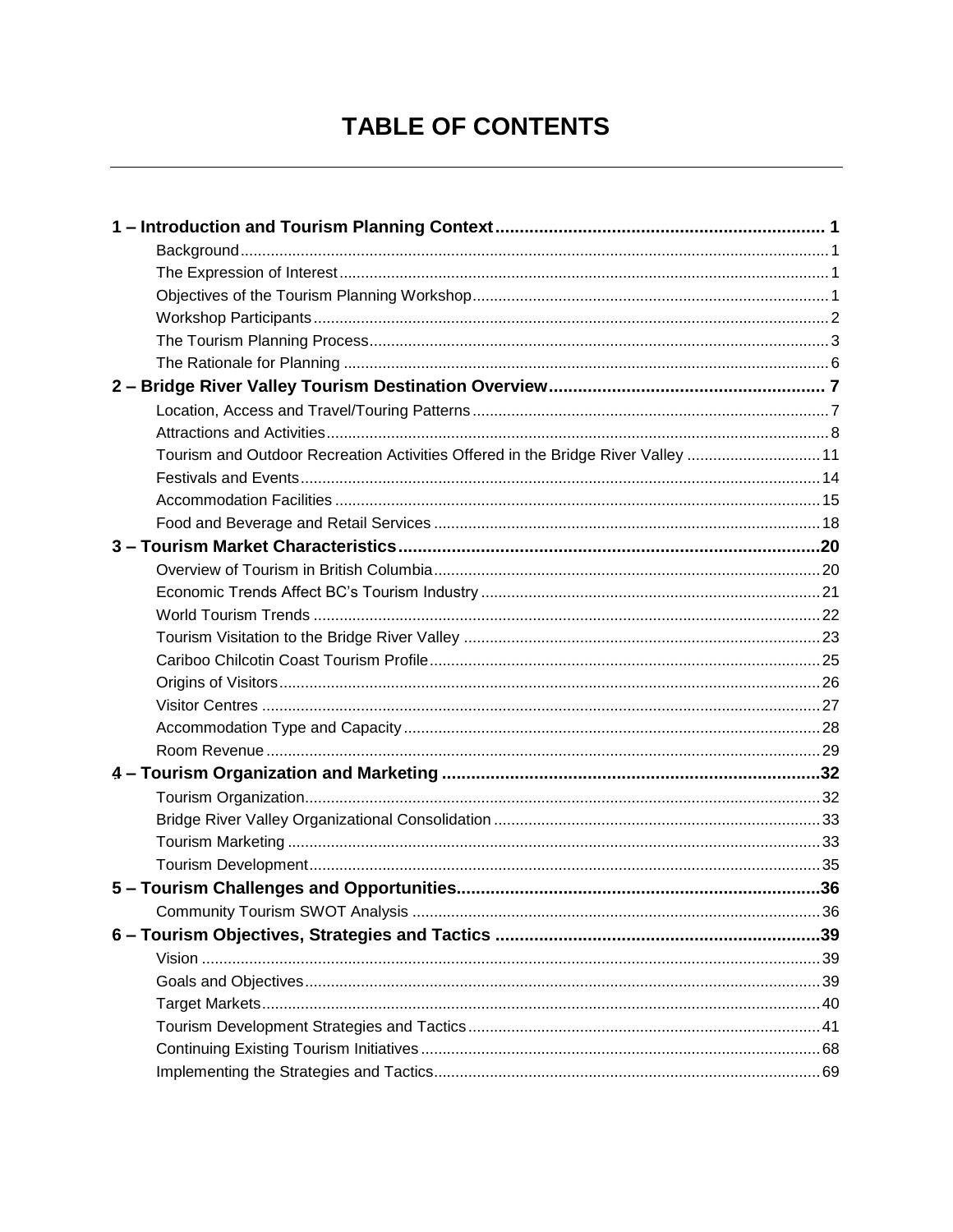## <span id="page-2-1"></span><span id="page-2-0"></span>*6B***Background**

The Bridge River Valley is located in the South Chilcotin Mountains approximately 300 km north of Vancouver and 100 km west of Lillooet. It is accessible on a year-round basis by road from the Lower Mainland via Highway 99 to Lillooet and then Road 40 into the Valley to Gold Bridge and Bralorne, the two main communities. An alternative access is north of Pemberton via the Hurley Road, which is a gravel 4x4 road open only in the summer, although can be accessed by snowmobile in the winter.

The Valley already has some well-developed tourism infrastructure and products including successful heli-skiing, cat-skiing, backcountry ski touring and snowmobiling operations in the winter, as well as mountain biking and horseback riding adventure packages in the summer. While the roofed accommodations base is on a small scale overall, a variety of facilities is available ranging from a luxury resort to budget motels, small lodges and a B&B. There are also a number of rustic campgrounds available in several Provincial Parks and Recreation Sites throughout the Valley.

Bridge River Valley also has a First Nations heritage and a rich gold mining history which provide cultural and heritage tourism opportunities.

#### <span id="page-2-2"></span>*The Expression of Interest*

The Bridge River Valley Economic Development Society submitted an Expression of Interest (EOI) to Tourism BC, part of the Ministry of Jobs, Tourism, & Innovation to participate in the *Community Tourism Foundations* program. This program has been designed to provide planning assistance to communities that will enable them to strengthen their tourism industry and increase its value to the overall economy. The EOI related to the whole Valley, largely comprised of Electoral Area A of the Squamish-Lillooet Regional District.

In response to the EOI, the Bridge River Valley's tourism stakeholders were invited by The Ministry to attend a one-day Tourism Planning Workshop. This workshop has been designed for communities that are at a relatively early stage in their tourism development and provides an opportunity for tourism stakeholders to become involved in shaping the direction of future growth, and to gain a broader appreciation of the potential role of the regional tourism association and Tourism BC in strengthening tourism locally. This Workshop was held in Gold Bridge on March 27<sup>th</sup>, 2012 and was facilitated by the Tourism BC facilitator, John Murray. The session attracted a cross-section of tourism stakeholders from the Valley itself and nearby Pemberton.

#### <span id="page-2-3"></span>*8B***Objectives of the Tourism Planning Workshop**

The objectives of the one-day Workshop were as follows: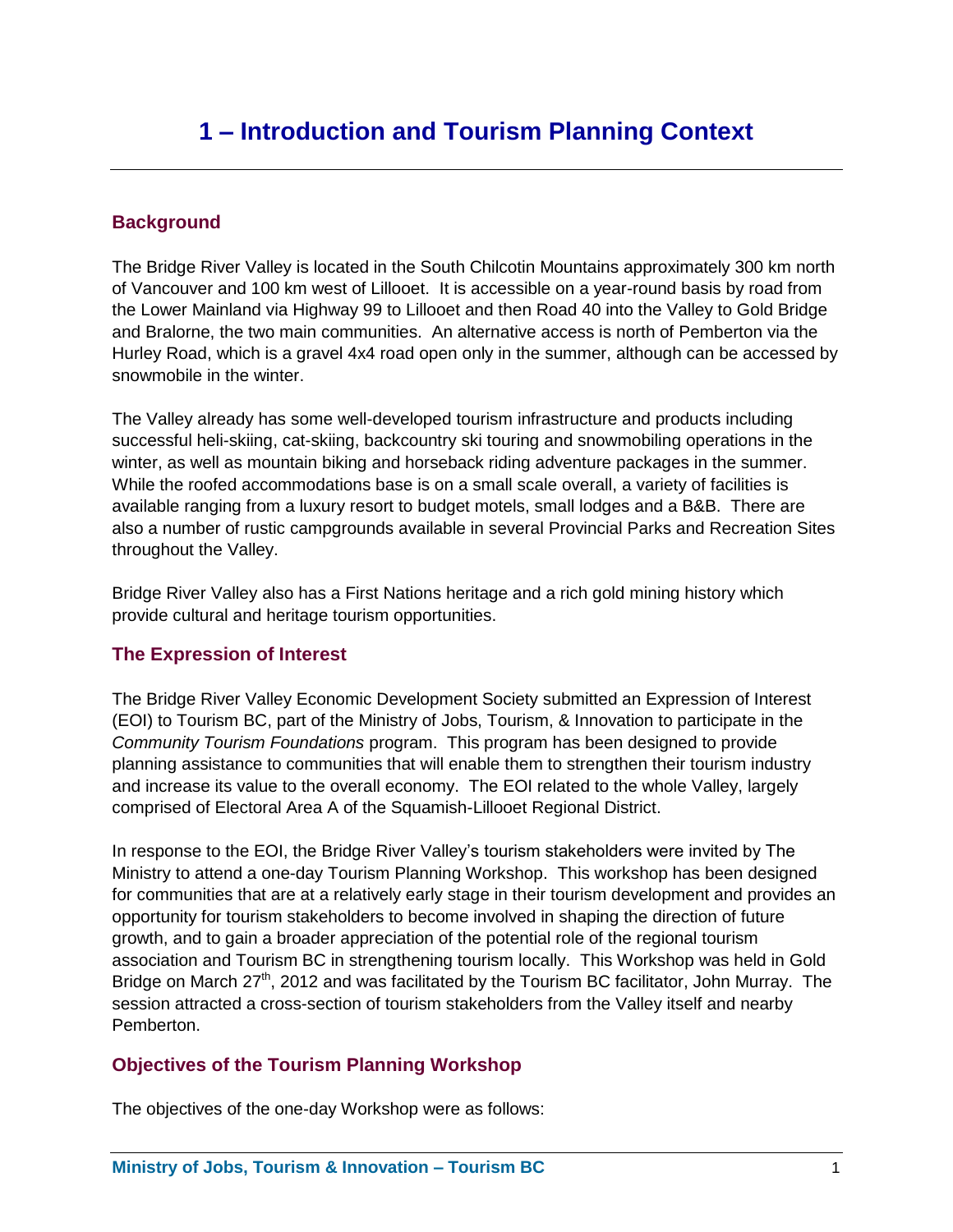## **TOURISM**

# **FOUNDATIONS**

#### **Bridge River Valley Tourism Workshop Report**

- 1. To bring tourism stakeholders together to share information and exchange views on the current tourism situation in the Bridge River Valley.
- 2. To provide an overview of the roles of Tourism BC and the Cariboo Chilcotin Coast Tourism Association (CCCTA) in relation to community tourism development.
- 3. To increase stakeholders' understanding of the tourism planning process.
- 4. To present an overview of the tourism industry in BC and current trends that are affecting demand.
- 5. To review the existing planning context for tourism in the Bridge River Valley and characteristics of current visitors to the area.
- 6. To identify the Bridge River Valley's key tourism products and features, including attractions, accommodation, festivals/events and other tourism oriented services.
- 7. To review the key issues, challenges and opportunities associated with the Bridge River Valley's tourism industry.
- 8. To facilitate discussion on strategic directions for tourism and reach consensus on key tactics and initiatives to be taken over the 12 to 18 months.

This represents considerable ground to cover in one day, so it is not possible to develop a comprehensive tourism plan on the basis of these discussions. This report, therefore, is a preliminary assessment of tourism in the Bridge River Valley and recommendations for moving forward in the short term. Implementation of this report's recommendations will assist with generating enhanced momentum and direction for tourism stakeholders, which will help to strengthen tourism as a key sector of the Valley's economy.

#### <span id="page-3-0"></span>*9B***Workshop Participants**

The Workshop was attended by 11 tourism stakeholders from the region, who represented a good cross section of different types of tourist operators, non-profit organizations and the Regional District. Amy Thacker attended on behalf of the Cariboo Chilcotin Coast Tourism Association and Laura Plant attended on behalf of Tourism BC. Amy and Laura presented an overview of the two organizations and their work at the community level. The remainder of the workshop was facilitated by John Murray, a Community Tourism Foundations program facilitator. Following is a list of the participants who attended the session.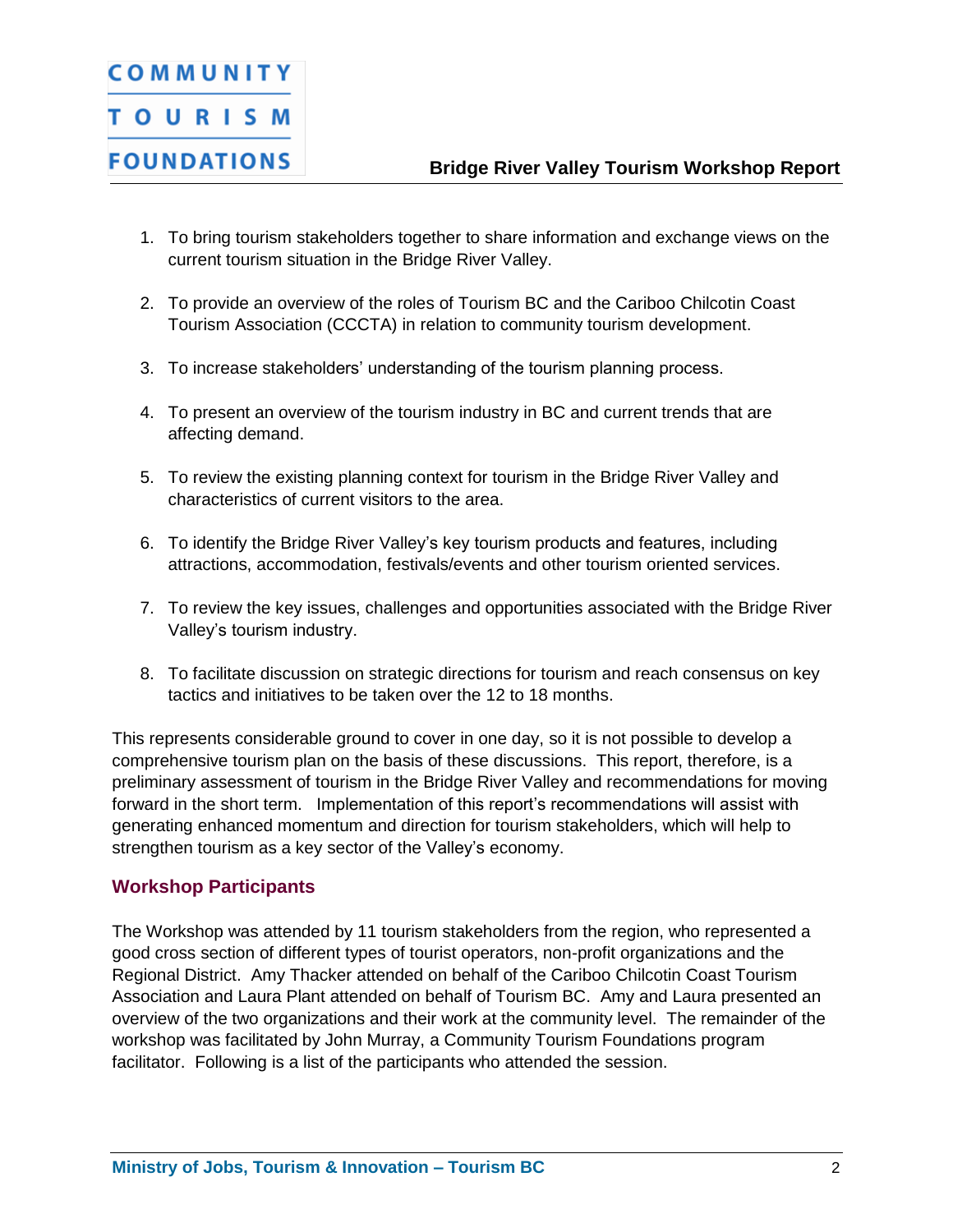**TOURISM** 

# **FOUNDATIONS**

## **Bridge River Valley Tourism Workshop Report**

| <b>Name</b>            | Organization                                                                     |
|------------------------|----------------------------------------------------------------------------------|
| Teri Anderson          | <b>Bralorne Pioneer Museum</b>                                                   |
| Peter Colapinto        | <b>Bridge River Trails Society</b>                                               |
| Debbie Demare          | SLRD Area A Director, Bridge River Valley Economic<br><b>Development Society</b> |
| George Henry           | <b>Pemberton Museum</b>                                                          |
| <b>Shirley Henry</b>   | Pemberton Chamber of Commerce                                                    |
| <b>BJ</b> Moore        | Ministry of Forests, Lands and Natural Resource Operations                       |
| Michelle Nortje        | <b>Bridge River Valley Economic Development Society</b>                          |
| Laura Plant            | Tourism BC / Ministry of Jobs, Tourism & Innovation                              |
| Amy Thacker            | Cariboo Chilcotin Coast Tourism Association                                      |
| Terry & Cathy Thiessen | <b>Highland Cream Resort</b>                                                     |
| Darlene Watts          | <b>Gold Dust Motel</b>                                                           |
| Peter Weilandt         | <b>BC Parks</b>                                                                  |
| John Murray            | Tourism BC Facilitator                                                           |

## <span id="page-4-0"></span>**The Tourism Planning Process**

In preparing a community tourism plan it is important to keep in mind the following principles:

- **Visitor needs must be addressed.** BC communities must be responsive to visitor needs. Communities need to understand visitor needs first, develop tourism experiences to meet those needs, and then market the appropriate tourism experiences to the appropriate types of visitors.
- **Collaboration of tourism stakeholders is critical.** To address the issues and opportunities facing the tourism industry, consultation and collaboration among all types of local/regional tourism industry stakeholders is required.
- **Effective Partnerships.** Tourism is a fragmented industry with many components and effective partnerships among tourism operators, communities, destination marketing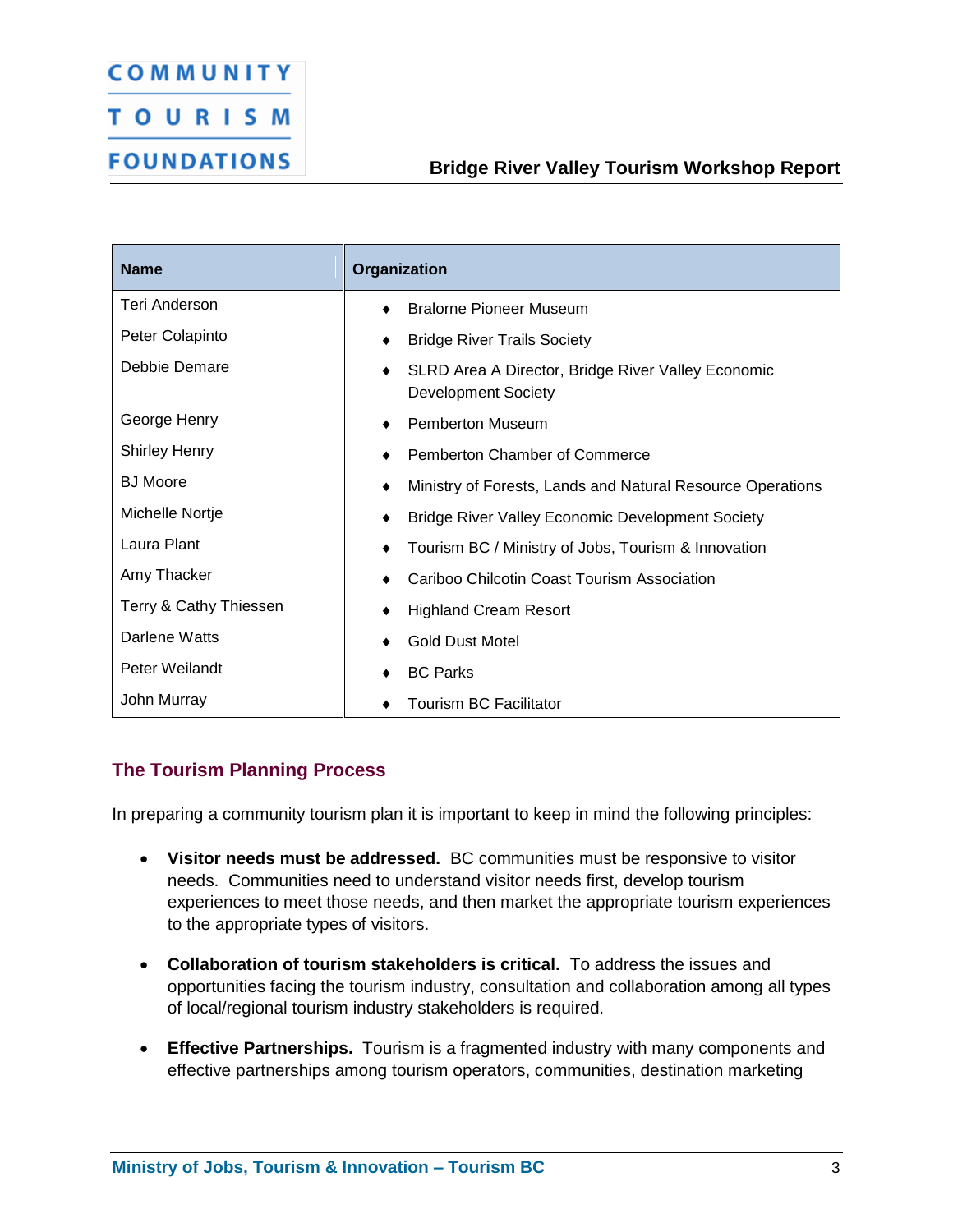**TOURISM** 

# **FOUNDATIONS**

#### **Bridge River Valley Tourism Workshop Report**

organizations, and all levels of government are essential to building a cohesive, strong and sustainable tourism industry.

- **Sustainability.** Tourism in British Columbia's communities and regions must be developed in a sustainable manner, recognizing the need for economic, social, and environmental sustainability.
- **Community support.** To be successful, tourism development needs to be supported by all major stakeholders in the community, including businesses, local government, and residents.

The tourism plan encompasses the overall vision, goals and objectives, and provides a "blueprint" for developing the industry over the coming years. The tourism plan should also be flexible enough to take new, unexpected opportunities into consideration during implementation.

The tourism plan should be designed to accomplish the following:

- 1. Define the tourism business situation and context past, present and future.
- 2. Identify the tourism-related opportunities and challenges facing the community.
- 3. Establish specific and realistic business objectives for tourism.
- 4. Determine the strategies and tactics required to accomplish the objectives.
- 5. Establish a timetable and roles and responsibilities for implementing projects and activities.
- 6. Identify mechanisms to monitor the effectiveness of projects/activities against the defined objectives.

Once the tourism plan is completed and implementation begins, results should be tracked regularly so that an updated plan, with learning from the current year's activities, can be more effective in enhancing the community's tourism industry. For many communities and regions, the objectives and strategies should be reviewed, with most of the updates occurring on the detailed tactics.

The tourism planning cycle can be illustrated as follows: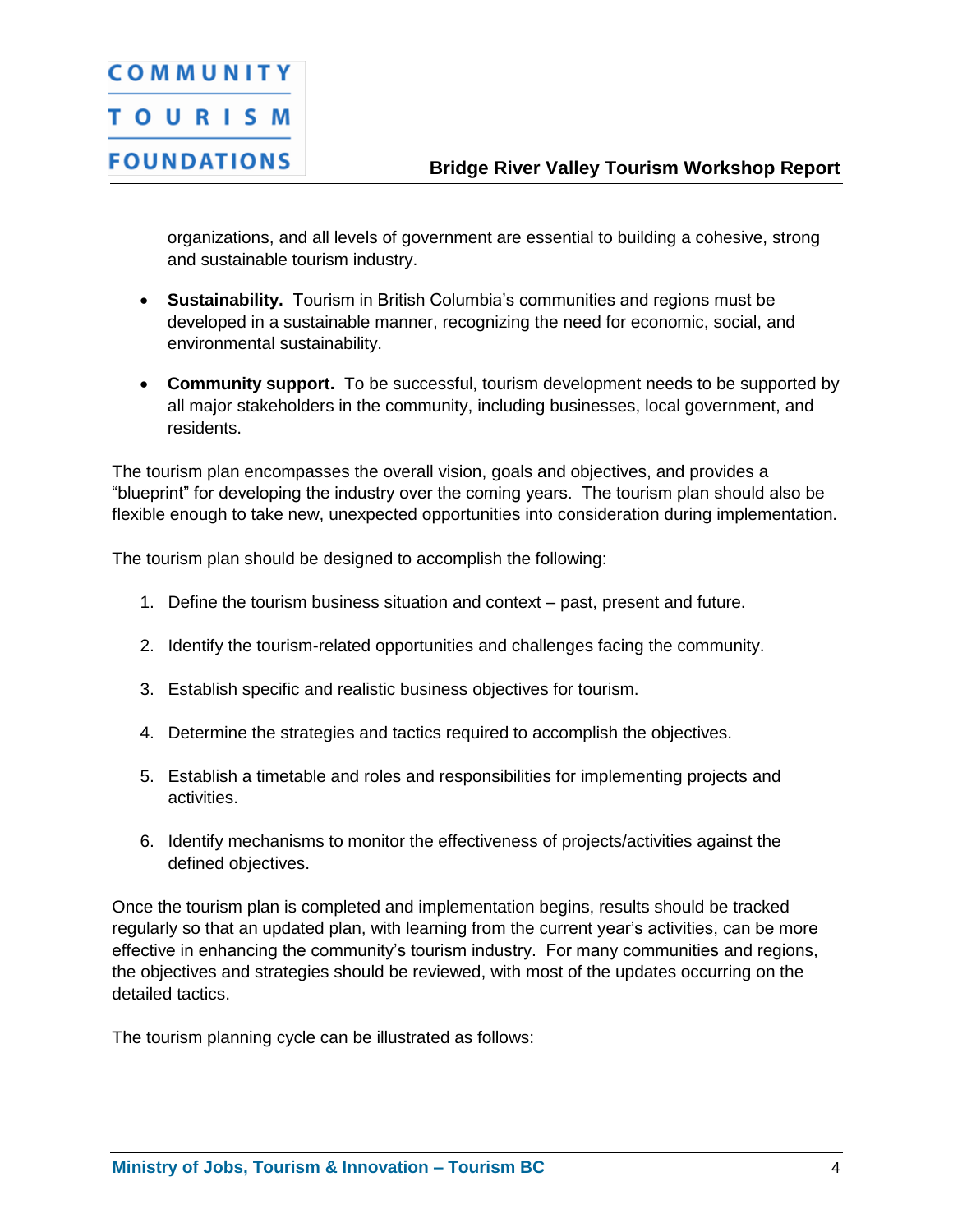#### **Figure 1.1: Tourism BC's Community Tourism Foundations Planning Process**



*Source: Tourism BC*

The Bridge River Valley's application to the Community Tourism Foundations program and its involvement in the Tourism Planning Workshop is recognition of the importance of tourism strategic planning. As the Valley's stakeholders seek to build on this Workshop, they need to maintain a commitment to answering the following questions on a regular basis:

- What is the current tourism and economic environment?
- Who are the current visitors to the Valley?
- What opportunities and issues is the Valley facing?
- What tourism business objectives does the Bridge River Valley expect to achieve?
- What tourism products and services does the Valley offer that are of interest to existing and prospective visitors?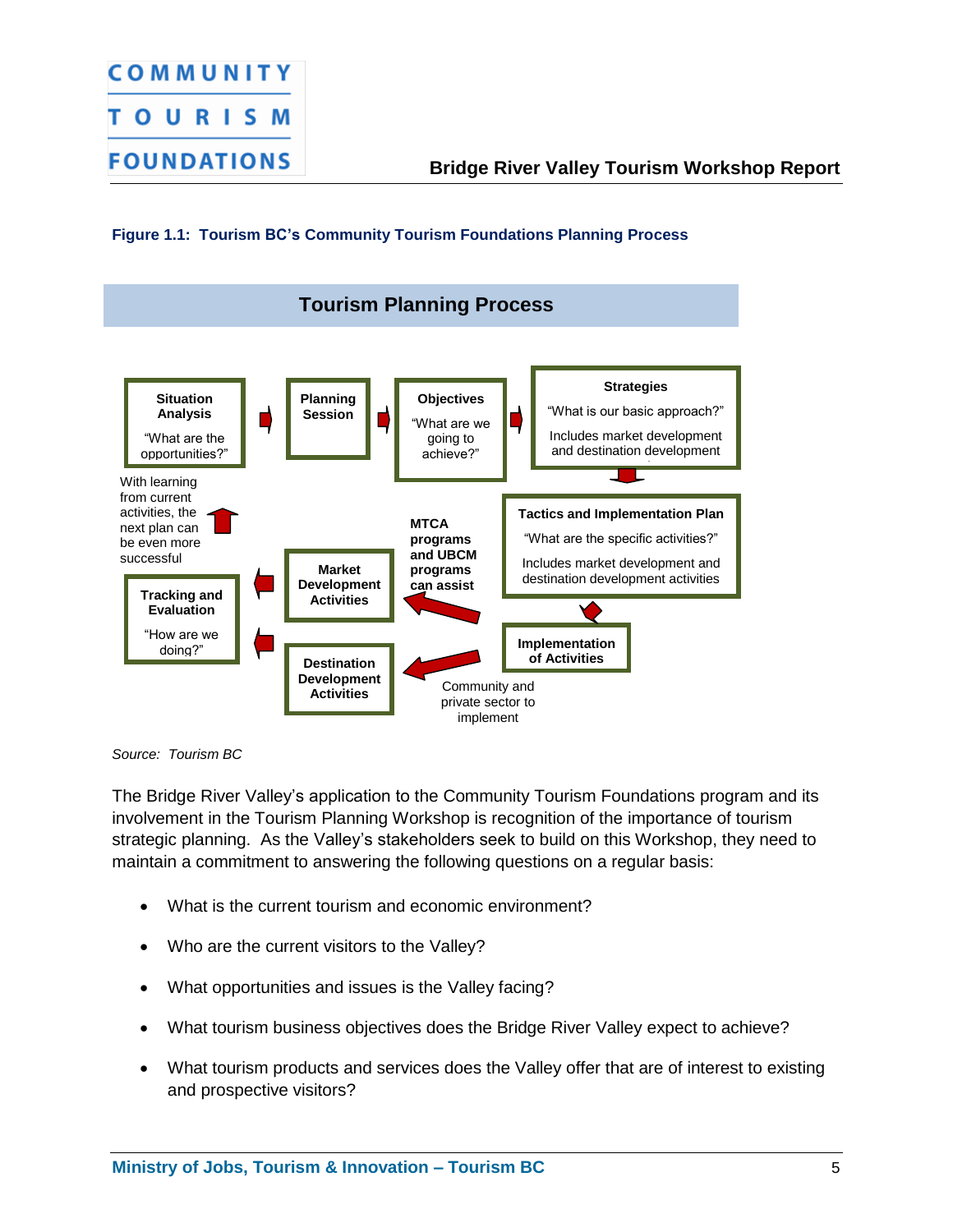## **TOURISM**

**FOUNDATIONS** 

 **Bridge River Valley Tourism Workshop Report**

- What actions are required to make the Valley's current and potential products of greater interest to visitors?
- What processes are being used to communicate with existing and potential visitors?
- Who will do what and when?
- How will progress be measured?

A planning process that takes into account all of these questions will provide structure and rigour to decision-making regarding tourism initiatives that fit within the overall plan.

### <span id="page-7-0"></span>**The Rationale for Planning**

Undertaking a strategic planning process for the tourism industry in the Bridge River Valley on a regular basis will assist with developing:

- 1. An enhanced appreciation of the range of stakeholders and tourism product/services and the potential linkages among them.
- 2. An increased awareness of the benefits of tourism to the wider community especially to the local economy, culture and environment.
- 3. A longer-term perspective on tourism development that can withstand the impact of shorter-term political changes.
- 4. A greater ability to position tourism as an important driver for economic growth and to attract new investment in marketing and product development.
- 5. An increased likelihood of new opportunities for collaboration among potential partners.
- 6. An improved understanding of target markets and a greater appreciation of the need for integrated marketing and communications.
- 7. A realistic appreciation of the resources required to deliver tourism services effectively.
- 8. An awareness of the benefits to be gained from adopting a regional and partnership approach to tourism planning and development.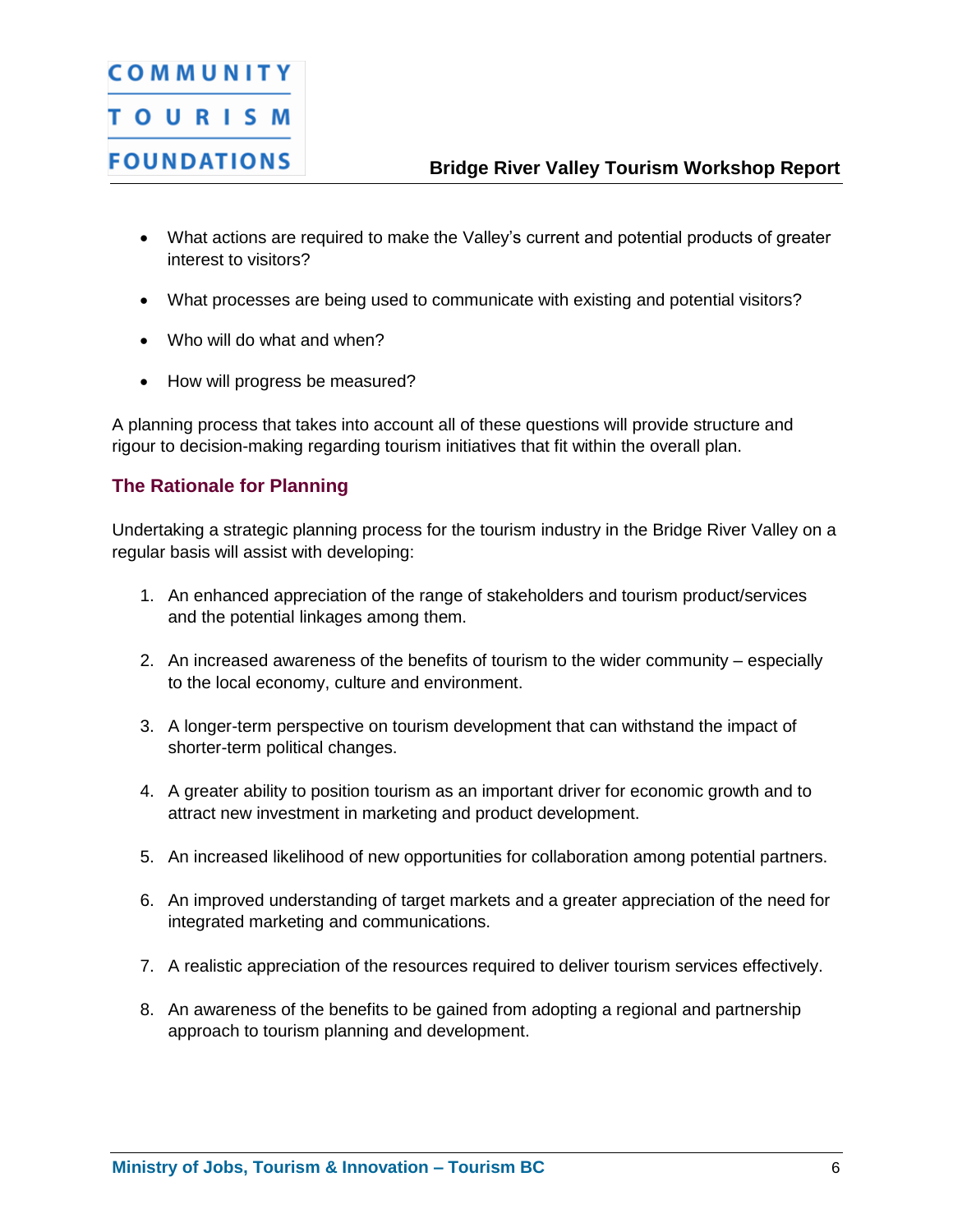# <span id="page-8-0"></span>*1B***2 – Bridge River Valley Tourism Destination Overview**

The Bridge River Valley is in a strategic location just north of the Highway 99 corridor. The Valley has oriented itself towards tourism, making use of its principal natural assets in the South Chilcotin Mountains of BC. The Valley is an outstanding outdoor adventure/recreation destination, both winter and summer. As a result of the mining heritage of the area, the principal communities of Gold Bridge and Bralorne offer a number of intact heritage buildings as good potential heritage tourism resources and points of interest.

#### <span id="page-8-1"></span>**Location, Access and Travel/Touring Patterns**

The Bridge River Valley is located approximately 300 km north of Vancouver and 100 km west of Lillooet and is accessible by automobile, snowmobile, float plane and helicopter. There are three alternative road access routes from the Lower Mainland:

- During the summer and early fall, the fastest route is via Highway 99 to Pemberton and then the Hurley Road into the Valley. This route is a summer-only gravel road suitable for 4x4 vehicles, which involves a climb over the 5,500' Railroad Pass and is approximately a 31/2 hour drive from Vancouver. In winter it is possible to travel along this unplowed road via snowmobile from the Pemberton Meadows to Bralorne or Gold Bridge.
- The second fastest route is via Highway 99 to Pemberton, continuing on the Duffy Lake Road section of Highway 99 to Lillooet, followed by Road 40 from Lillooet into the Valley. This route takes approximately 5 hours from Vancouver and is usually suitable for all vehicles, as it is a mixture of paved and gravel surfaces and is generally well-maintained by Interior Roads in Gold Bridge.
- The most dependable driving route is via Hope to Lillooet and then into the Valley on Road 40, with a total travel time of 6 hours from Vancouver.

The scheduled bus service available that comes closest to the region is Greyhound from Vancouver, Squamish and Whistler to Pemberton. Some tourist businesses in the Bridge River Valley offer local shuttle services by van for their guests, such as Tyax Wilderness Resort. Chilcotin Holidays offers scheduled passenger van service up to four times a week between Vancouver and their guest ranch.

The closest airport with scheduled flights is in Kamloops, with daily flights on Air Canada Express (Jazz) and Westjet. The second closest airport is in Pemberton and is available for private aircraft and charters, as well as helicopter service. Float plane service is available to Tyax Wilderness Resort and other lakes. Vancouver International Airport is the major gateway for international visitors to the region, but is a 5-6 hour drive away.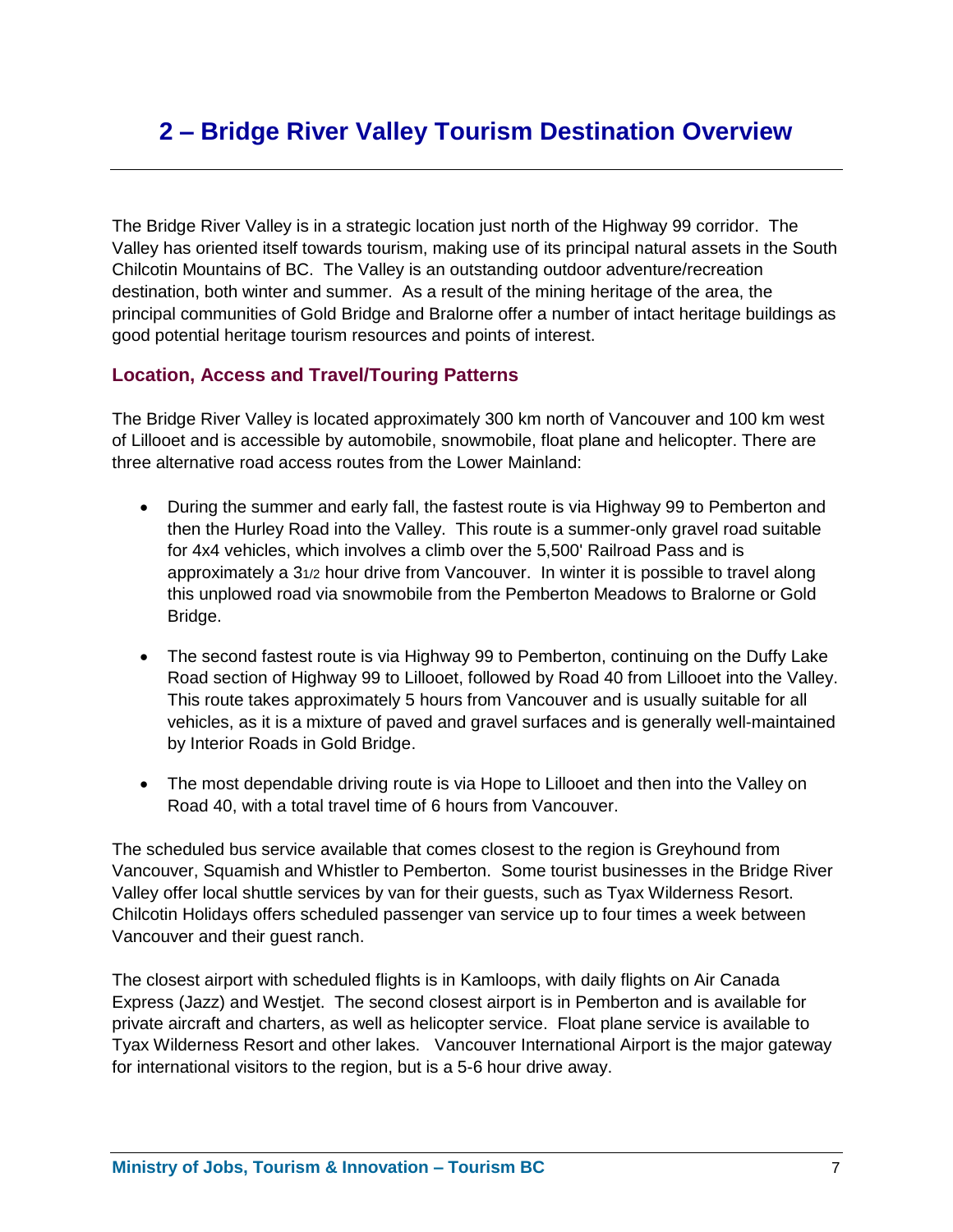# COMMUNITY **TOURISM FOUNDATIONS**

#### **Bridge River Valley Tourism Workshop Report**

Rocky Mountaineer Vacations operates a scenic tour train service along the former BC Rail line, although the trains do not stop in the Bridge River Valley.

### <span id="page-9-0"></span>*13B***Attractions and Activities**

The Bridge River Valley is a premier mountain location for many outdoor recreation/adventure activities and there is a fairly extensive infrastructure of outdoor adventure/recreation facilities and amenities that have been developed over the years. In virtually all cases the focus is on wilderness experiences, so any developed facilities such as campgrounds are of a rustic nature. There are currently close to a dozen forestry recreation sites/campgrounds in operation in the Valley, several provincial parks, and numerous hiking and biking trails, as shown in Figure 2.1. Of particular note is South Chilcotin Mountains Provincial Park, which is a huge wilderness area encompassing almost 57,000 hectares and is currently engaged in a management planning process.

In addition to extensive independent activities by Bridge River Valley residents and visitors, there are a number of major tourist operators who make use of the provincial parks and recreation sites for their various tour packages and programs.

| <b>Nearby Attractions</b>        | <b>Details / Description</b>                                                                                                                         |  |  |  |
|----------------------------------|------------------------------------------------------------------------------------------------------------------------------------------------------|--|--|--|
| <b>BC Forestry Recreation</b>    | Carol Lake<br>٠                                                                                                                                      |  |  |  |
| Sites in Bridge River Valley     | Carpenter Lake<br>٠                                                                                                                                  |  |  |  |
|                                  | Friburg<br>٠                                                                                                                                         |  |  |  |
|                                  | <b>Gun Lake</b><br>٠                                                                                                                                 |  |  |  |
|                                  | Kingdom Lake<br>٠                                                                                                                                    |  |  |  |
|                                  | <b>Marshall Creek</b><br>٠                                                                                                                           |  |  |  |
|                                  | Marshall Lake North<br>$\blacksquare$                                                                                                                |  |  |  |
|                                  | Mowson Pond<br>٠                                                                                                                                     |  |  |  |
|                                  | Mud Lake North and Mud Lakes South<br>٠                                                                                                              |  |  |  |
|                                  | <b>Plateau Ponds</b>                                                                                                                                 |  |  |  |
|                                  | <b>Tyaughton Creek</b><br>٠                                                                                                                          |  |  |  |
| <b>Big Creek Provincial Park</b> | Wilderness park encompassing 65,982 hectares<br>٠                                                                                                    |  |  |  |
|                                  | Accessible by trails, no facilities and wilderness camping only<br>٠                                                                                 |  |  |  |
|                                  | Spectacular scenery in southern portion makes it popular for<br>٠<br>horseback riding, backpacking, hunting, wildlife viewing, and<br>mountaineering |  |  |  |
|                                  | Abundant wildlife including mountain goats, California bighorn<br>٠<br>sheep, moose, wolves, black bears and grizzly bears                           |  |  |  |

#### **Figure 2.1: Principal Outdoor Oriented Attractions and Features in the Bridge River Valley**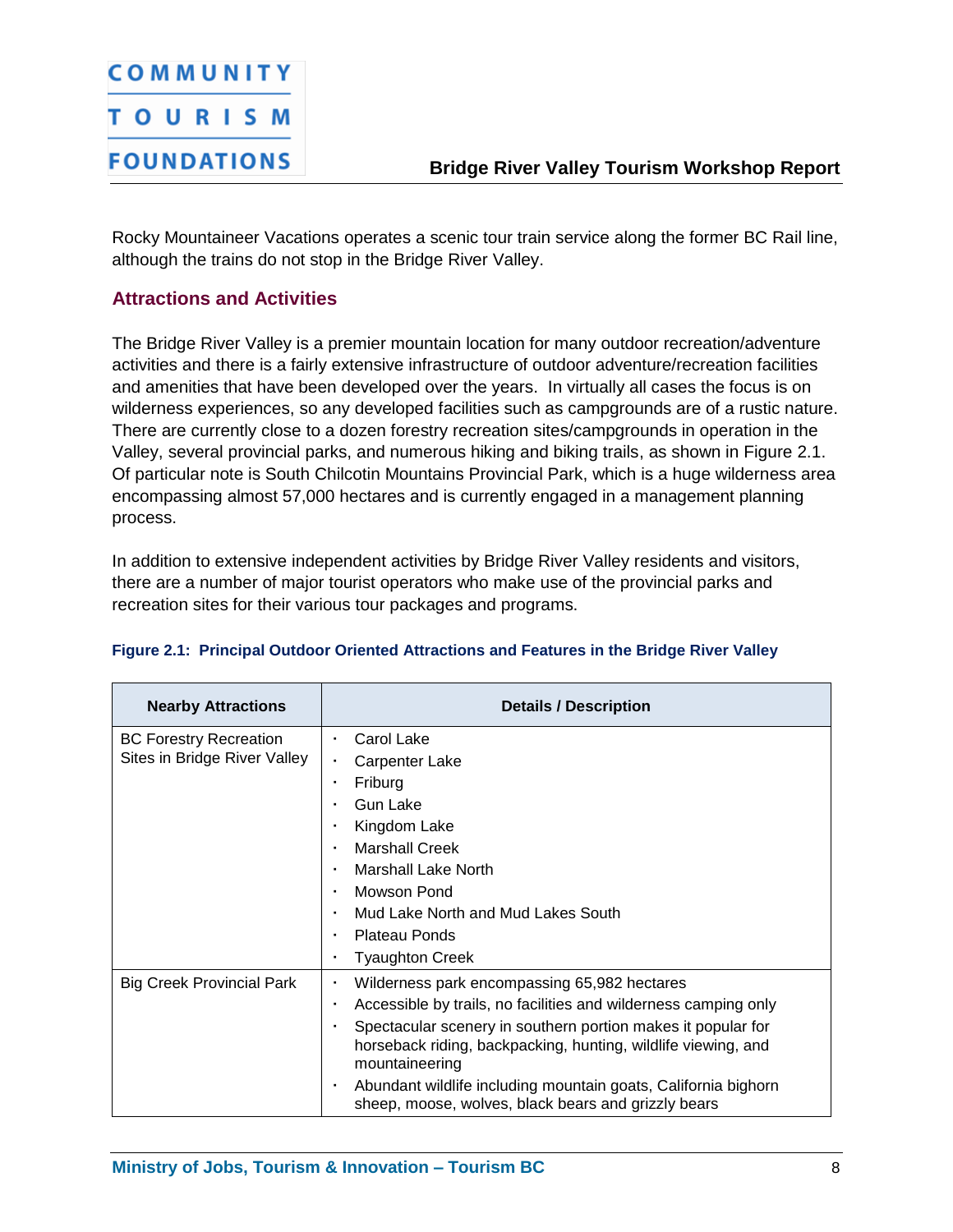## **TOURISM**

## **FOUNDATIONS**

| <b>Nearby Attractions</b>                           | <b>Details / Description</b>                                                                                                                             |
|-----------------------------------------------------|----------------------------------------------------------------------------------------------------------------------------------------------------------|
| <b>Bridge River Delta</b>                           | Class A provincial park covering 992 hectares<br>٠                                                                                                       |
| <b>Provincial Park</b>                              | Intricately braided river system and braided tributaries to the delta<br>on Downton Lake                                                                 |
|                                                     | Important spring habitats and cross valley connection for grizzly<br>٠<br>bear                                                                           |
|                                                     | Habitat for moose, mule deer, wolverine, mink, Harlequin duck<br>٠<br>No facilities available                                                            |
| <b>Bridge River Trails Society</b>                  | Carl Creek Trail, Sunshine Mountain Trails, Kingdom Lake Trail,<br>Waterloo Trail (Mt. Fergusson), Bradian Trail Network, Green<br><b>Mountain Trail</b> |
| Dams and Reservoirs (BC<br>Hydro)                   | 330 hectares of rolling hills<br>$\bullet$<br>Wildlife viewing<br>٠                                                                                      |
|                                                     | <b>Fishing for Rainbow Trout</b><br>٠                                                                                                                    |
|                                                     | With 46 campsites, ideal for family camping vacations<br>$\blacksquare$                                                                                  |
| <b>Fred Antoine Provincial</b>                      | Class A provincial park covering 2,230 hectares<br>٠                                                                                                     |
| Park                                                | Includes a complete and undisturbed watershed (Antoine Creek)<br>٠<br>and the upper elevations of Fred Creek                                             |
|                                                     | Offers a wilderness recreation experience and contains numerous<br>signs and artefacts of First Nations traditional use<br>No facilities available       |
| Gwyneth Lake Provincial                             | Class A provincial park covering 132 hectares<br>٠                                                                                                       |
| Park                                                | Park includes a small lake and marsh, and is situated on the<br>٠<br>Hurley-Carpenter Lake road tour route from Lower Mainland                           |
|                                                     | Lake and marsh provide habitat for aquatic species<br>٠                                                                                                  |
|                                                     | Old "Forest Service" style campground with 6 campsites and a pit<br>٠<br>toilet                                                                          |
| Mountain Bike Trails in                             | North Cinnabar to Mowsons Pond Mountain Biking Trail                                                                                                     |
| South Chilcotin                                     | Spruce Lake to Gun Creek Hiking/Biking Trail<br>٠                                                                                                        |
|                                                     | Taylor Basin to Spruce Lake Hiking/Biking Trail<br>٠                                                                                                     |
| Snowmobile Trails                                   | These include: Slim Creek, Lone Goat (Ice Caves), Jewel Creek to<br>Dixon, Taylor Basin, East Hurley, Kingdom Lake, McGillivray                          |
| South Chilcotin Mountains<br><b>Provincial Park</b> | Visually spectacular area with mid elevation grasslands, sub alpine<br>٠<br>and alpine meadows, alpine lakes and mountain peaks                          |
|                                                     | Very large land area of 56,796 hectares<br>٠                                                                                                             |
|                                                     | Mountain goats, mule deer, grizzly bears, black bears, California<br>٠<br>bighorn sheep, moose, wolves and wolverines are found in Park                  |
|                                                     | Over 200 km of trails through broad valleys, alpine meadows and<br>ridges                                                                                |
|                                                     | Hikers, horseback riders and mountain bikers use the Park and its                                                                                        |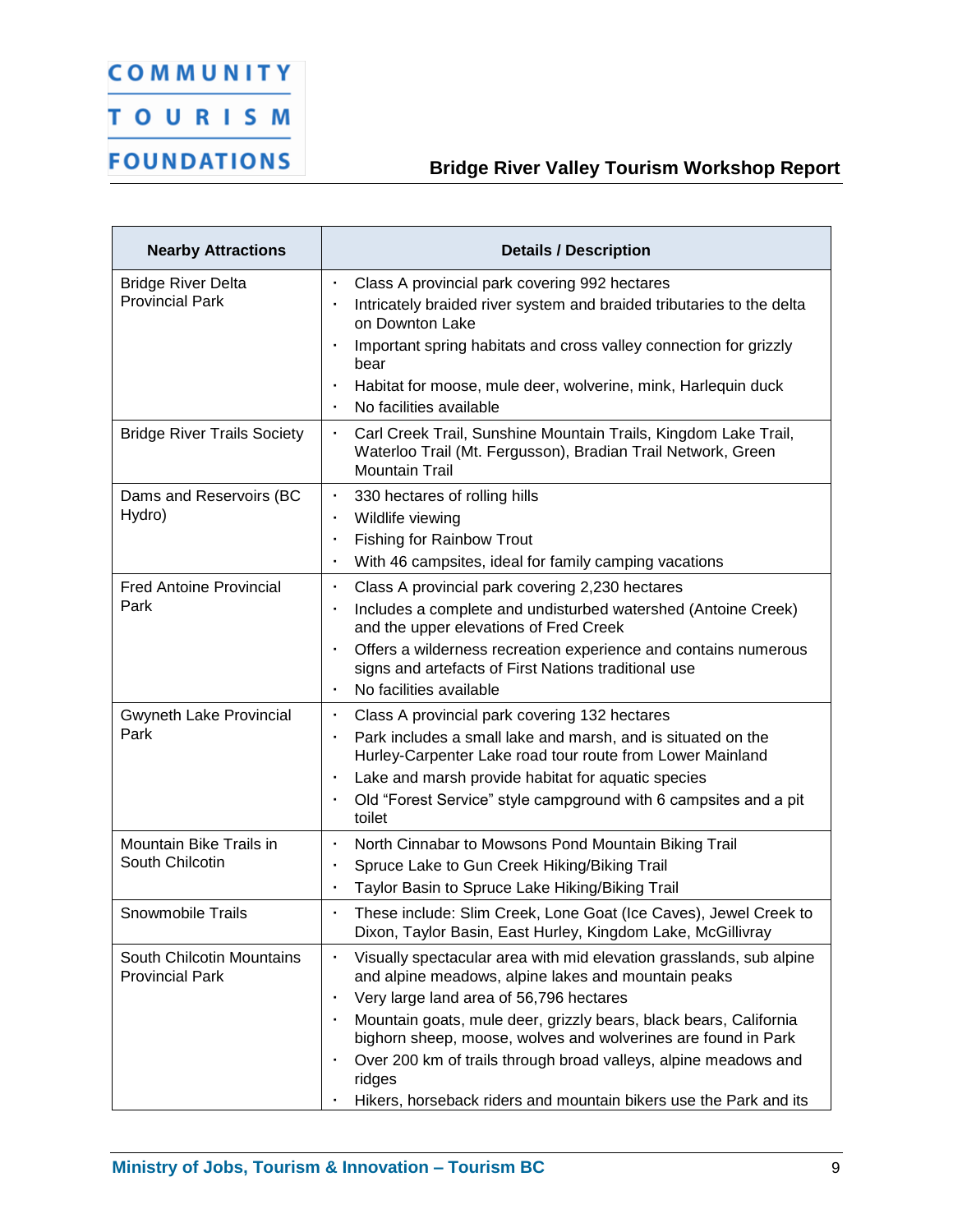## **TOURISM**

# **FOUNDATIONS**

## **Bridge River Valley Tourism Workshop Report**

| <b>Nearby Attractions</b> | <b>Details / Description</b>                                                                                                                                                                                                                                                                                                                                                                                                                                                        |  |
|---------------------------|-------------------------------------------------------------------------------------------------------------------------------------------------------------------------------------------------------------------------------------------------------------------------------------------------------------------------------------------------------------------------------------------------------------------------------------------------------------------------------------|--|
|                           | trails<br>Wilderness, backcountry or walk-in camping at 6 designated sites -<br>٠<br>basic facilities available at some sites (picnic table, pit toilet)<br>Also fishing, hunting and winter recreational activities<br>٠                                                                                                                                                                                                                                                           |  |
| Yalakom Provincial Park   | This is a Class A provincial park covering 8,941 hectares<br>٠<br>Park protects the whole of the undeveloped basin of Yalakom<br>Creek and much of Nine Mile Ridge<br>Encompasses old growth forest, areas of high elevation aspen<br>٠<br>stands and krumholz forest<br>Multiple California bighorn sheep, mountain goat and mule deer<br>٠<br>migration corridors<br>Many trails throughout the area for backcountry recreation and<br>٠<br>hunting<br>No camping facilities<br>٠ |  |

*Source: Compiled by Tourism BC facilitator from various brochures, websites and discussions in Workshop*

The Bridge River Valley also has a significant intact built heritage consisting of various historic buildings and sites in Bralorne, Gold Bridge, Gun Creek and at Sunshine Mountain. These heritage assets are summarized in Figure 2.2.

#### **Figure 2.2: Bridge River Valley's Principal Historic Buildings and Heritage Features**

| Location        | <b>Historic Building/</b><br><b>Feature</b> | <b>Description</b>                                                                                                                                                                                                                         |
|-----------------|---------------------------------------------|--------------------------------------------------------------------------------------------------------------------------------------------------------------------------------------------------------------------------------------------|
| <b>Bralorne</b> | <b>Boultbe Memorial</b><br>Church           | Recently restored by the Bridge River Valley Community<br><b>Church Society</b><br>It is available for weddings and other events                                                                                                           |
|                 | <b>Bralorne Community</b><br>Hall           | Features a classic gymnasium and full kitchen<br>٠<br>Hall has recently been cleaned and renovated, is used<br>$\blacksquare$<br>for community events and is available to rent.                                                            |
|                 | <b>Bralorne Mine</b>                        | Was once the richest gold mine in Canada, but closed<br>٠<br>30 years ago<br>However, the Mine has recently re-opened as a result of<br>$\blacksquare$<br>the high price of gold<br>May be potential for pre-arranged tours by appointment |
|                 | <b>Bralorne-Pioneer</b><br>Mine Office      | Originally the building served as the old mine office, but<br>٠<br>now operates as the Bralorne-Pioneer Motel                                                                                                                              |
|                 | <b>Bralorne Pioneer</b>                     | Museum Society was formed in 1977 to preserve the                                                                                                                                                                                          |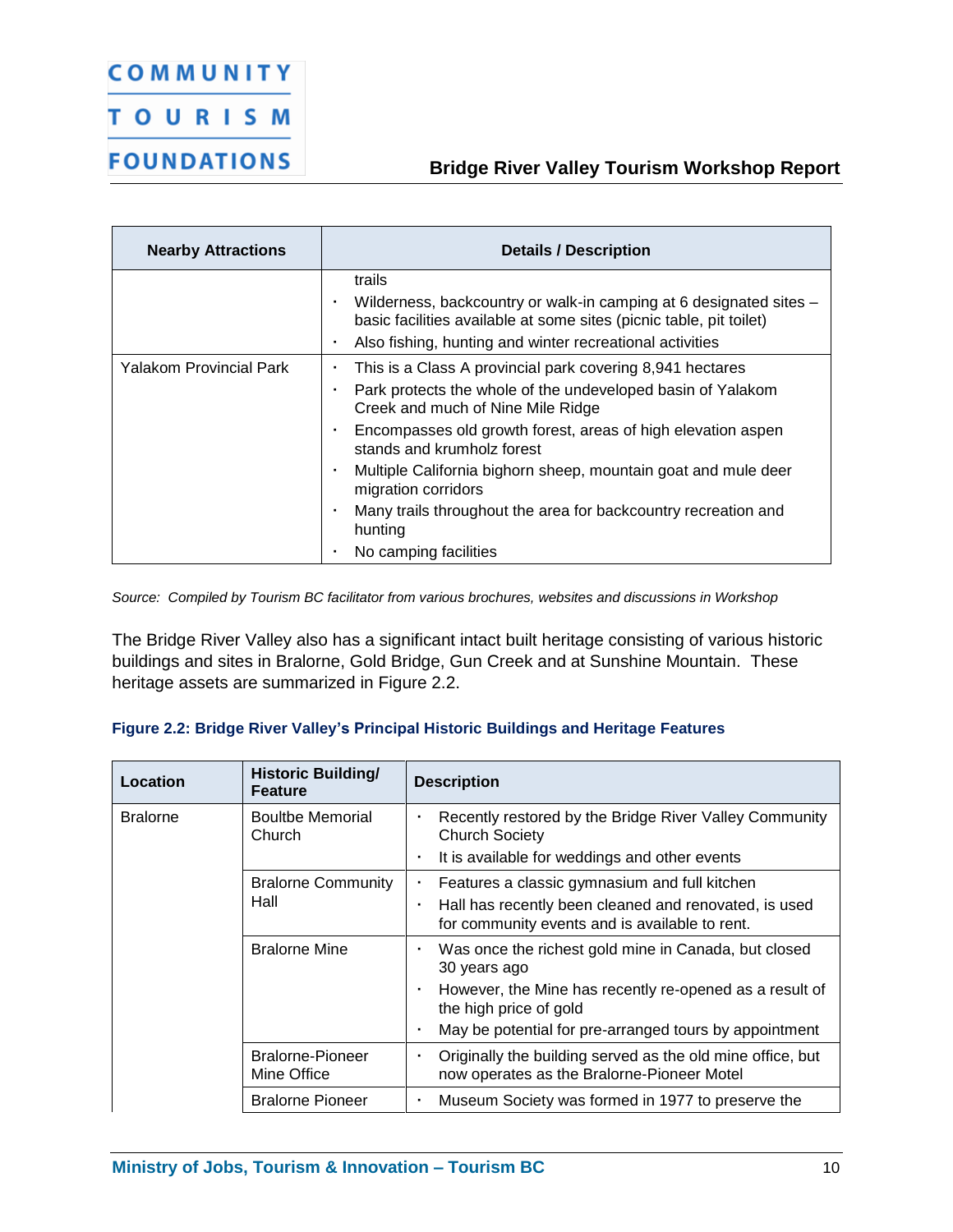## **TOURISM**

## **FOUNDATIONS**

### **Bridge River Valley Tourism Workshop Report**

| Location                       | <b>Historic Building/</b><br><b>Feature</b> | <b>Description</b>                                                                                             |
|--------------------------------|---------------------------------------------|----------------------------------------------------------------------------------------------------------------|
|                                | Museum                                      | history of the Bridge River Valley                                                                             |
|                                |                                             | Open May long weekend to Oct. Thanksgiving weekend                                                             |
|                                | <b>Pioneer Mine</b>                         | This mine is closed and the town deserted<br>$\blacksquare$                                                    |
|                                |                                             | Foundations overgrown with brush are still visible to<br>hikers through the 1,000-acre mining claim            |
|                                |                                             | Bralorne Gold Mines Ltd. is currently exploring the<br>٠<br>property with a view to re-establishing operations |
| Gold Bridge                    | <b>Bridge River Valley</b><br>Cemetery      | This cemetery was established in 1930 and is<br>٠<br>maintained by the Gold Bridge Community Club              |
|                                | Gold Bridge Model                           | Historic Bakery operated from 1934 to 1967<br>$\blacksquare$                                                   |
|                                | <b>Bakery</b>                               | Peak of production was in the 1950s at 6,000 loaves per<br>٠<br>week                                           |
|                                | Will Haylmore Site                          | Will Haylmore was sub-miner recorder for the district and<br>he also had a placer mine                         |
|                                |                                             | Historic building was Restored by the Bridge River Valley<br>٠<br><b>Economic Development Society</b>          |
| <b>Gun Creek</b><br>Campground | <b>Historic Minto</b><br>Townsite           | The old Townsite becomes visible during mid-summer<br>٠<br>when water levels are low                           |
| Sunshine                       | Sunshine Mountain                           | Originally built by the Mine and used by staff on<br>$\blacksquare$                                            |
| Mountain                       | Ski Cabin                                   | weekends - had a rope tow and regular ski races<br>Local families still use the cabin and ski hill<br>٠        |
|                                |                                             |                                                                                                                |

*Source: Compiled by Tourism BC facilitator from various brochures, websites and discussions in Workshop*

With the development of appropriate interpretive signage, heritage plaques and heritage tour brochures, the Valley's built heritage itself could become more of an attraction, based on the historic buildings and sites shown in Figure 2.2.

#### <span id="page-12-0"></span>**Tourism and Outdoor Recreation Activities Offered in the Bridge River Valley**

Listings of the range of tourism and outdoor recreation activities that can be enjoyed in the Bridge River Valley are shown in Figures 2.3 and 2.4 for the winter and summer seasons. These are outdoor activities that are particularly well-suited to the natural environment in the Bridge River Valley and the various outdoor attractions and features such as the nearby provincial parks and recreation areas. While most of these activities can be pursued on an independent basis, many are also offered by tourist operators, as indicated. Some of the winter

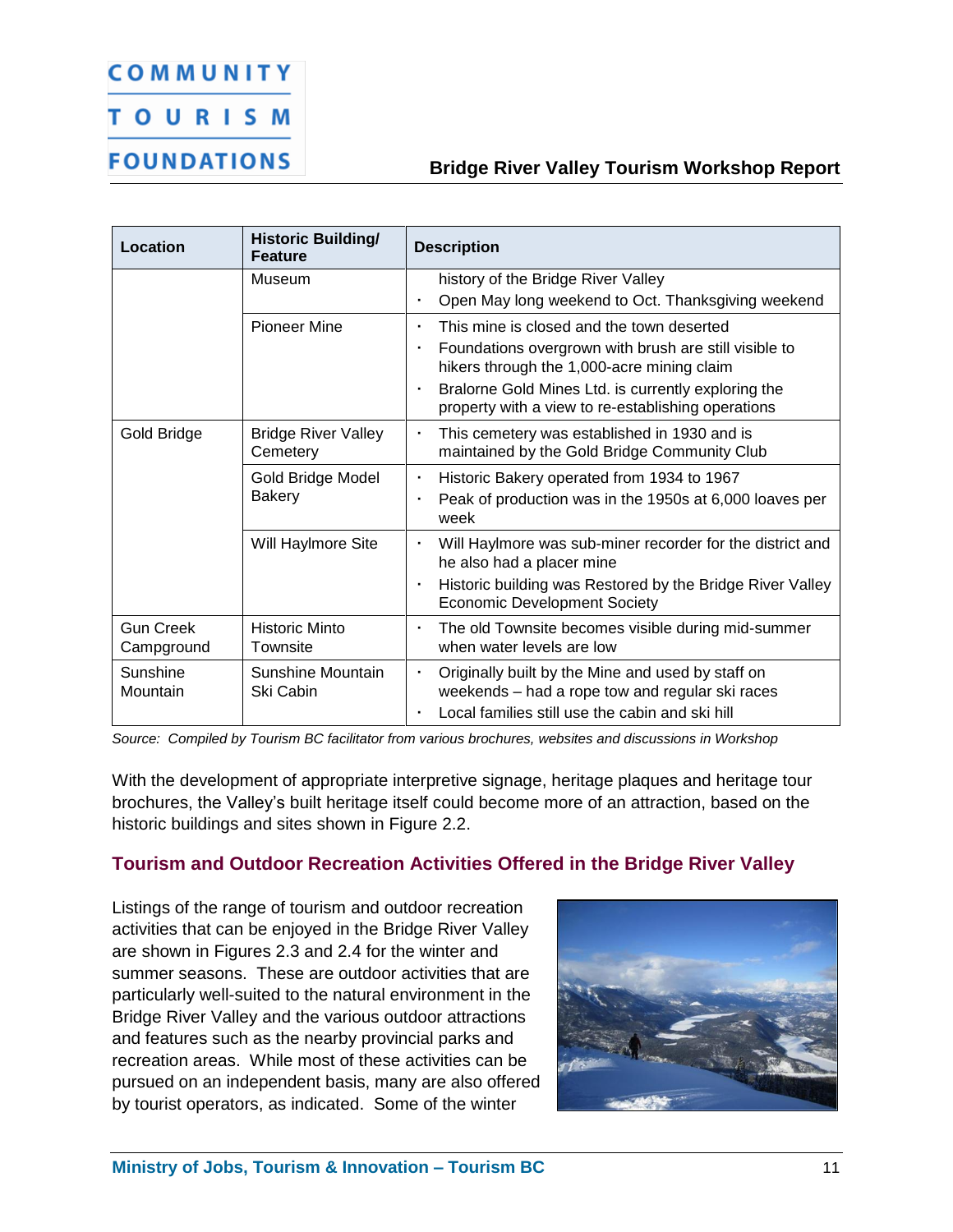# COMMUNITY **TOURISM FOUNDATIONS**

#### **Bridge River Valley Tourism Workshop Report**

activities such as cat-skiing, heli-skiing and snowmobile tours are particularly lucrative for the tourist operators that offer them or provide the accommodation facilities and other services for these groups.

| <b>Activity</b>                                  | <b>Conducted</b><br>Independently | Offered by<br>Operator(s) |
|--------------------------------------------------|-----------------------------------|---------------------------|
| Cat-skiing                                       |                                   |                           |
| Heli-skiing                                      |                                   |                           |
| Ice fishing                                      |                                   |                           |
| Nordic skiing, ski touring                       |                                   |                           |
| Snowmobiling                                     |                                   |                           |
| Snowshoeing                                      |                                   |                           |
| Skating                                          |                                   |                           |
| Sled (snowmobile) supported skiing, snowboarding |                                   |                           |

#### **Figure 2.3: Principal Winter (Snow) Season Tourist Activities in the Bridge River Valley**

*Source: Compiled by Tourism BC Facilitator based on background research and discussions in Workshop*

A wide range of summer mountain activities is available in the Bridge River Valley, as shown in Figure 2.4. Most of these can be pursued independently, although there are several major operators offering guided outdoor adventure/wilderness experiences in the Valley, as shown.

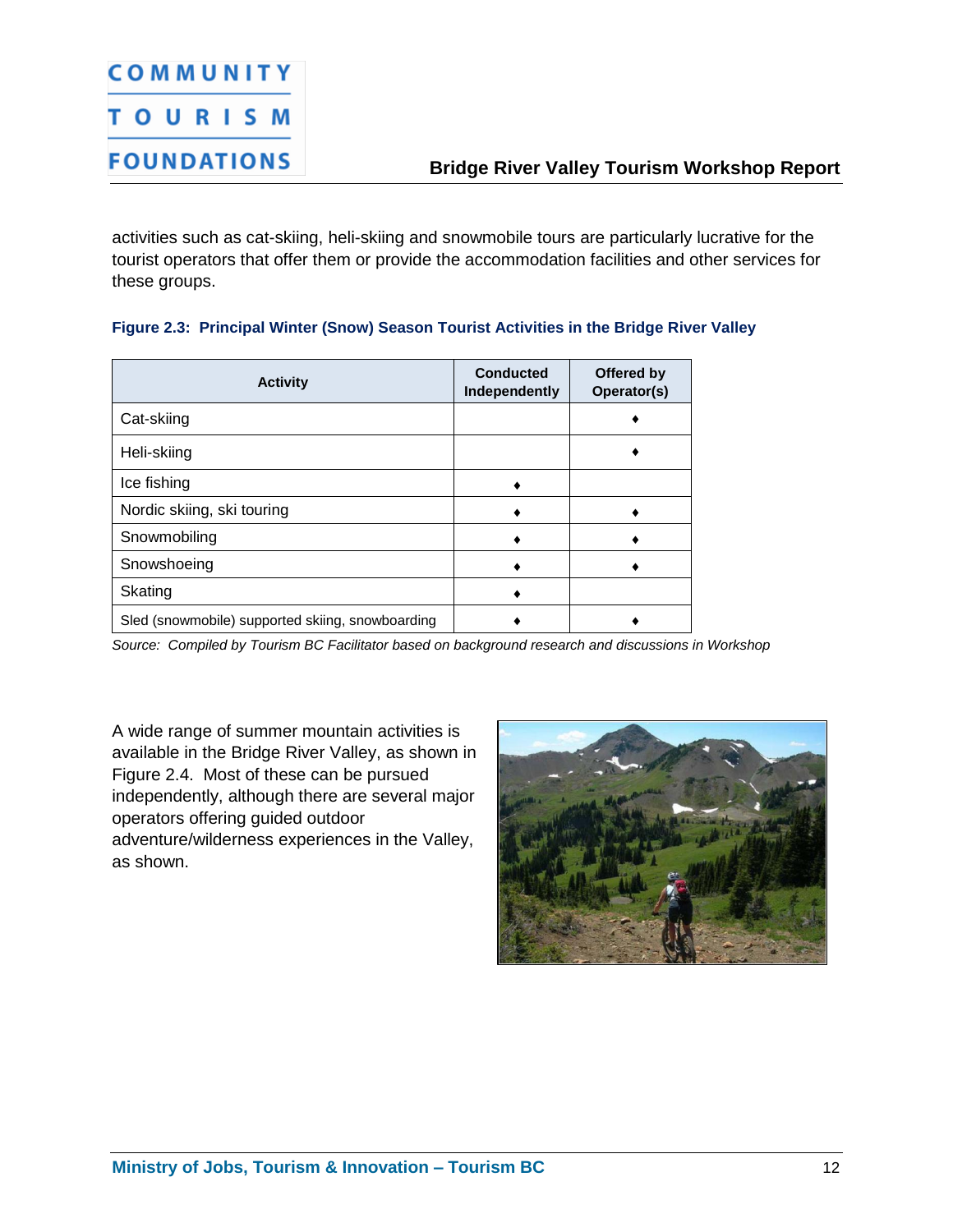**TOURISM** 

**FOUNDATIONS** 

#### **Bridge River Valley Tourism Workshop Report**

| <b>Activity</b>                                                                                    | <b>Conducted</b><br>Independently | Offered by<br>Operator(s) |
|----------------------------------------------------------------------------------------------------|-----------------------------------|---------------------------|
| Boating, swimming, water sports                                                                    |                                   |                           |
| Camping                                                                                            |                                   |                           |
| Canoeing/kayaking                                                                                  |                                   |                           |
| Fishing (lakes and rivers)                                                                         |                                   |                           |
| Heli-hiking, biking, photography and other types<br>of air access excursions (also via floatplane) |                                   |                           |
| Hiking, backpacking, mountaineering, guide-<br>outfitters                                          |                                   |                           |
| Horseback riding/guest ranches                                                                     |                                   |                           |
| Mountain biking                                                                                    |                                   |                           |
| Rock-hounding, gold panning, mines heritage                                                        |                                   |                           |
| Spa/wellness getaways                                                                              |                                   |                           |
| Touring independently by road                                                                      |                                   |                           |
| Trail/logging road riding on ATVs/dirt bikes                                                       |                                   |                           |
| Wildlife viewing, birding                                                                          |                                   |                           |

#### **Figure 2.4: Principal Summer (No Snow) Season Tourist Activities in the Bridge River Valley**

*Source: Compiled by Tourism BC Facilitator based on background research and discussions in Workshop*

A list of the principal tours and excursions operators who bring tourists into the Bridge River Valley is shown in Figure 2.5. Chilcotin Holidays, Spruce Lake Wilderness Adventures, and Tyax Wilderness Resort all have major accommodation facilities based in the Valley and offer outdoor adventure/wilderness packages on a year-round basis. TLH Heli-skiing Ltd. is now integrated with Tyax Wilderness Resort.

Blackcomb Aviation and Totally Awesome Adventures are based in Whistler and Pemberton, but bring visitors to the Valley on organized tours and excursions. Backcountry Snowcats has a base of operation in the Hurley Pass, including a modular accommodation building known as Hurley Mountain Lodge. Whitecap Alpine has operated in the Valley since the 1970s and has its base of operation in the McGillivray Pass at its own McGillivray Pass Lodge.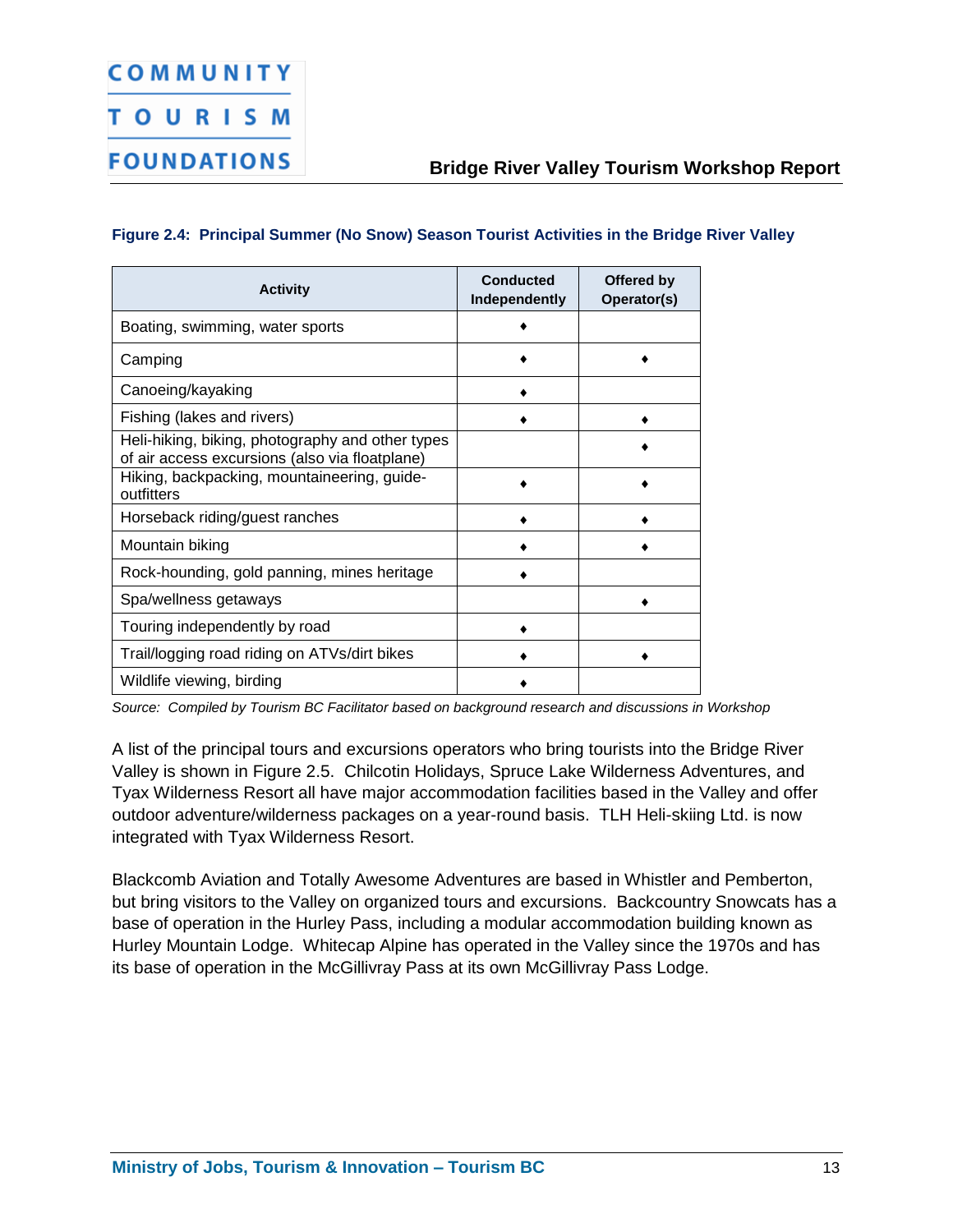**TOURISM** 

**FOUNDATIONS** 

#### **Bridge River Valley Tourism Workshop Report**

#### **Figure 2.5: Principal Tours and Excursions Operators in the Bridge River Valley**

| <b>Operator Name</b>                                                    | <b>Activities Offered</b>                                                                                                                                                 | <b>Season(s) Offered</b> |
|-------------------------------------------------------------------------|---------------------------------------------------------------------------------------------------------------------------------------------------------------------------|--------------------------|
| <b>Backcountry Snowcats</b>                                             | Offers 2-4 days cat skiing packages in the South<br>Chilcotin Mountains, using Hurley Mountain Lodge<br>in the Hurley Pass as a base.                                     | Winter                   |
| <b>Blackcomb Aviation</b>                                               | Heli-adventures including glacier hikes, alpine<br>picnics, heli-skiing and snowboarding adventures                                                                       | All year                 |
| <b>Chilcotin Holidays</b>                                               | Guest ranch adventures, packhorse trips, grizzly-<br>viewing, guide training, fly-fishing, hiking, winter<br>adventures                                                   | All year                 |
| <b>Spruce Lake Wilderness</b><br>Adventures / Tyax<br><b>Adventures</b> | 1-2 hour/all-day trail rides, 3-14 day pack tours,<br>assisted mtn. bike tours, backcountry hiking and<br>skiing expeditions, guide training, wildlife viewing            | Winter & Summer          |
| <b>TLH Heliskiing Ltd.</b>                                              | All inclusive backcountry heliskiing packages for<br>all budgets $-2$ , 3, 4, 5 & 7 day packages                                                                          | Winter                   |
| <b>Totally Awesome</b><br>Adventures                                    | Based in Whistler and Pemberton, but offers day<br>and overnight snowmobile tours from Pemberton<br>over the Hurley to Bralorne.                                          | Winter                   |
| <b>Tyax Wilderness Resort</b><br>& Tyax Air Services                    | Mountain bike tours, horseback riding, hiking, float<br>plane sightseeing, fishing, canoeing and paddle-<br>boats, heli-skiing                                            | Winter & Summer          |
| <b>Whitecap Alpine</b>                                                  | Helicopter accessed backcountry ski touring, ski<br>camps and winter mountain leadership courses.<br>Operates McGillivray Pass Lodge, which is its<br>base of operations. | Winter                   |

<span id="page-15-0"></span>*Source: Compiled by Tourism BC facilitator from various brochures, websites and discussions in Workshop*

#### **Festivals and Events**

Bridge River Valley hosts only a few annual festivals and events. We have included a list in Figure 2.6 of the principal annual festivals and events that are currently operated or have recently operated in the Bridge River Valley. Those currently operating include the Bralorne Baseball Tournament, Farmer's Market and a relatively new festival called Winterfest, now in its third year. The Fishing Derby, Gold Bridge Days and Golf Tournament are not currently operating, although there appears to be interest in re-establishing a summer festival along the lines of Gold Bridge Days, provided that staff support and funding can be obtained. The limited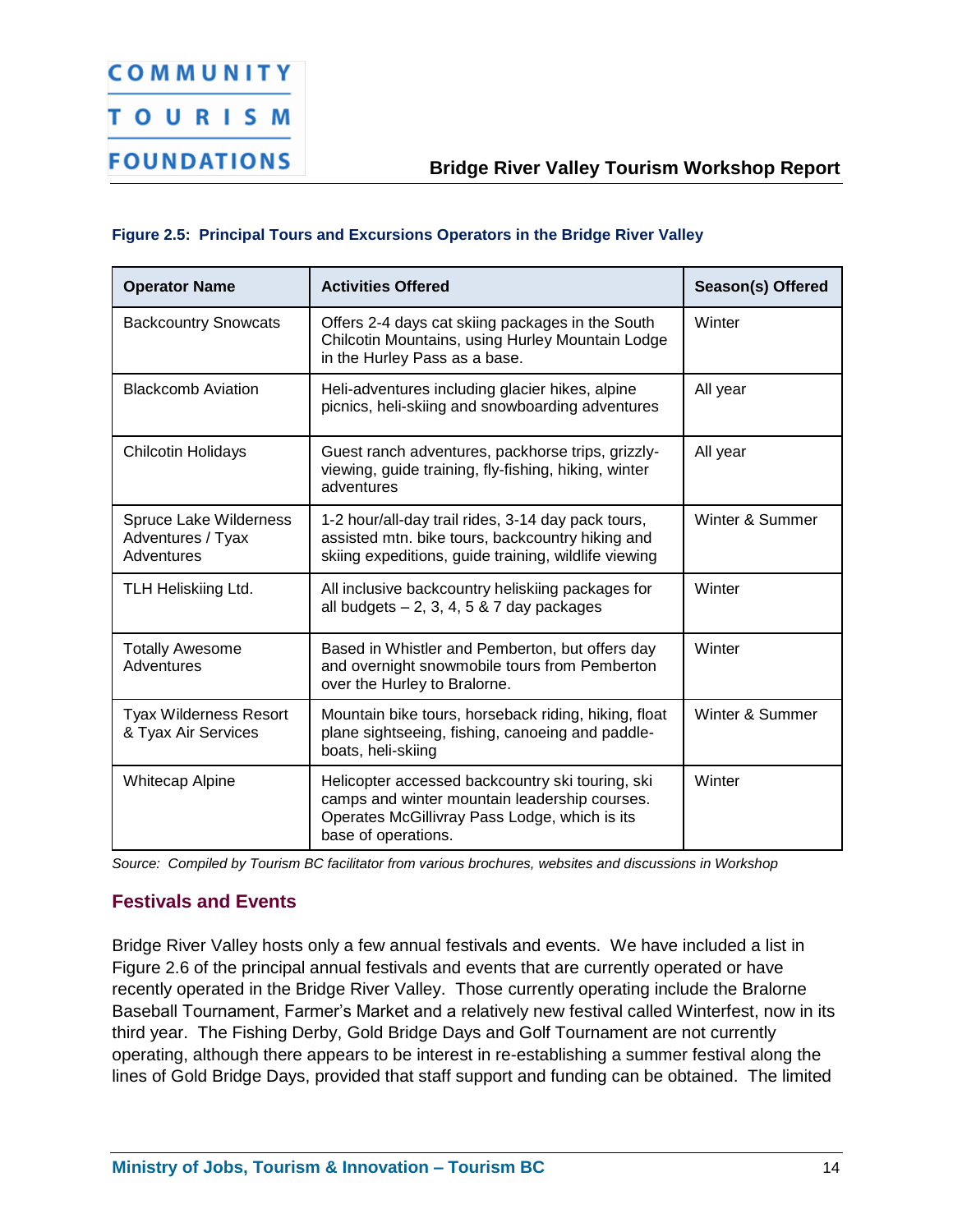# COMMUNITY **TOURISM**

**FOUNDATIONS** 

population base is a major constraint on recruiting sufficient volunteers to organize major festivals and events that can draw visitors from outside the Valley.

| <b>Festival/Event</b>              | <b>Description</b>                                                                                                                                      | <b>Month</b>  |
|------------------------------------|---------------------------------------------------------------------------------------------------------------------------------------------------------|---------------|
| <b>Bralorne Ball</b><br>Tournament | Involves local and visitor teams and supporters                                                                                                         | July          |
| Farmers' Market                    | Weekly event starting in May each year                                                                                                                  | May-September |
| <b>Fishing Derby</b>               | Not currently operating $-$ do not have the staff<br>and volunteer resources required to organize this                                                  | Summer        |
| Gold Bridge Days                   | Not currently operating $-$ do not have the staff<br>and volunteer resources required to organize this<br>A similar type of summer festival could be an | Summer        |
|                                    | opportunity if staff and funding support can be<br>obtained                                                                                             |               |
| <b>Golf Tournament</b>             | Not currently operating - do not have the staff<br>and volunteer resources required to organize this                                                    | Summer        |
| <b>Winter Fest</b>                 | New festival launched this winter                                                                                                                       | February      |

#### **Figure 2.6: Bridge River Valley's Principal Annual Festivals and Events**

*Source: Bridge River Valley Economic Development Society, as well as discussions in the Tourism Planning Workshop*

#### <span id="page-16-0"></span>*16B***Accommodation Facilities**

More than a dozen roofed accommodation facilities are located in the Bridge River Valley, as shown in Figure 2.7. There are a total of thirteen operators offering roofed accommodation facilities including a B & B, a guest ranch, three lodges, a small hotel/inn, three motels, a luxury wilderness resort, two lakeside chalet rental properties, and a wilderness back-country operator with approximately 25 cabin or wall tent units. These establishments offer approximately 130 rooms or units of accommodation. Only six of the thirteen establishments are listed in the BC Accommodation Guide for 2012, as shown, although most have their own websites or are hosted on a partner's website.

#### **Figure 2.7: Roofed Accommodations in the Bridge River Valley**

| Location        | Name of Establishment         | No. of Rooms/<br><b>Units</b> | Listed in BC<br><b>Accommodation</b><br><b>Guide 2010</b> |
|-----------------|-------------------------------|-------------------------------|-----------------------------------------------------------|
| <b>Bralorne</b> | Bralorne B & B                |                               | No                                                        |
|                 | <b>Bralorne Lodge</b>         | 4                             | No                                                        |
|                 | <b>Bralorne Pioneer Motel</b> | 6*                            | Yes                                                       |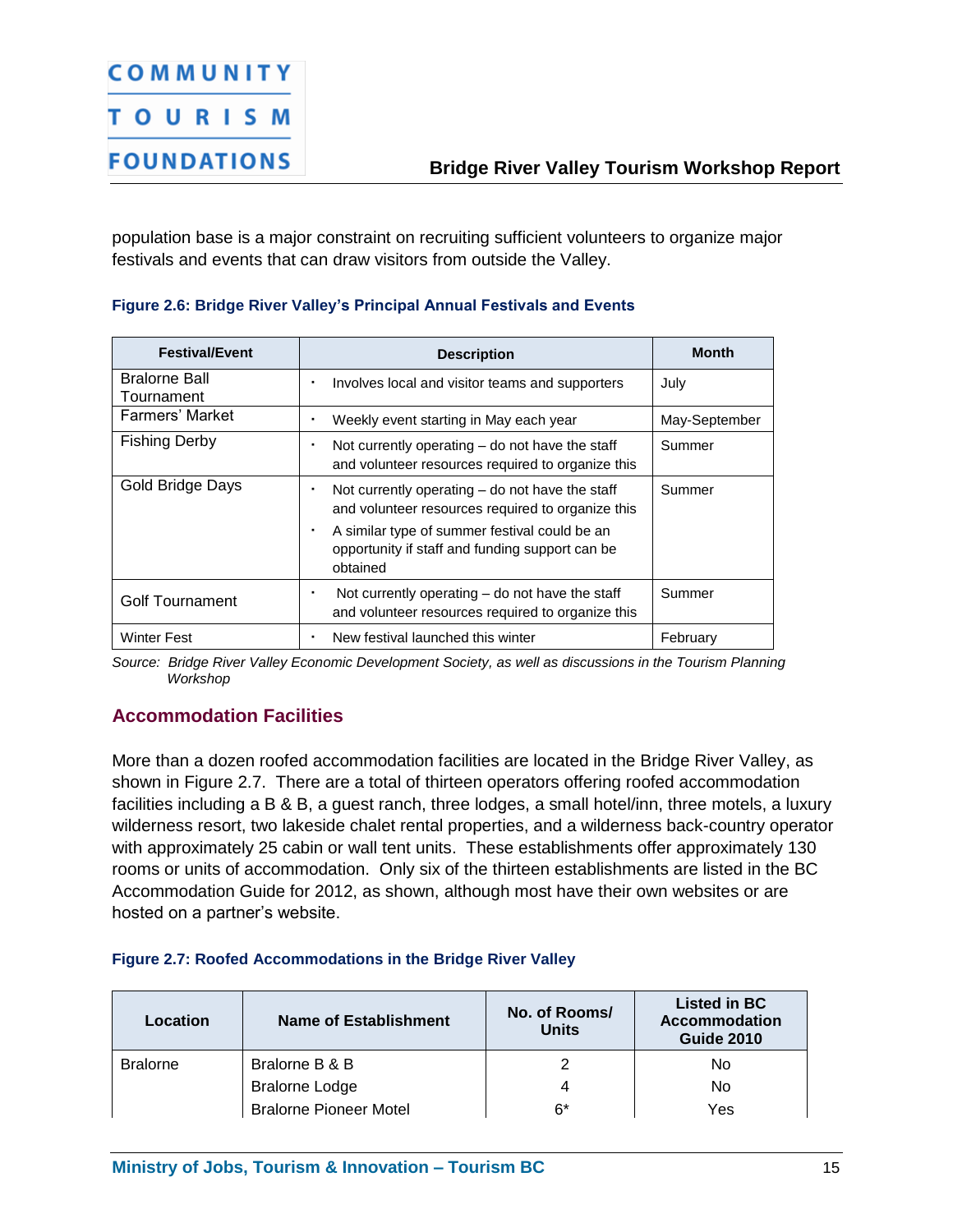## **TOURISM**

# **FOUNDATIONS**

### **Bridge River Valley Tourism Workshop Report**

| Location                        | Name of Establishment                                         | No. of Rooms/<br><b>Units</b> | <b>Listed in BC</b><br>Accommodation<br><b>Guide 2010</b> |
|---------------------------------|---------------------------------------------------------------|-------------------------------|-----------------------------------------------------------|
|                                 | Mines Motel                                                   | 10                            | No.                                                       |
| Gold Bridge                     | Gold Bridge Hotel                                             | 11                            | Yes                                                       |
|                                 | <b>Gold Dust Motel</b>                                        | 6                             | No.                                                       |
| Gun Lake                        | <b>Highland Cream Resort</b>                                  | 3<br>chalets)                 | Yes                                                       |
| <b>Hurley Pass</b>              | <b>Hurley Mountain Lodge</b><br><b>Backcountry Snowcats)</b>  | 7                             | No.                                                       |
| McGillivray<br>Pass             | McGillivray Pass Lodge<br>(Whitecap Alpine)                   | 8                             | N <sub>o</sub>                                            |
| <b>Tyaughton Lake</b>           | <b>Chilcotin Holidays Guest Ranch</b>                         | 19                            | Yes                                                       |
|                                 | <b>Morrow Chalets</b>                                         | 3 (chalets)                   | Yes                                                       |
|                                 | Tyax Adventures / Spruce Lake<br><b>Wilderness Adventures</b> | 25 units/50 beds**            | No.                                                       |
|                                 | <b>Tyax Wilderness Resort</b>                                 | 28                            | Yes                                                       |
| <b>Total No. of Rooms/Units</b> |                                                               | 130                           |                                                           |

*\* Offers short and long term accommodation – 3 of 6 units usually on long term rental*

*\*\* 5 camps with 10 beds per camp in cabins and wall tents (equivalent to 25 rooms)*

*Source: Compiled by Tourism BC facilitator from various brochures, websites and BC Accommodation Guide and discussions with operators*

The Bridge River Valley also offers camping facilities at a variety of provincial parks and provincial recreation sites, as shown in Figures 2.8 and 2.9. Altogether there are 15 provincial parks, provincial recreation sites and a BC Hydro recreation site that offer rustic camping facilities. The majority of these locations offer a number of discrete campsites, while South Chilcotin Mountains Provincial Park offers wilderness sites. Facilities available typically include one or two outhouses at each campground, along with one or more picnic tables. Boat launches are also available at a number of the recreation sites. Currently there are no fully serviced campgrounds available in the Valley (e.g. with water, sewer, electrical hook-ups etc.).

#### **Figure 2.8: Campgrounds in the Bridge River Valley**

| Location        | <b>Name of Campground</b>              | # of Sites | <b>Facilities</b>               |
|-----------------|----------------------------------------|------------|---------------------------------|
| <b>Bralorne</b> | Kingdom Lake Recreation Site           | 14         | Boat Launch, Tables,<br>Toilets |
| Gold Bridge     | <b>Bridge River Retreat Campground</b> | 5          | RV sites, 3 cabins<br>available |
|                 | Gun Creek Campground (BC Hydro)        | 13         | Tables, Toilets                 |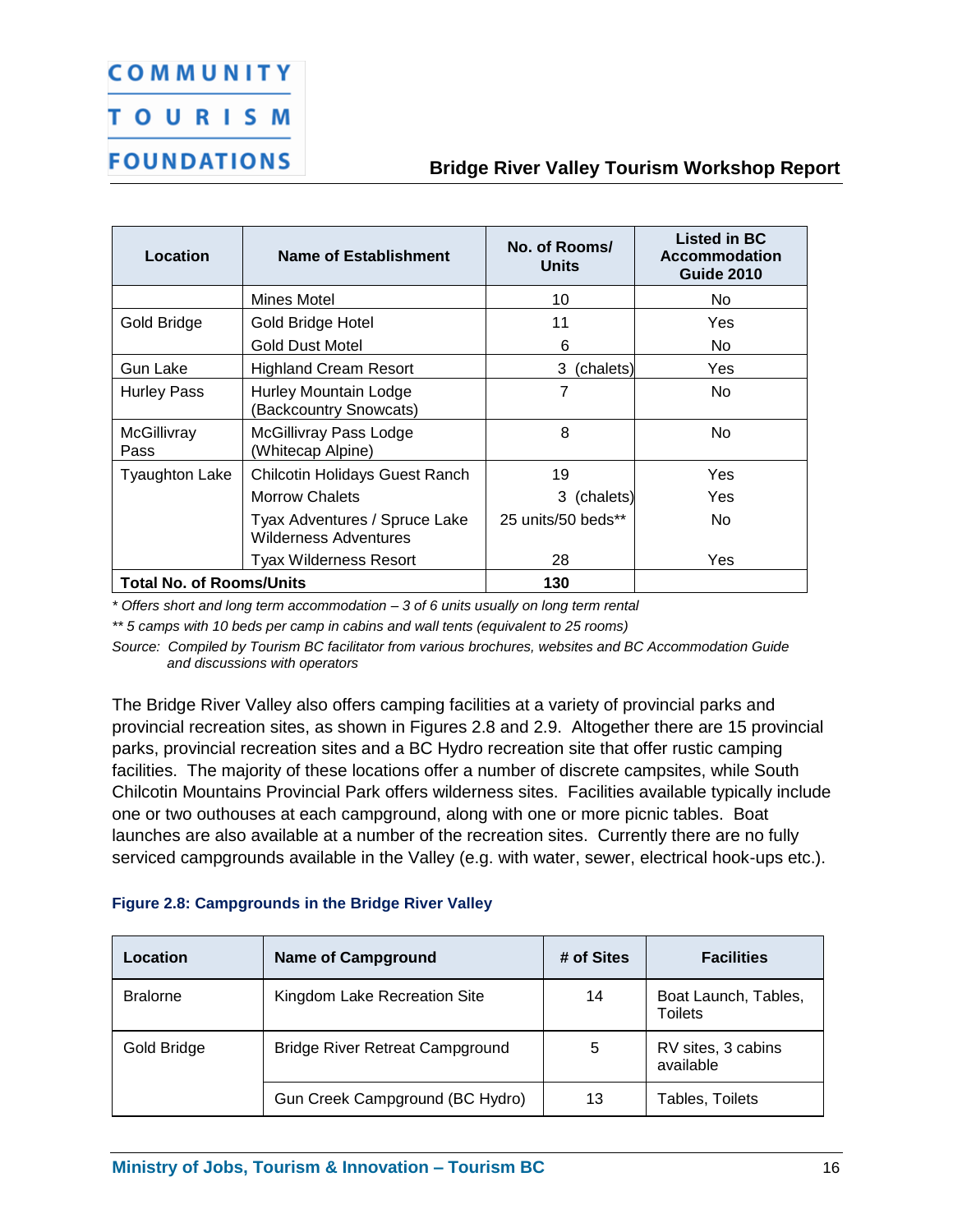## **TOURISM**

# **FOUNDATIONS**

### **Bridge River Valley Tourism Workshop Report**

| Location                    | <b>Name of Campground</b>                                     | # of Sites          | <b>Facilities</b>                                                         |
|-----------------------------|---------------------------------------------------------------|---------------------|---------------------------------------------------------------------------|
| <b>Gun Lake</b>             | <b>Gun Lake Recreation Site</b>                               | 7                   | Tables, Toilets                                                           |
| <b>Hurley Road</b>          | <b>Gwyneth Lake Provincial Park</b>                           | 6                   | Tables, Toilet                                                            |
| South Chilcotin             | South Chilcotin Mountains Provincial<br>Park                  | wilderness<br>sites | 6 designated<br>wilderness camping<br>areas, some with<br>Tables, Toilets |
| Tyaughton Lake/<br>Mud Lake | <b>Friburg Recreation Site</b>                                | 5                   | Boat Launch, Tables,<br>Toilets                                           |
|                             | Mowson Pond Recreation Site                                   | 6                   | Boat Launch, Tables,<br>Toilets                                           |
|                             | Mud Lake North and Mud Lakes<br><b>South Recreation Sites</b> | $6 + 2$             | Boat Launch, Tables,<br>Toilets                                           |

*Source: Compiled by Tourism BC facilitator from various brochures, websites and discussions in Workshop*

The other forestry recreation sites/campgrounds shown in Figure 2.9 are currently in operation, while a few others (not listed) have been decommissioned and are not operational and/or accessible. Some of the newer provincial parks (e.g. South Chilcotin Mountains, Gwyneth Lake) encompass former forestry recreation sites within their boundaries.

#### **Figure 2.9: Other Forestry Recreation Sites/Campgrounds in the Bridge River Valley**

| <b>Name of Forestry Recreation</b><br>Site / Campground | # of Sites | <b>Facilities</b>                       |
|---------------------------------------------------------|------------|-----------------------------------------|
| Carol Lake                                              | 8          | Boat Launch, Tables, Toilets,<br>Wharfs |
| Carpenter Lake                                          | 2          | Boat Launch, Tables, Toilets            |
| <b>Marshall Creek</b>                                   | 3          | Boat Launch, Tables, Toilets            |
| Marshall Lake North                                     | 6          | Boat Launch, Tables, Toilets            |
| <b>Plateau Ponds</b>                                    | 3          | Table                                   |
| <b>Tyaughton Creek</b>                                  | 4          | Tables, Toilets                         |

*Source: Compiled by Tourism BC facilitator from various brochures, websites and discussions in Workshop*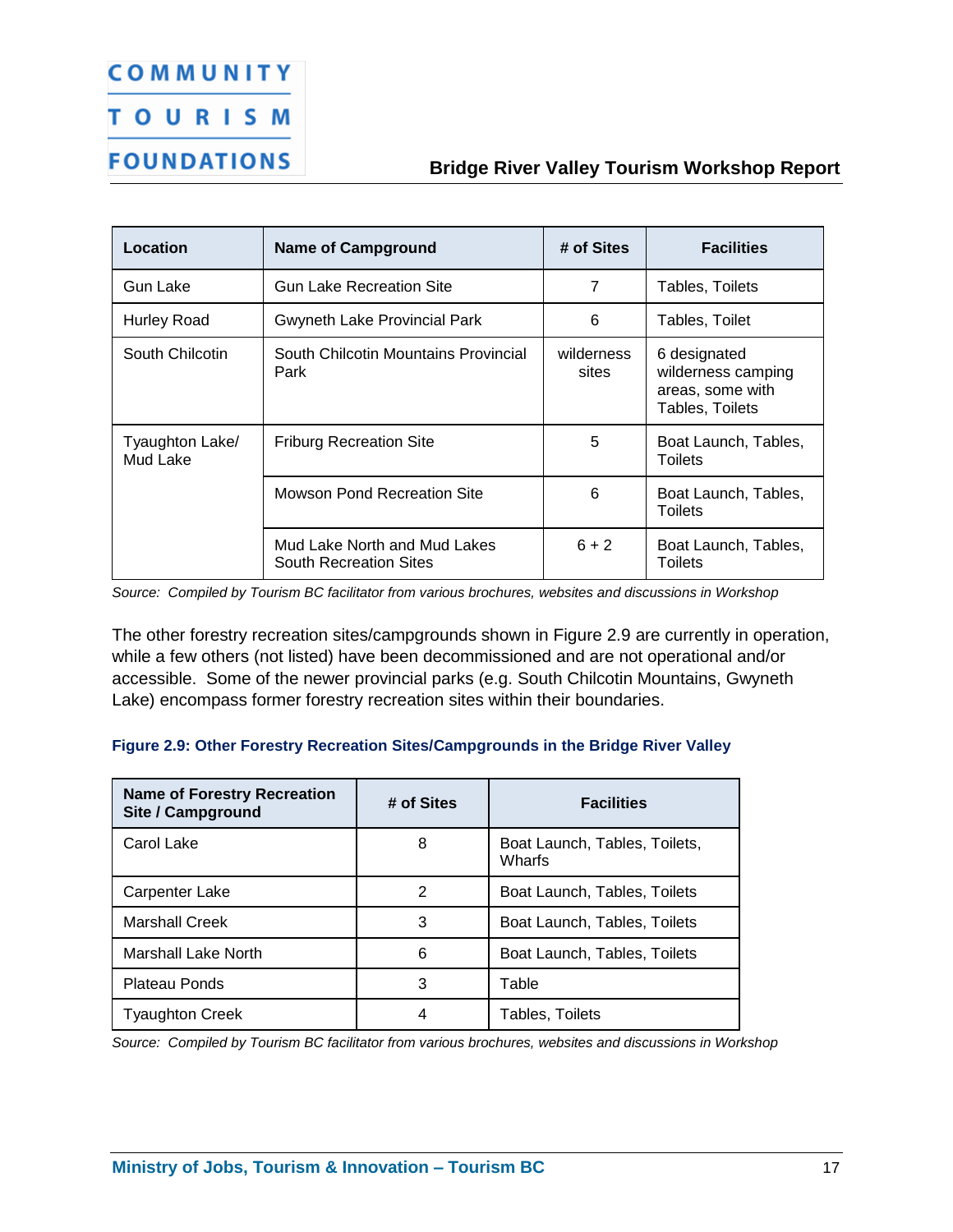# COMMUNITY **TOURISM FOUNDATIONS**

## <span id="page-19-0"></span>**Food and Beverage and Retail Services**

With its small population base the Bridge River Valley is unable to support more than a few food and beverage and retail outlets. The majority of the restaurants are located in some of the Valley's major accommodation facilities, as shown in Figure 2.10. There is also a stand-alone pub and restaurant – the Mineshaft Pub & Grill and a local party rental, cooking and catering operation, as shown.

| <b>Restaurant</b>             | <b>Services Offered</b>                    |
|-------------------------------|--------------------------------------------|
| Gold Bridge Hotel             | · Restaurant & Pub                         |
| Lone Goat Café                | . Restaurant in the Bralorne Pioneer Motel |
| Mineshaft Pub                 | · Restaurant & Pub                         |
| Sandy's Party & Events        | · Party Rentals, Cooking, & Catering       |
| <b>Tyax Wilderness Resort</b> | · Licensed Dining Room & Lounge            |

#### **Figure 2.10: Food and Beverage Establishments in the Bridge River Valley**

*Source: Compiled by Tourism BC facilitator from various brochures, listings and Workshop input*

The principal tourist-oriented retail services and other services available for visitors in the Bridge River Valley are shown in Figure 2.11. As indicated, the retail options are extremely limited, consisting primarily of the Valley Hardware and Grocery, Bridge River Valley's Honey and some automobile service operations, with only one option for purchasing gasoline at present. There are a number of community amenities and services that can also cater to visitors including the golf course, ski hill, Community Resource Building and Post Office in Gold Bridge, the Gold Bridge Public Library and the Tourist Information Booth in Gold Bridge.

#### **Figure 2.11: Tourist Oriented Retail and Other Services in the Bridge River Valley**

| Category                             | <b>Name of Establishment</b>                  |
|--------------------------------------|-----------------------------------------------|
| Groceries, Sundries, Specialty Foods | · Valley Hardware & Grocery                   |
|                                      | · Bridge River Valley's Honey                 |
| Liquor Outlet                        | . in Valley Hardware & Grocery                |
| Service Stations / Auto Repair       | · Bob Shaw - auto service, welding, metal art |
|                                      | Gasoline available at Mineshaft Pub           |
|                                      | . Grizzly Gas - currently closed/for sale     |
|                                      | · Pioneer Paul's Tire Repair                  |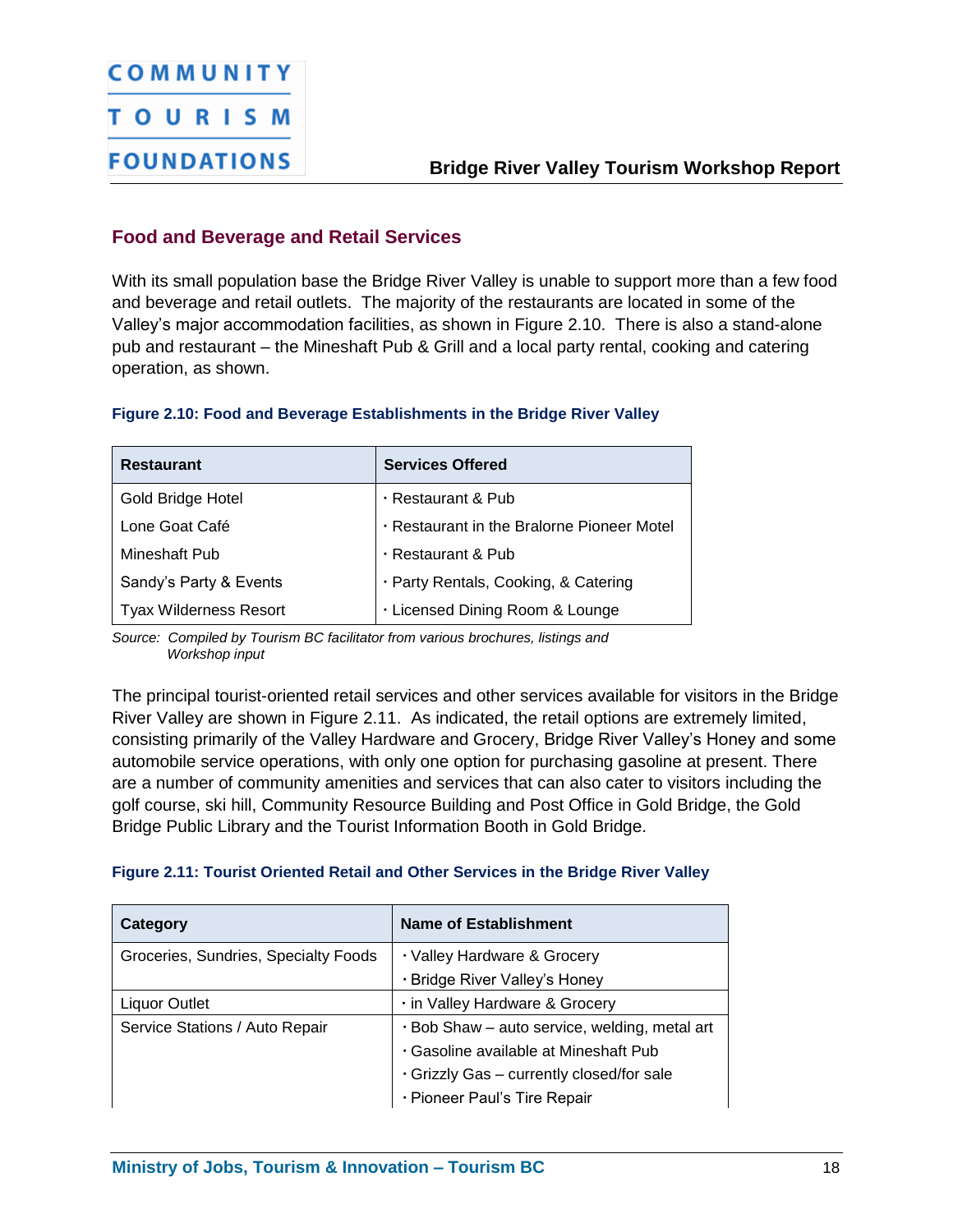## **TOURISM**

# **FOUNDATIONS**

## **Bridge River Valley Tourism Workshop Report**

| Category                               | <b>Name of Establishment</b>                |
|----------------------------------------|---------------------------------------------|
|                                        | ∙ Top Gun Towing                            |
| Other Services/Facilities for Visitors | · Bridge River Community Club Golf Course   |
|                                        | . Community Resource Building - Gold Bridge |
|                                        | · Gold Bridge Post Office                   |
|                                        | · Gold Bridge Public Library                |
|                                        | · Sunshine Mountain Ski Hill                |
|                                        | · Tourist Information Booth - Gold Bridge   |

*Source: Compiled by Tourism BC facilitator from various maps, brochures, websites and Workshop input* 

In spite of these limited retail and visitor service offerings, most of the basics are available to visitors who wish to take day trips or overnight trips into the Valley at any time during the year. It is hoped that with incremental tourism and economic development, it will be possible to support a larger population base and additional retail and visitor services.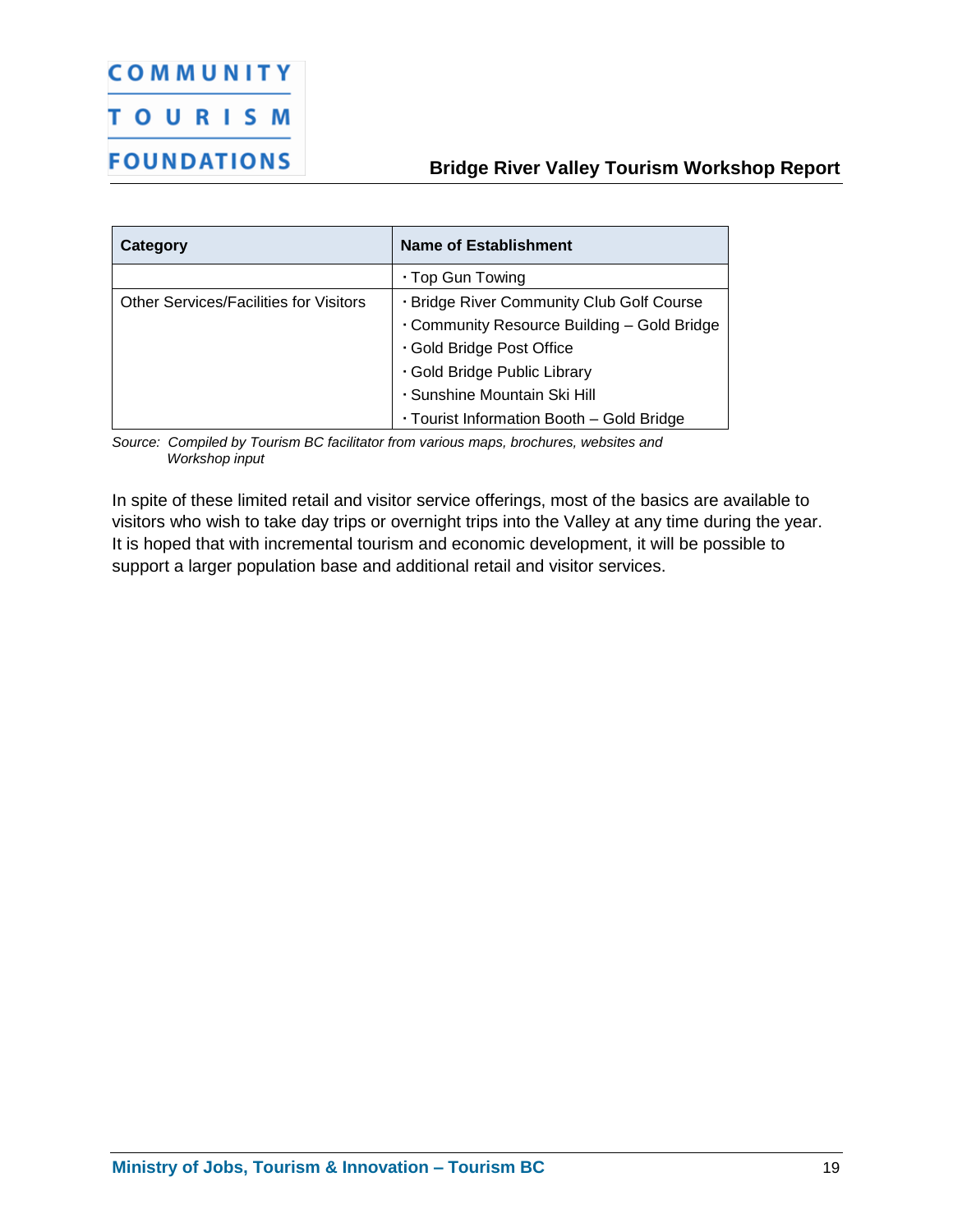# *2B***3 – Tourism Market Characteristics**

#### <span id="page-21-1"></span><span id="page-21-0"></span>**Overview of Tourism in British Columbia**

Tourism is one of the largest sectors of the BC economy in terms of revenue and employment, so is strategically important to the Province and its residents. While it is difficult to get completely up-to-date data because of the time lags required for data collection and tabulation, statistics available for 2009 and 2011 provide an indication of the magnitude of this sector:

- Tourism in BC was estimated to be worth \$12.7 billion in visitor revenue in 2009.
- Tourism GDP was nearly \$6.3 billion in 2009, based on a 2002 constant dollar.
- Tourism employed about 128,600 British Columbians in 2009.

In the short-term, however, there has been some significant decline in international travel to BC from the U.S. and overseas, which has had a negative impact on tourism in the province, as shown in the international arrivals data in Figure 3.1 for 2011 which shows the increases and decreases compared to 2010. The problems of the Eurozone and the Tsunami in Japan have clearly had an impact on tourism activity in 2011.

| <b>COUNTRY OF ORIGIN</b>                      | 2011      | % Change<br>2010-11 |
|-----------------------------------------------|-----------|---------------------|
| <b>U.S. Overnight Customs Entries</b>         | 2,822,687 | $-2.1%$             |
| <b>Asia/Pacific Overnight Customs Entries</b> | 806,172   | $-0.1%$             |
| Japan                                         | 105,408   | $-17.2%$            |
| Taiwan                                        | 38,886    | $-0.3%$             |
| Hong Kong                                     | 75,323    | $+1.8%$             |
| Australia                                     | 157,419   | $+1.6%$             |
| New Zealand                                   | 31,658    | $-8.4%$             |
| South Korea                                   | 94,440    | $-10.8%$            |
| China                                         | 136,292   | $+15.0%$            |
| India                                         | 43,443    | $+0.6%$             |
| <b>Europe Overnight Customs Entries</b>       | 448,913   | $-9.3%$             |
| United Kingdom                                | 197,935   | $-5.3%$             |
| Germany                                       | 79,169    | $-5.0%$             |
| Netherlands                                   | 29,108    | $-10.6%$            |
| Switzerland                                   | 21,724    | $-5.6%$             |
| France                                        | 23,807    | $-6.4%$             |
| <b>Total Overnight Customs Entries</b>        | 4,173,474 | $-2.3%$             |

#### **Figure 3.1: U.S. and Overseas Customs Entries into BC, 2011**

*Source: Research and Planning, Tourism BC*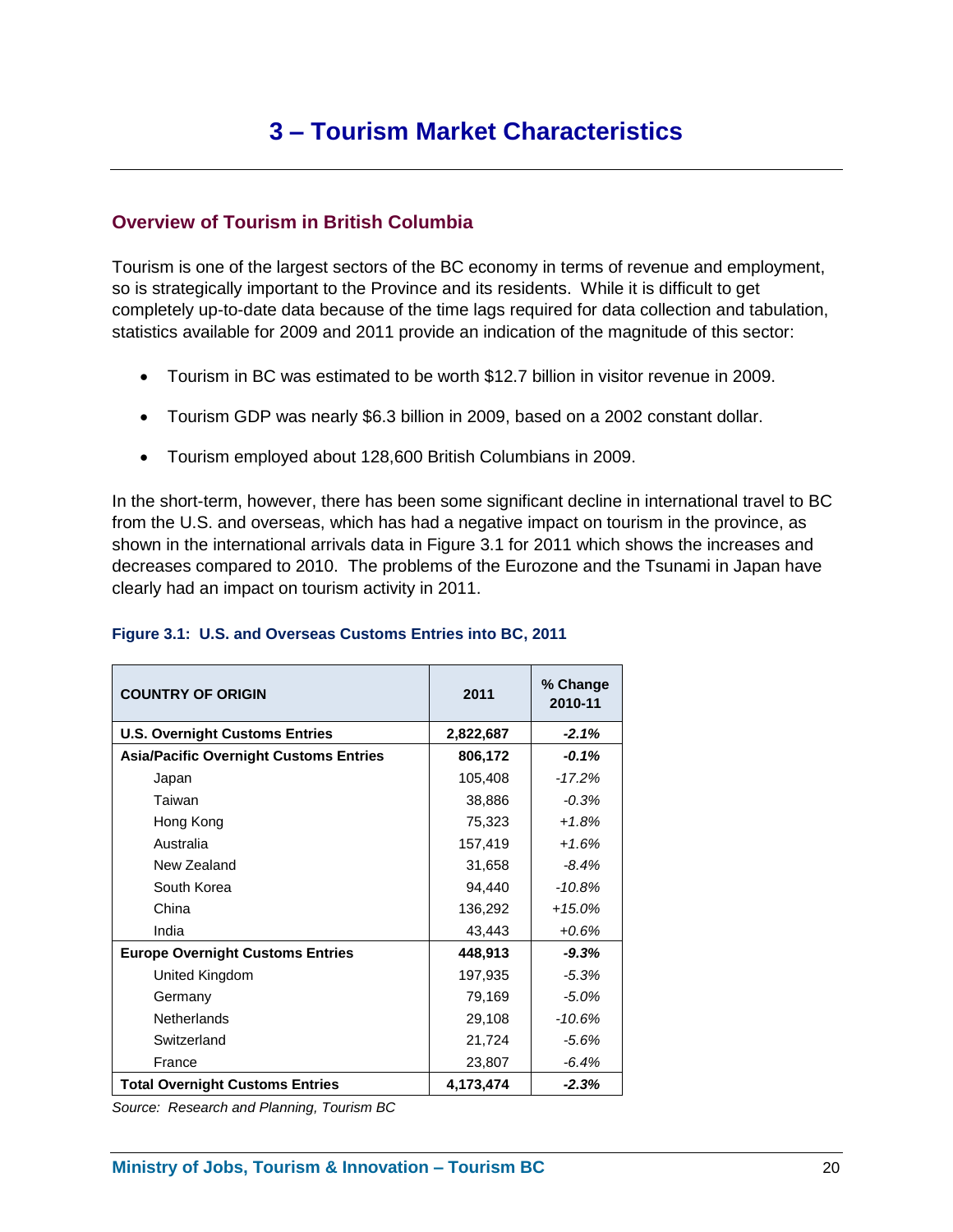# COMMUNITY **TOURISM FOUNDATIONS**

## <span id="page-22-0"></span>**Economic Trends Affect BC's Tourism Industry**

World economic trends and world tourism trends provide a context for tourism planning in British Columbia. Because tourism expenditures are largely discretionary in nature, the health of the tourism industry is very dependent on available personal disposable income. When economies are strong, tourism expenditures grow more rapidly than consumer spending as a whole, because consumers and businesses have more discretionary funds available. Likewise, during recessions, tourism declines quickly and substantially, as happened in 2008-09 during the severe economic recession, precipitated by the global financial meltdown then, from which we are still recovering as of 2012.

The global economy, led by the United States slowed significantly in 2008.

- The U.S. economy entered a recession in December 2007 which worsened significantly in the fourth quarter of 2008, with GDP anticipated to have decreased about 4% in 2008Q4. A recovery was not expected to begin until at least 2009Q3 and as of 2010Q1 was showing some positive signs.
- More than 1 million jobs were lost in the U.S. between September and November 2008. While the job losses were concentrated among younger, less educated workers, older college graduates, who comprise the bulk of BC's U.S. visitors, were not unscathed.
- The Consumer Confidence Index declined in both Canada and the U.S. during 2008.

The economies of British Columbia and Alberta were less affected, but declining oil, lumber and base metals prices have been a drag on their economies. Alberta (+1.3%) and BC (+1.0%) were both forecast to grow in 2009, but at a much slower pace than in recent years.

Global economic situations and exchange rates have a clear impact on travel patterns, with respect to how much people travel and the destinations they choose. However, it is difficult to quantify the relationship between travel patterns and exchange rates, as many other contributing factors will affect travel, such as the cost of transportation, air access, distance, passport regulations, border issues, and the marketing activities of competitive destinations.

A combination of factors has been influencing the downturn of two key international tourism markets for British Columbia, the U.S. and Japan. The U.K. market has been similarly impacted.

• The U.S. is British Columbia's main international market and changes in the economy and other factors, not only affect the number of visitors from the U.S. to BC, but also can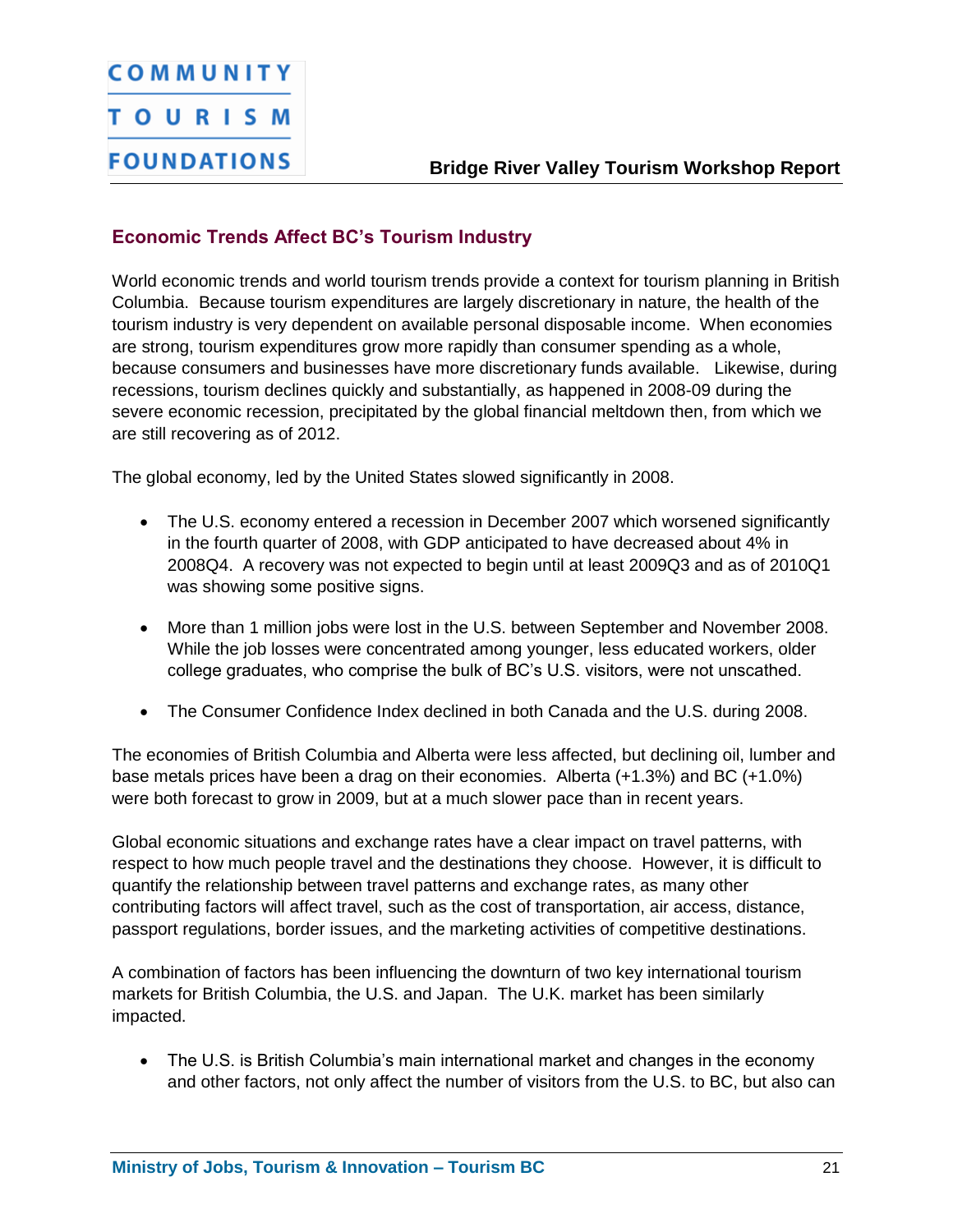**TOURISM** 

# **FOUNDATIONS**

#### **Bridge River Valley Tourism Workshop Report**

affect BC and Alberta residents' propensity to travel in BC; the U.S. is a key competitor of British Columbia's in many markets.

- Poor U.S. economic performance in 2009 more than offset the benefits of a more favourable exchange rate and lower gas prices; American visitation was expected to continue to decline overall in 2009.
- Japan is British Columbia's largest Asia-Pacific market. In 2008 the rapidly weakening Japanese economy, combined with decreased air capacity to BC, led to a decrease in visitation to BC.
- Japan and the UK, BC's two largest overseas markets, have also entered sharp recessions with growth rates of -0.9% and -1.4%, respectively, predicted for 2009. This was expected to result in an overall decline in visitation from these countries in 2009.

## <span id="page-23-0"></span>**World Tourism Trends<sup>1</sup>**

l

Tourism is an important part of the worldwide economy, making up approximately 6% of worldwide exports of goods and services (2003). In another record year for the industry in 2007, 903 million international tourist arrivals were recorded by the WTO (World Tourism Organization), increasing 6.6% or an additional 56 million international tourist arrivals from 2006. Growth (international arrivals) was highest in the Middle East (+15%) followed by Asia and the Pacific (+10%), Africa (+7%), Europe (+5%) and the Americas (+5%).

The World Tourism Organization expresses optimism for the tourism industry over the long term, forecasting international arrivals to reach over 1.6 billion by the year 2020.

- Travel challenges and anxiety along with international events continue to influence travel decisions in the near term, particularly the weak economy.
- The World Tourism Organization indicates that the growth of international tourism arrivals significantly outpaces the growth of economic output as measured in Gross Domestic Product (GDP) when GDP reaches a certain level. In years when world economic growth exceeds 4%, tourism growth tends to be higher.
	- However, when GDP growth falls below 2%, tourism growth is lower than GDP growth.
	- For example, during the period from 1975 to 2000, when GDP grew by 3.5%, tourism grew on average 1.3 times faster, with an average growth rate of 4.6% per year.

 $1$  Based on analysis prepared by Research and Planning, Tourism BC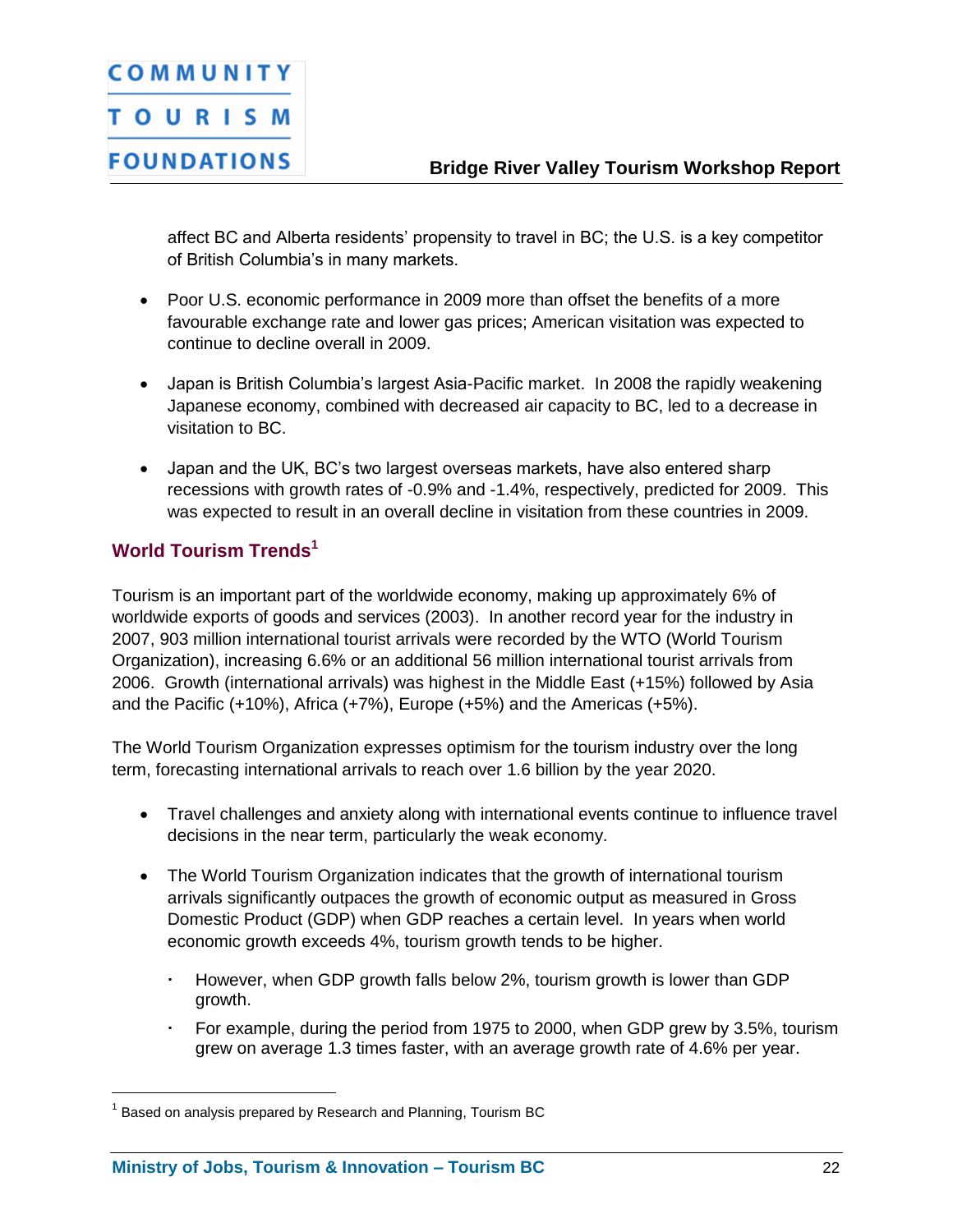# COMMUNITY **TOURISM FOUNDATIONS**

#### **Bridge River Valley Tourism Workshop Report**

 This bodes well for the economic recovery, which is starting to show signs of occurring.

As the North American and world economies move back to growth mode, we should see some significant recovery in the tourism sector. Therefore, it is important for the tourism sector in BC to maintain a strong market presence, in order to capture the benefits of tourism growth when it occurs.

Tourism is a worldwide industry and British Columbia is a small player on the global stage. As a result of worldwide competition, the dependence on overall economic conditions, personal disposable income, consumer confidence, and world events that are not within anyone's control (such as wars and disease), international tourism growth can be volatile in the short term.

- However, the tourism industry experienced a substantial recovery from the major negative impacts several years ago of events such as the Iraq war, SARS, and a previously weaker U.S. economy.
- Therefore, tourism has always proven to be resilient and is expected to grow at a healthy rate over the long term.

For the industry in BC, domestic visitors are likely to show less volatility and will likely make up the vast majority of visitors over the short term, until visitation from international markets recovers. The currently high value of the Canadian dollar will slow the recovery from the U.S. market, but it will eventually recover and continue to be an important market for BC.

#### <span id="page-24-0"></span>**Tourism Visitation to the Bridge River Valley**

With support from Tourism BC's Community Tourism Opportunities Program, Bridge River Valley Economic Development Society conducted a Visitors' Survey during 2011, both online and an intercept survey conducted in person at two locations entering the Bridge River Valley. This was helpful for better understanding the tourism market for the Valley and its attractions, activities and features. Some results from this survey have been shown in Figures 3.2, 3.3 and 3.4.

Figure 3.2 indicates how visitors first found out about the Bridge River Valley, which provides an indication of the potential effectiveness of alternative marketing and promotional strategies. As shown, word of mouth, through family and friends, is the most dominant source of information about the Bridge River Valley as a tourism destination. However, travel brochures, websites (e.g. bridgerivervalley.ca and *HelloBC*) and advertising appear to have had an impact as 4-6% of visitors surveyed online first heard about the Valley in this manner. Recognizing the relatively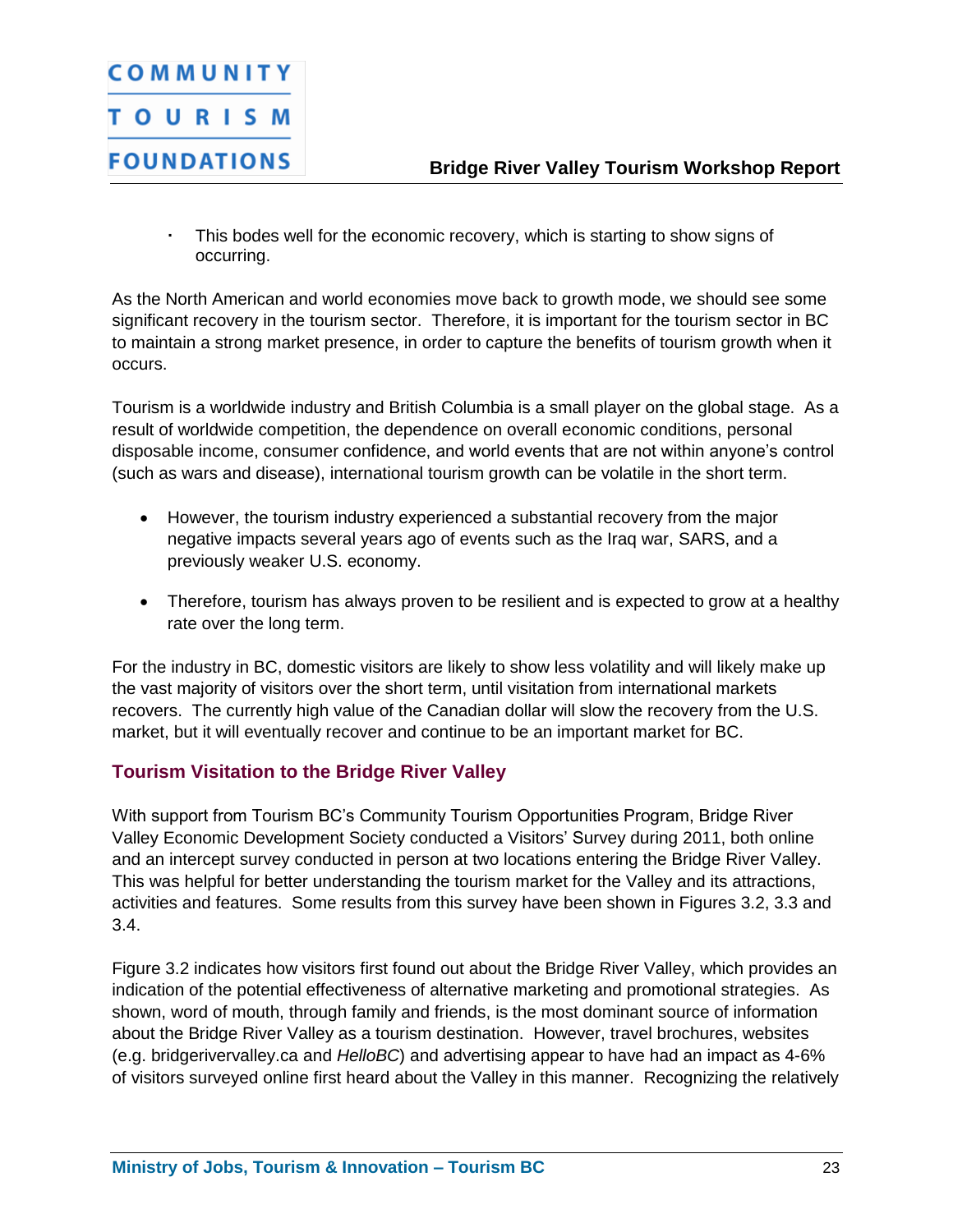# COMMUNITY **TOURISM FOUNDATIONS**

limited marketing and promotion of the Valley as a tourism destination to date, these results appear reasonable.

| How did you first find out about<br><b>Bridge River Valley?</b> | <b>Online Survey Results</b><br>(% ) |
|-----------------------------------------------------------------|--------------------------------------|
| Family                                                          | 47.9                                 |
| <b>Friends</b>                                                  | 36.6                                 |
| <b>Brochure</b>                                                 | 4.2                                  |
| Website                                                         | 5.6                                  |
| Facebook                                                        | 0                                    |
| Magazine                                                        | 1.4                                  |
| TV                                                              | 0                                    |
| Advertising                                                     | 4.2                                  |

#### **Figure 3.2: How Visitors First Found Out About Bridge River Valley**

*Source: Based on data from BRVEDS Online Visitor Survey, 2011*

In Figure 3.3 the level of participation in various tourism activities in the Bridge River Valley is shown. This indicates that many travellers, particularly in the summer, are visiting the Valley to relax and do some sightseeing, so it is attractive as a get-away destination. Beyond relaxing and sightseeing, principal activities in the summer appear to be hiking, ATVing/dirt-biking, and mountain biking, while in the winter snowmobiling and snowshoeing or cross-country skiing are popular, among those surveyed. It should be noted that while heli-skiing and cat-skiing has been very successful in the Valley for some operators, these activities attract a small volume, high-yield market segment, so the overall numbers tend to be small, even though revenue can be significant.

| Activities participated in when<br>visiting Bridge River Valley | <b>Online Survey Results</b><br>(%) |
|-----------------------------------------------------------------|-------------------------------------|
| Skiing or Snowboarding                                          | 5.1                                 |
| Snowmobiling                                                    | 26.6                                |
| Snowshoeing or X-country Skiing                                 | 17.7                                |
| Mountain Biking                                                 | 21.5                                |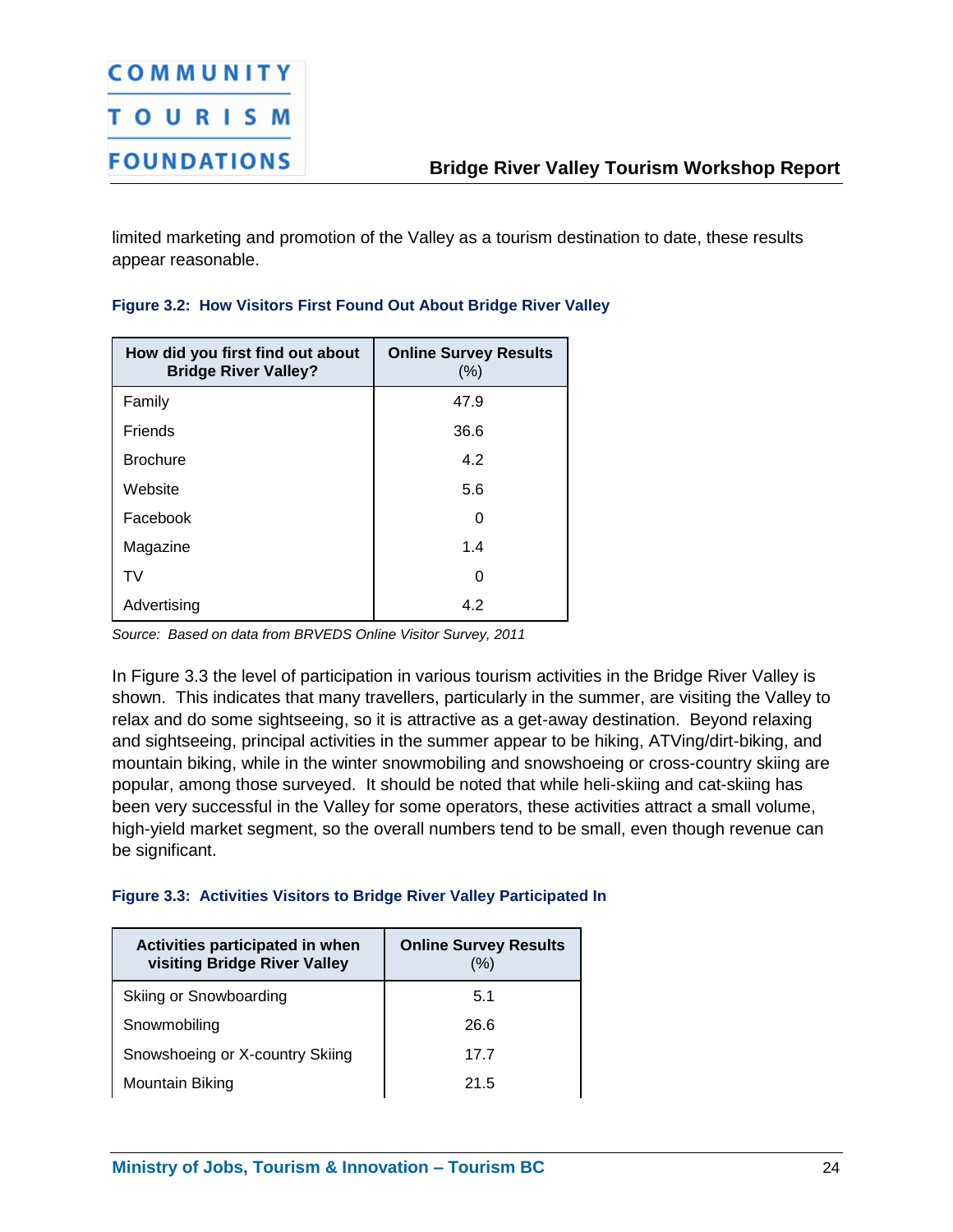## **TOURISM**

# **FOUNDATIONS**

#### **Bridge River Valley Tourism Workshop Report**

| Activities participated in when<br>visiting Bridge River Valley | <b>Online Survey Results</b><br>$(\%)$ |
|-----------------------------------------------------------------|----------------------------------------|
| Hiking                                                          | 55.7                                   |
| $4 \times 4$                                                    | 38.0                                   |
| <b>Touring Bicycling</b>                                        | 1.3                                    |
| ATVing or Dirt Biking                                           | 45.6                                   |
| Relaxation                                                      | 73.4                                   |
| Hunting                                                         | 20.3                                   |
| Sightseeing                                                     | 72.7                                   |

*Source: Based on data from BRVEDS Online Visitor Survey, 2011*

Another important aspect of the survey was measuring where the visitors are from, as shown in Figure 3.4. The largest category shown is for "Other British Columbia", but the majority of these individuals are most likely from the Lower Mainland. More than one-quarter of all visitors are resident in the Sea-to-Sky Corridor, primarily Squamish, Whistler and Pemberton. Relatively small numbers of visitors are from other parts of Canada (Alberta would dominate here) and the U.S. (typically Washington State, Oregon and California account for the majority of American visitors).

#### **Figure 3.4: Bridge River Valley Visitor Origins**

| Where is your place of residence? | <b>Online Survey Results</b><br>(%) |
|-----------------------------------|-------------------------------------|
| Sea to Sky Corridor               | 26.7                                |
| Other British Columbia            | 57.3                                |
| Other Canada                      | 9.3                                 |
| U.S.A.                            | 6 7                                 |

<span id="page-26-0"></span>*Source: Based on data from BRVEDS Online Visitor Survey, 2011*

#### *2B***Cariboo Chilcotin Coast Tourism Profile**

The Bridge River Valley is located within the Cariboo Chilcotin Coast tourism region, one of six regions in BC with a destination marketing organization that partners with Tourism BC to promote the region to travellers in BC, the rest of Canada, the U.S. and overseas. Tourism BC maintains visitor statistics for the region, monitoring overall trends and visitation patterns.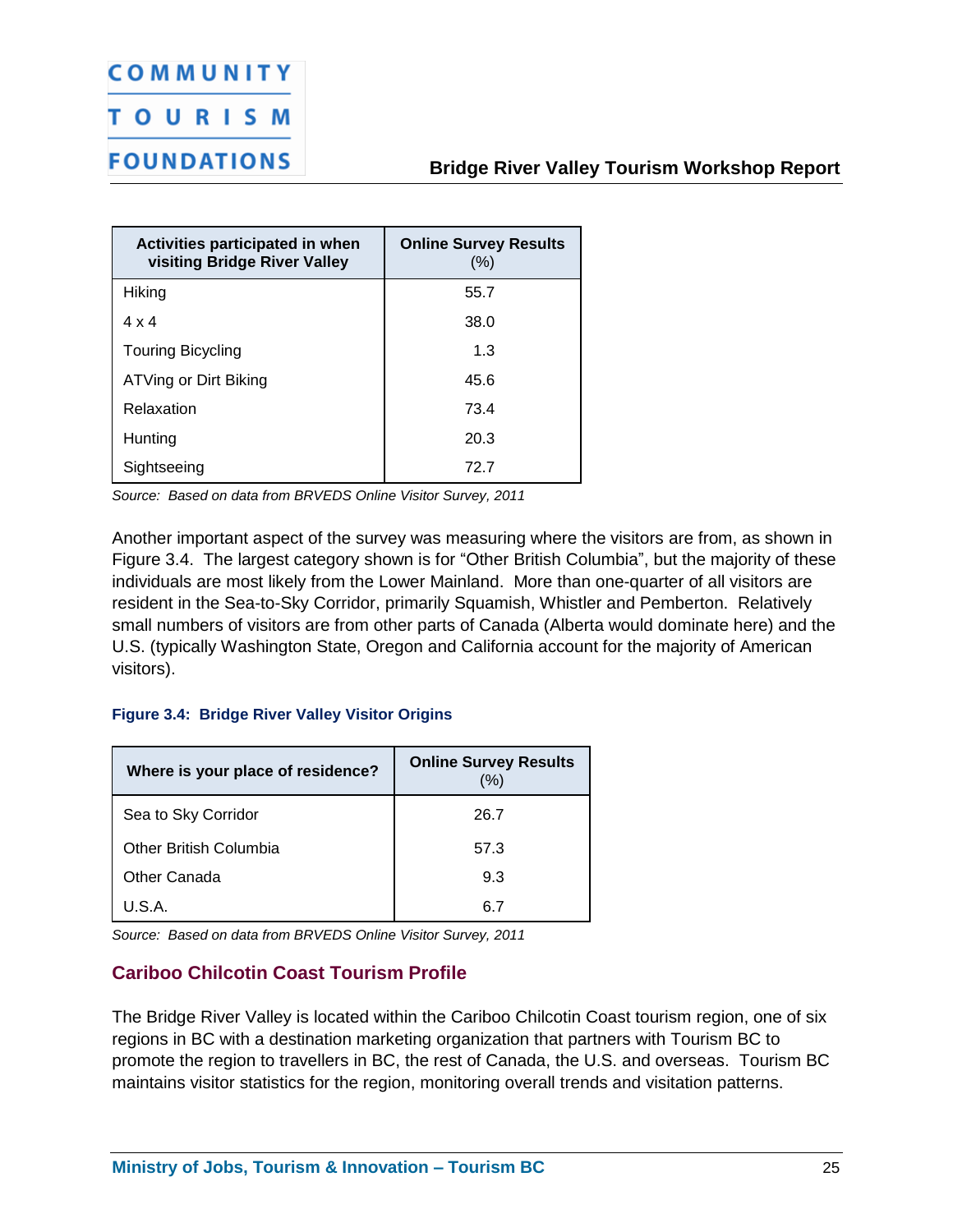# COMMUNITY **TOURISM FOUNDATIONS**

#### <span id="page-27-0"></span>**Origins of Visitors**

Data on the origins of visitors to the Cariboo Chilcotin Coast region is available for 2006. The majority of visitors are Canadian and Primarily from BC, as shown in Figure 3.5.





*Source: Tourism BC*

The breakout of U.S. visitor origins shown indicates that the majority are from the west coast states of Washington, Oregon and California, in that order.

The origins of visitors from other countries are shown in Figure 3.6. The majority are from European countries – primarily the U.K., Germany, Netherlands, Switzerland and France, which account for about two-thirds of the visitors from other countries.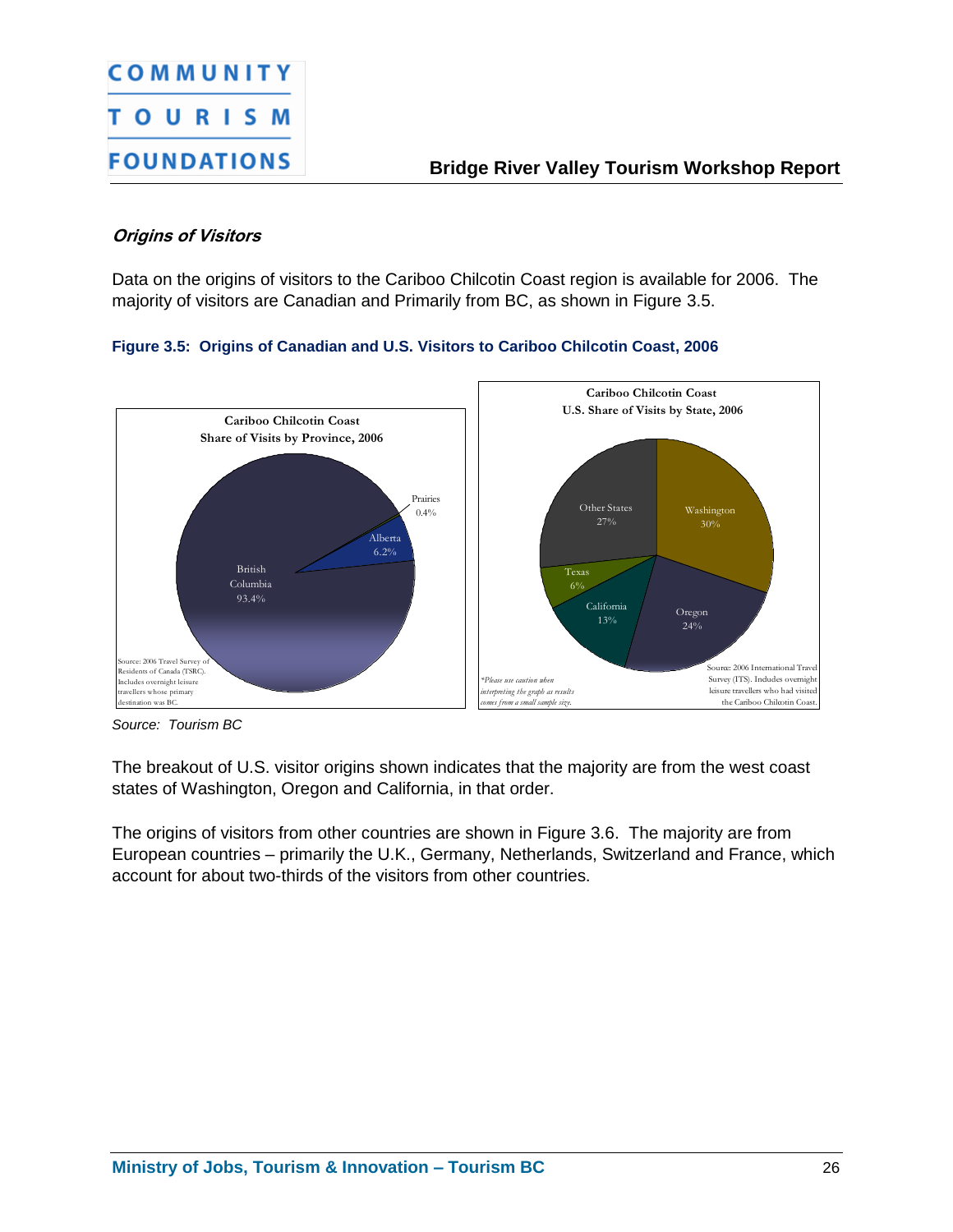COMMUNITY **TOURISM FOUNDATIONS** 

#### **Bridge River Valley Tourism Workshop Report**



#### **Figure 3.6: Origins of Overseas Visitors to Cariboo Chilcotin Coast, 2006**

<span id="page-28-0"></span>*Source: Tourism BC*

#### **Visitor Centres**

A review of The Ministry's visitor statistics for the Visitor Centres in the Cariboo Chilcotin Coast region indicates the following:

- A total of 43,393 visitor parties visited the Visitor Centres (VCs) in the Cariboo Chilcotin Coast tourism region in 2008, representing 2.8% of those visiting VCs province-wide.
- Total provincial Visitor Centre usage was down 5.8% from 2007, and VC usage in the region decreased 11.0% relative to 2007. Decreases were evident in all quarters, relative to 2007. The number of visitor parties for the region peaked in July and August of 2008. These months alone contributed nearly half (47.2%) of total visitor parties for 2008, while the months of June through to September represented 71.8% of total visitor parties to the region.
- From 2000 to 2008, there has been an average annual increase of 1.7% in VC use in the region; this is up from the 4% decline that was witnessed from 2000 to 2004.
- Caution is advised when interpreting these figures as they reflect not only changes in visitation to the region, but also changes in the hours of operation for the VCs within the region.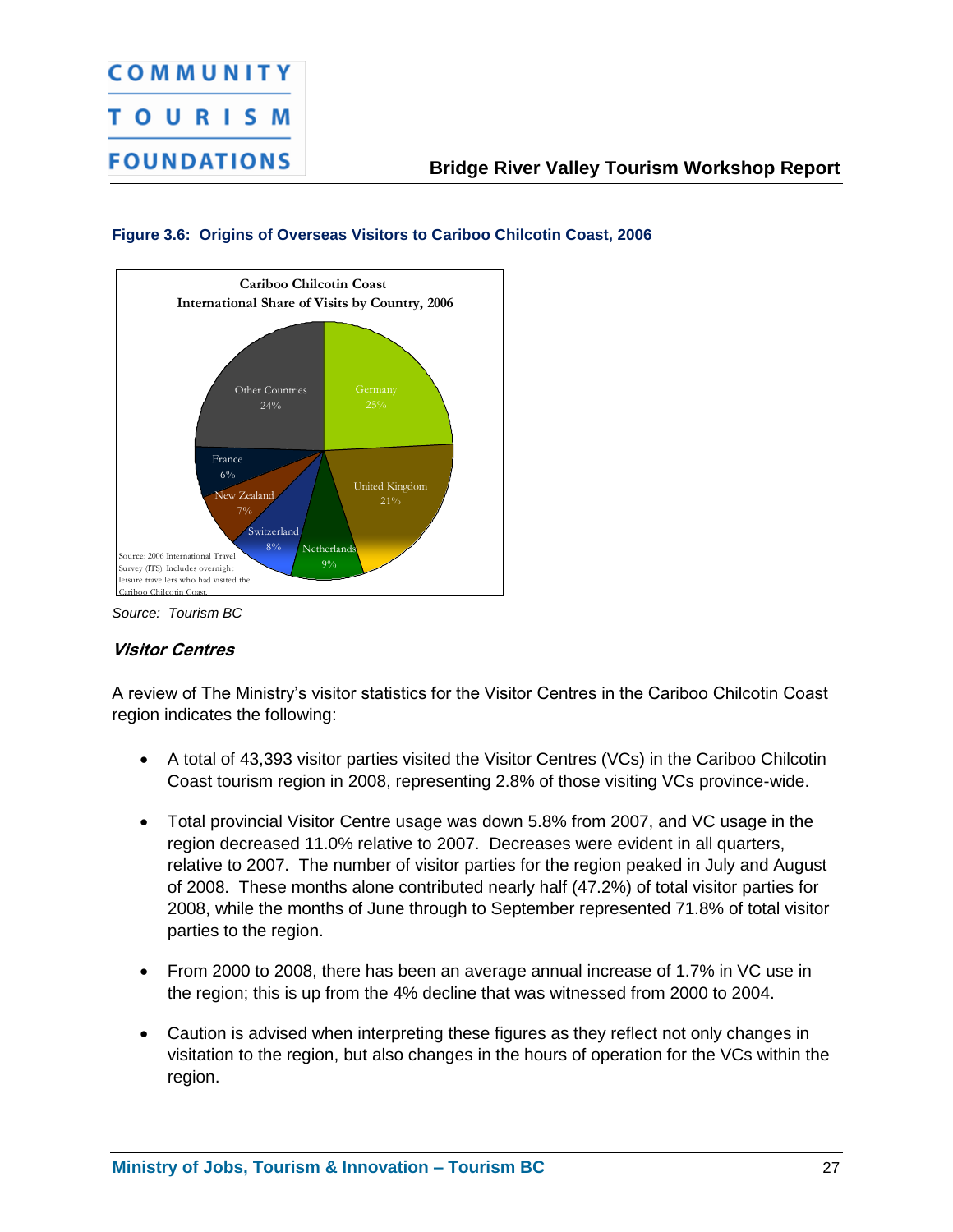**TOURISM** 

# **FOUNDATIONS**

#### **Bridge River Valley Tourism Workshop Report**

#### **Figure 3.5: 2008 VC Visitor Parties - Cariboo Chilcotin Coast and British Columbia**

| <b>Region / Province</b>       | Jan-Mar | Apr-Jun  | Jul-Sep  | Oct-Dec   | <b>Total 2008</b> |
|--------------------------------|---------|----------|----------|-----------|-------------------|
| <b>Cariboo Chilcotin Coast</b> | 3,270   | 11,855   | 24.911   | 3.357     | 43,393            |
| % change                       | -17.2%  | $-7.9\%$ | $-11.2%$ | $-13.8\%$ | $-11.0\%$         |
| <b>British Columbia Total</b>  | 176,471 | 421,275  | 776,243  | 198,863   | 1,572,852         |
| % change                       | $-4.9%$ | $-6.6%$  | $-8.2\%$ | $+5.6%$   | $-5.8%$           |

*Source: Research and Planning, Tourism BC*

*\*All % change figures are for changes from same period of 2007.*

The preceding figures show that the region incurred a more significant decline in the use of Visitor centres in 2008 compared to the province as a whole, indicating the region was particularly hard hit by various factors affecting the decline in tourism activity (e.g.- perhaps because of greater dependence on the U.S. market because of the access to the Alaska Highway through the region).





<span id="page-29-0"></span>*Source: Research and Planning, Tourism BC*

#### **Accommodation Type and Capacity**

Accommodation data is available for roofed accommodations in the region. There is a significant roofed accommodations base in the Cariboo Chilcotin Coast region, with only a small component of this in the Bridge River Valley so there is significant regional competition.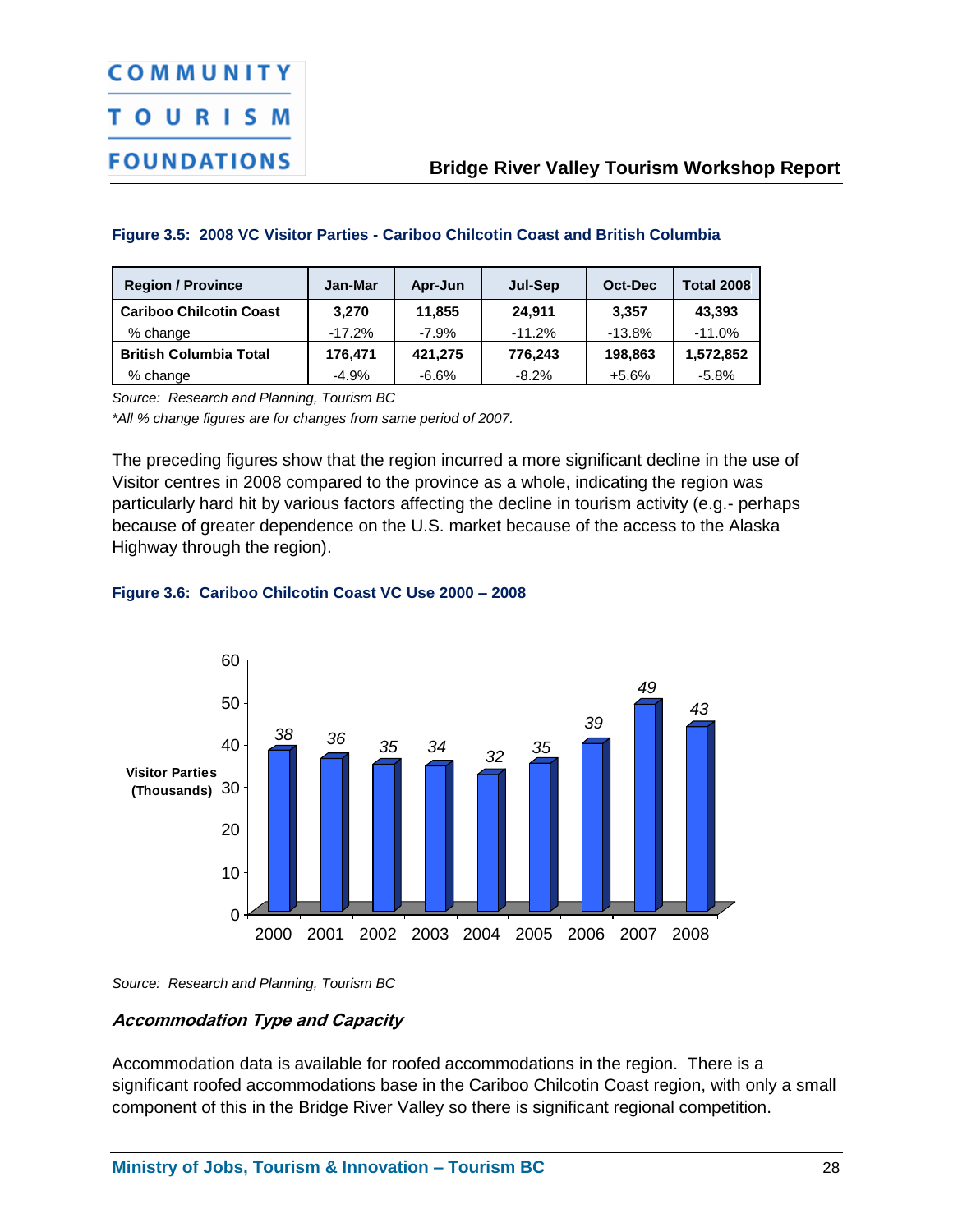# COMMUNITY **TOURISM**

**FOUNDATIONS** 

#### **Bridge River Valley Tourism Workshop Report**

- Of the 2,309 fixed-roof accommodation properties listed in the 2009 British Columbia Approved Accommodation Guide, 142 or 6.1% are located in the Cariboo Chilcotin Coast tourism region.
- Resorts and Lodges are well represented in the region, with 28.7% of the province's total number of lodges and cabins. Inns and B&Bs comprise 31.0% of the region's accommodation facilities. Hotels and motels, while not as numerous as in other tourism regions of British Columbia, comprise 34.6% and 34.1%, respectively, of regional accommodation capacity.

#### **Figure 3.7: Fixed-Roof Accommodation Facilities in the Cariboo Chilcotin Coast Region**

| <b>Accommodation Category</b> | No. of<br><b>Facilities</b> | $%$ of<br><b>Provincial</b><br><b>Total</b> | <b>Total No. of</b><br><b>Units</b> | $%$ of<br><b>Provincial</b><br><b>Total</b> |
|-------------------------------|-----------------------------|---------------------------------------------|-------------------------------------|---------------------------------------------|
| Inns and B&Bs                 | 44                          | 4.9%                                        | 228                                 | 6.2%                                        |
| <b>Cabins</b>                 | 10                          | 15.6%                                       | 55                                  | 12.6%                                       |
| <b>Hotels</b>                 | 17                          | 3.4%                                        | 688                                 | 1.3%                                        |
| <b>Motels</b>                 | 31                          | 5.9%                                        | 678                                 | 4.1%                                        |
| <b>Resorts and Lodges</b>     | 31                          | 28.7%                                       | 301                                 | 7.4%                                        |
| <b>Cottages</b>               | 4                           | 4.0%                                        | 7                                   | 1.0%                                        |
| Other*                        | 5                           | 4.7%                                        | 29                                  | 3.5%                                        |
| Total                         | 142                         | 6.1%                                        | 1,986                               | 2.6%                                        |

*Source: 2009 British Columbia Approved Accommodation Guide, Tourism BC \*Includes hostels, houseboats, houses and guest suites.*

#### <span id="page-30-0"></span>**Room Revenue**

In 2008, total room revenue in the region increased 3.3% relative to 2007, totalling \$27.4 million. Room revenue in the region accounted for 1.4% of total provincial room revenue in 2008. Regional room revenue has increased by an average of 3.4% annually from 2000 to 2008.

#### **Figure 3.8: 2008 Room Revenue – Cariboo Chilcotin Coast and British Columbia (\$000s)**

| <b>Region / Province</b>          | Jan-Mar | Apr-Jun | Jul-Sep | Oct-Dec | <b>Total 2008</b> |
|-----------------------------------|---------|---------|---------|---------|-------------------|
| <b>Cariboo Chilcotin</b><br>Coast | 4.310   | 7.084   | 11,017  | 5,023   | 27.434            |
| % change*                         | 23.9%   | 1.4%    | 1.2%    | $-3.5%$ | 3.3%              |
| <b>British Columbia Total</b>     | 436,326 | 503,985 | 687,844 | 350,859 | 1,979,015         |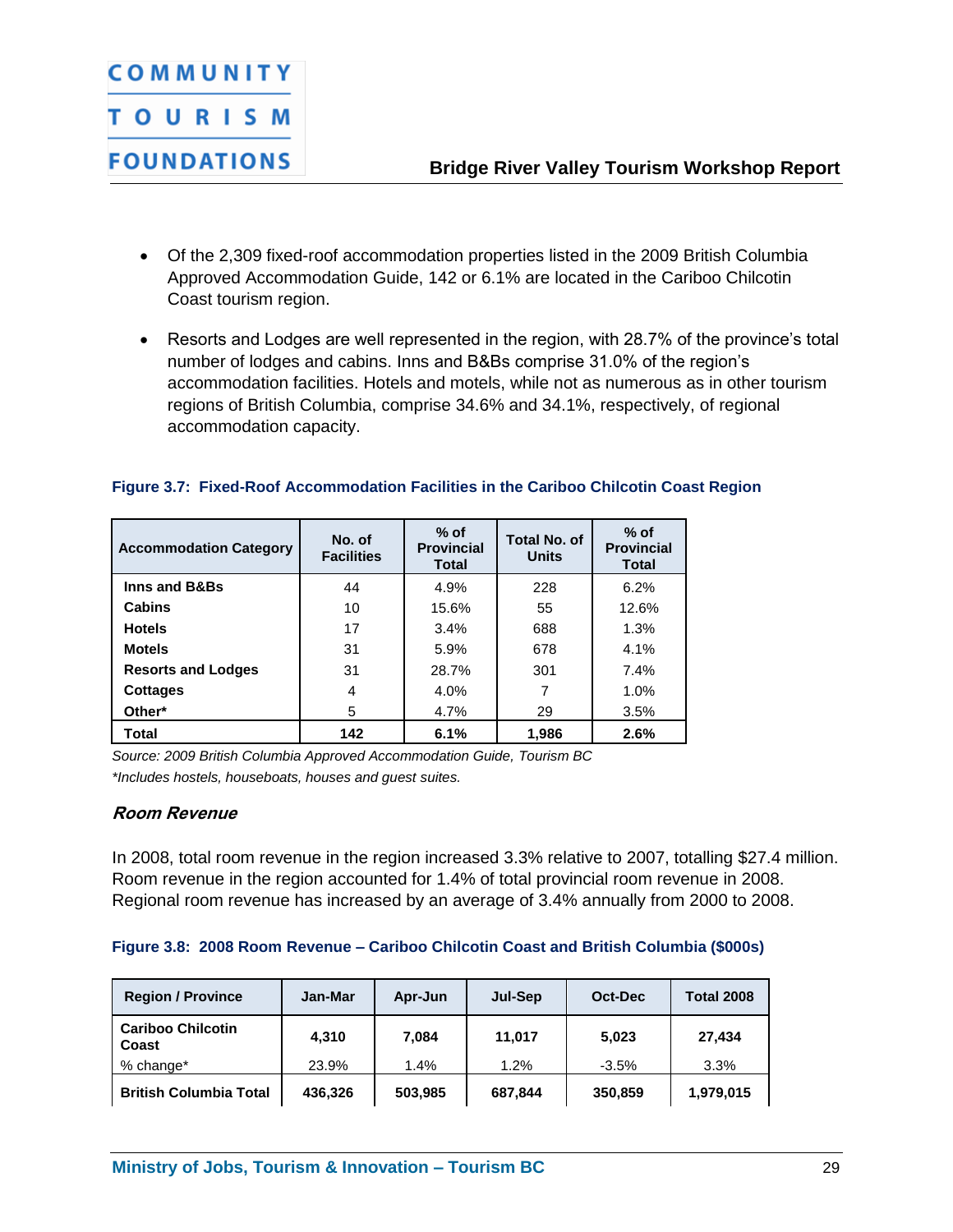## **TOURISM**

# **FOUNDATIONS**

### **Bridge River Valley Tourism Workshop Report**

| <b>Region / Province</b> | Jan-Mar | Apr-Jun | Jul-Sep | Oct-Dec | <b>Total 2008</b> |
|--------------------------|---------|---------|---------|---------|-------------------|
| % change*                | 5.3%    | 3.2%    | $-1.6%$ | $-4.1%$ | 0.6%              |
| % of BC Total            | 1.0%    | 1.4%    | $1.6\%$ | 1.4%    | 1.4%              |

*Source: BC Stats*

*\*All % change figures are for changes from same period of 2007.*



#### **Figure 3.9: Cariboo Chilcotin Coast Room Revenue 2000 – 2008**

Any tourism situation analysis must acknowledge the impact of a number of already wellidentified tourism planning factors from an international/global perspective:

- Rising value of the Canadian dollar *this particularly impacts on number of American visitors*
- Perceptions of cross border issues among potential American visitors *has a further negative impact on the U.S. market*
- Safety and security issues *tendency to stay closer to home*
- The profile of BC and the opportunities associated with the Olympic and pre-Olympic visibility – *higher profile and international focus*
- The increasingly competitive marketplace and aggressive marketing within our traditional source markets – *difficult to maintain our share of the "noise level"*

*Source: BC Stats*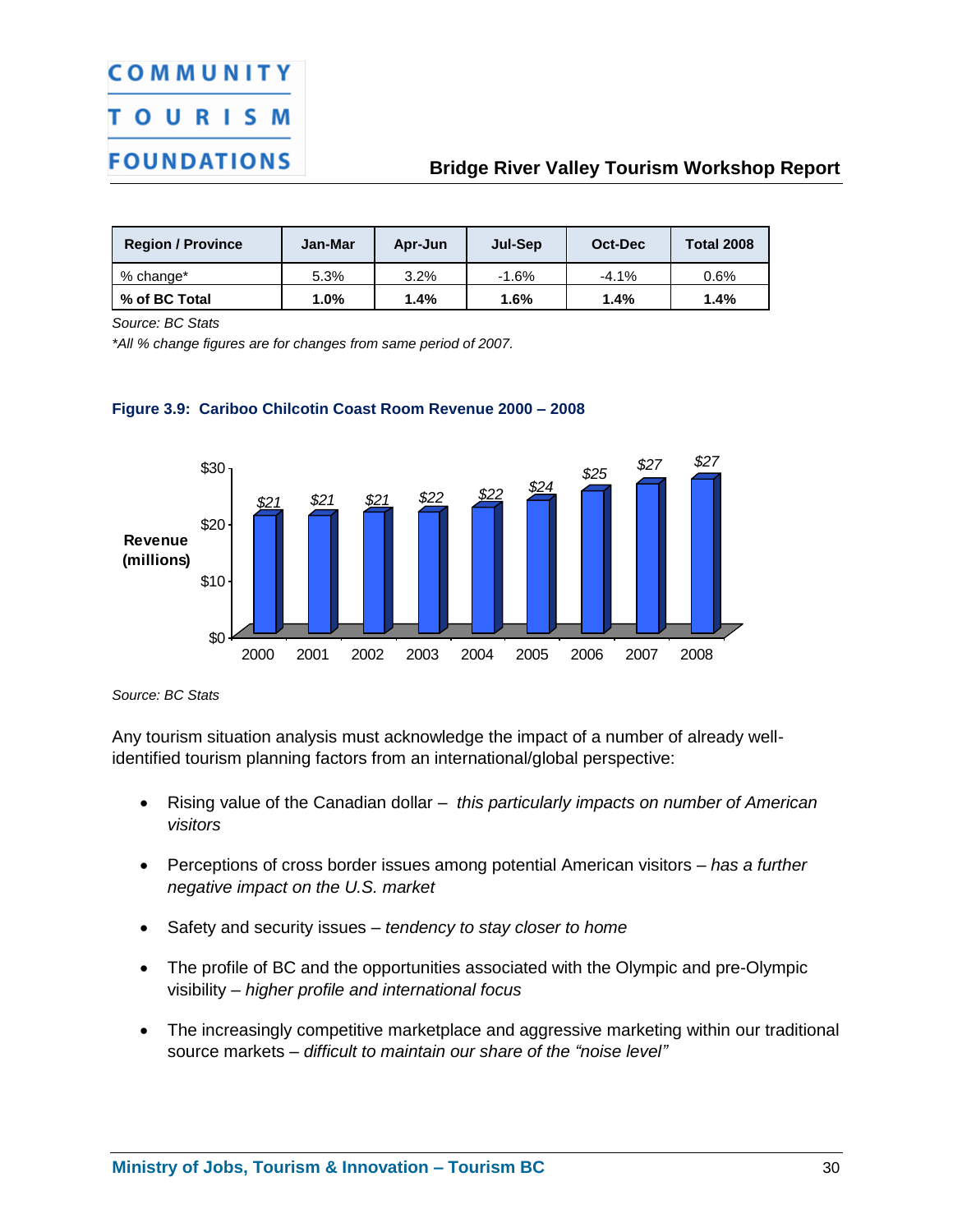## **TOURISM**

## **FOUNDATIONS**

#### **Bridge River Valley Tourism Workshop Report**

- Potential for growth from the Asian markets, once the current economic downturn subsides – *how to adapt to or attract a new unfamiliar audience*
- The traditional importance of the British Columbian resident as a crucial target group for any provincial sector marketing initiative – *typically accounting for one-half or more of total visitor activity*
- Evolving demographics, ethnicity and the aging population and how their expectations impact tourism products and the delivery of them – *impact on physical activities and expectations of higher quality and more service*
- The role of the internet in travel planning and on line product availability, book now/buy now – *market presence, anonymous searching, information capture and ease of buying.*

In 2007, over 23 million tourists spent \$13.2 billion dollars in British Columbia, many of whom participated in activities taking place in British Columbia's natural environment. Nature-based and outdoor adventure tourism are recognized as growth areas, as is culture/heritage tourism. These are important market segments for the Bridge River Valley.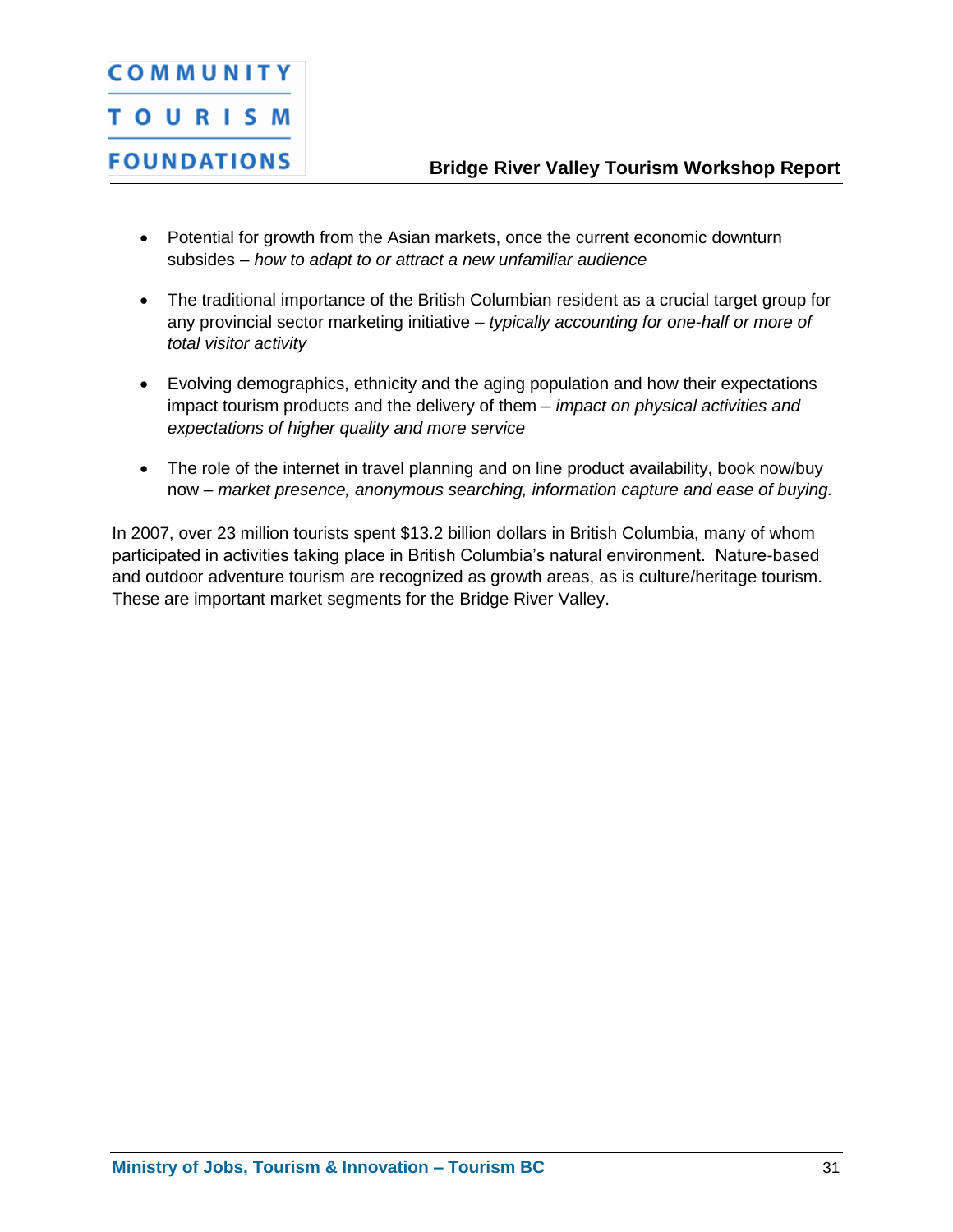## <span id="page-33-1"></span><span id="page-33-0"></span>**Tourism Organization**

Several organizations based in the Bridge River Valley, or in the broader region, play a major role in the area's tourism industry. This includes the Bridge River Valley Economic Development Society, the Bralorne Pioneer Museum Society, and the Cariboo Chilcotin Coast Tourism Association.

### **Bridge River Valley Economic Development Society (BRVEDS)**

This is the primary organization involved in tourism development and marketing for the Valley. This organization has a mandate to encourage and assist in the promotion of economic development in the upper Bridge River Valley. BRVEDS is funded by a tax requisition from the residents of Area A in the Squamish-Lillooet Regional District (SLRD). The organization has a 7-member board of directors and 30 members who support the organization. It has been responsible for the tourism marketing initiatives to date, particularly the BridgeRiverValley.ca website which has been an effective tool for marketing and promoting tourism visitor activity in the Valley, both summer and winter.

The Society also operates the tourism information booth and the Community Resource Building on behalf of the Valley community.

#### **Bralorne Pioneer Museum Society**

This organization is staffed by volunteers and operates the Bralorne Pioneer Museum. It was originally established in 1977 to preserve the history of the Bridge River Valley.

## **Bridge River Valley Trail Society**

This Society manages a series of hiking and biking trails located within the Valley. The trails include the following: Carl Creek Trail, Sunshine Mountain Trails, Kingdom Lake Trail, Waterloo Trail (Mt. Fergusson), Bradian Trail Network, and the Green Mountain Trail. The Society's mandate is to protect, maintain and upgrade this trails network and encourage front country recreation tourism in the Valley.

#### **Bridge River Valley Snowmobile/ATV Association**

This organization is responsible for maintaining local snowmobile and ATV trails, although to date has not had a tourism focus. It also has a mandate to promote safe snowmobiling.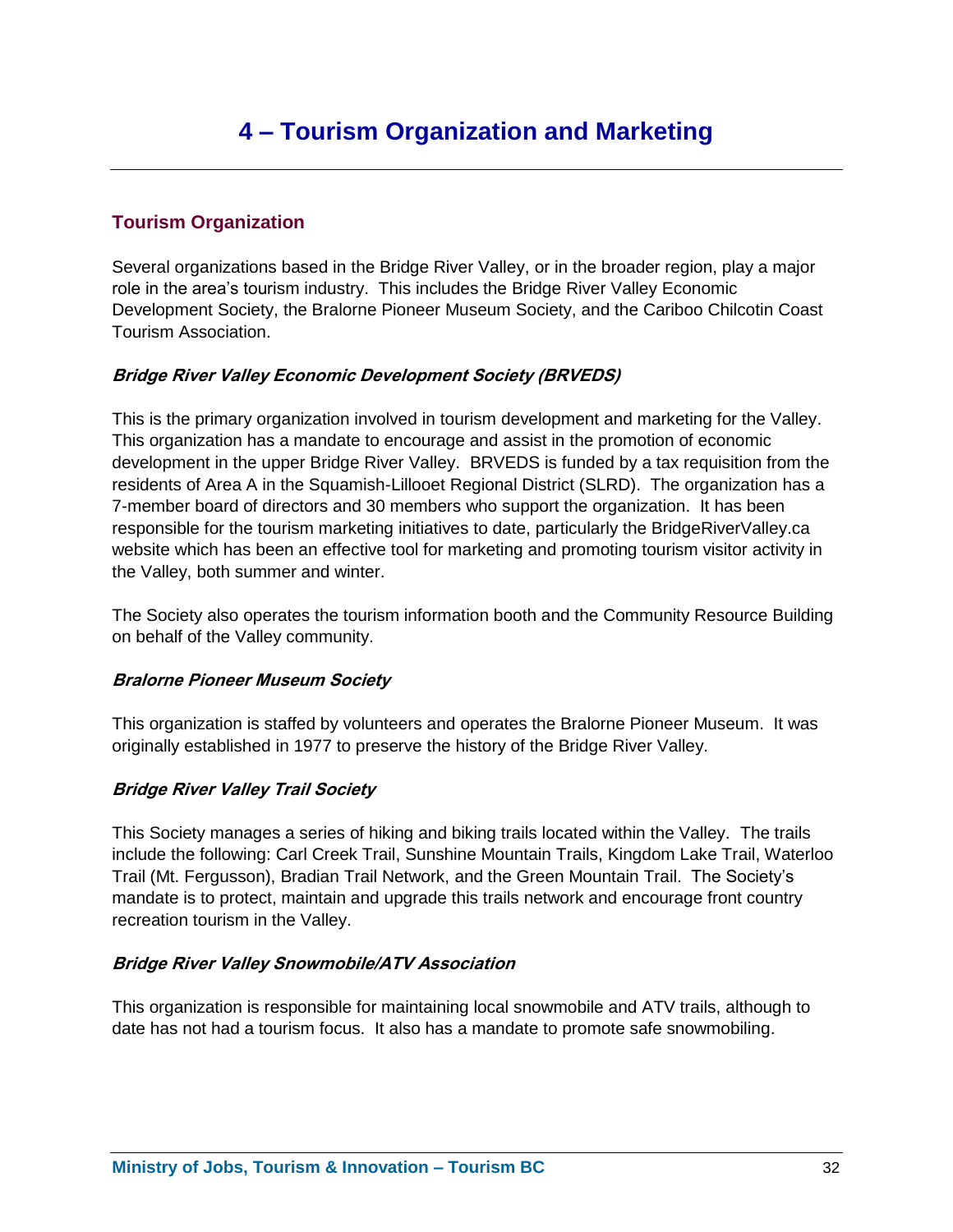# COMMUNITY **TOURISM FOUNDATIONS**

#### **Bridge River Valley Tourism Workshop Report**

#### **Cariboo Chilcotin Coast Tourism Association**

This is a destination marketing organization that promotes the broader region, and is one of the Province's six regional marketing organizations. It produces an Annual Travel Guide and acts as Tourism BC's representative in the region, providing tourist operators with access to all of Tourism BC's marketing/promotion and tourism development programs, including the Community Tourism Foundations program. It also maintains a photography image bank, provides familiarization tour assistance, undertakes itinerary planning assistance, and provides expert regional knowledge.

### <span id="page-34-0"></span>**Bridge River Valley Organizational Consolidation**

A major issue within the Valley in terms of its organization for tourism, economic development and other community issues is the multiplicity of organizations that currently exist relative to the very small overall population base. It is difficult to recruit sufficient volunteers to manage all of these organizations (approximately 16 of them), so there is a discussion underway about amalgamating a number of the organizations under one overall management group. It is important, however, that any such amalgamation be done carefully, as it is often helpful to have separately incorporated societies, such as the Museum Society, that are able to access grants that are specific to that function (for example, there are community museum grants available that only a Museum Society can apply for).

In general the BRVEDS has done an excellent job of providing leadership in economic development and tourism for the Valley and has been the driving force behind the current tourism planning initiative. The Society does urgently need some fulltime staff support to further its accomplishments, as there are limitations to what can be achieved only using volunteers.

#### <span id="page-34-1"></span>**Tourism Marketing**

The Bridge River Valley is already involved in a number of tourism marketing activities designed to attract more visitors.

#### **Websites – BridgeRiverValley.ca and ISurvivedtheHurley.com**

These two websites provide comprehensive visitor information about the Valley including accommodations, attractions, activities and services available. The BridgeRiverValley.ca website is set-up in two versions – summer and winter – both of which can be accessed all year, but website visitors enter the website via the season that is current at the time.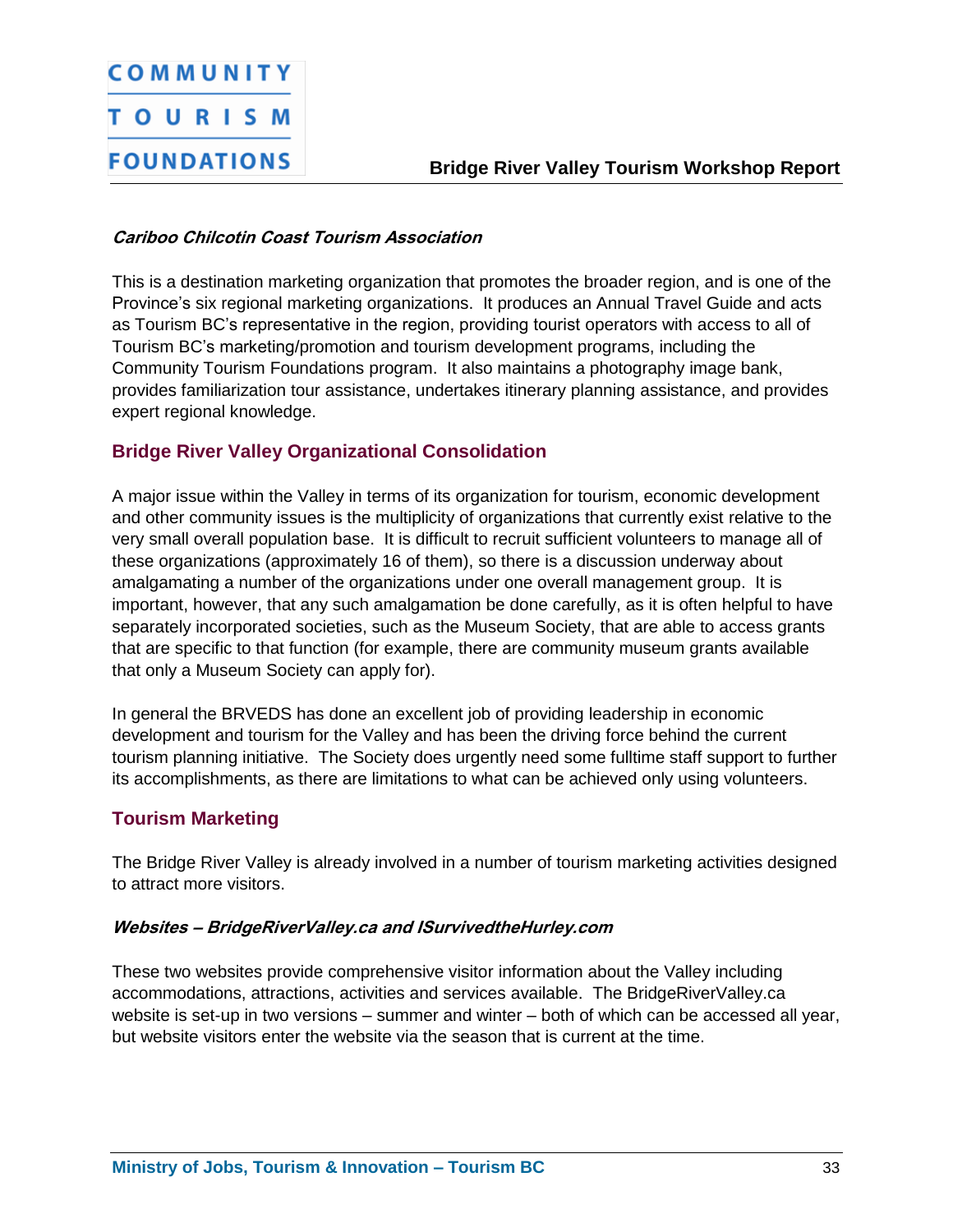# **TOURISM FOUNDATIONS**

COMMUNITY

### **Bridge River Valley Tourism Workshop Report**

### **2010-2011 Winter Marketing Plan**

www.BridgeRiverValley.ca

This Plan was successfully implemented and with the assistance of the CTO Program and a new winter brochure, a poster and a logo were produced. The brochures have been distributed to appropriate snowmobile retailers in BC and Alberta and the logo has been incorporated on the website. In 2011 BRVEDS applied to the SLRD and received approximately \$10,000 in funding to carry on with the Winter Marketing Strategy during 2011-12. BRVEDS is currently on-target with completion of this plan, which will

encompass most of the activities originally proposed, including attending the *Alberta Snowmobile, ATV and Off-Road Show* and advertising in *North Shore News* and *The Pique.* 

## **Participation in Tourism BC's Community Tourism Opportunities Program**

Under this program, cooperative funding is provided by Tourism BC, and accessed through the Cariboo Chilcotin Coast Tourism Association (CCCTA), to assist communities that are able to implement eligible tourism initiatives. During 2011 BRVEDS participated in a Community

Tourism Opportunities project to develop the new website, *ISurvivedtheHurley.com,* to be used both winter and summer. An accompanying logo was produced, as well as some basic branded merchandise (e.g.- T-shirts). This project has resulted in some buy-in from some of the Valley's larger tourism operators, such as Tyax Lake Lodge, TLH Heli Skiing, Sled Bralorne and The Mineshaft Pub. Also using Community Tourism Opportunities support, BRVEDS has undertaken a small image bank photography project (value \$2,500) and conducted a Visitors' Survey.

## **Representation by CCCTA in Travel Trade Activities**

The Cariboo Chilcotin Coast Tourism Association represented the Bridge River Valley and other communities within their broader region at various tradeshows and marketplaces including: Canada's West Marketplace, Rendezvous Canada and National Tour Association.



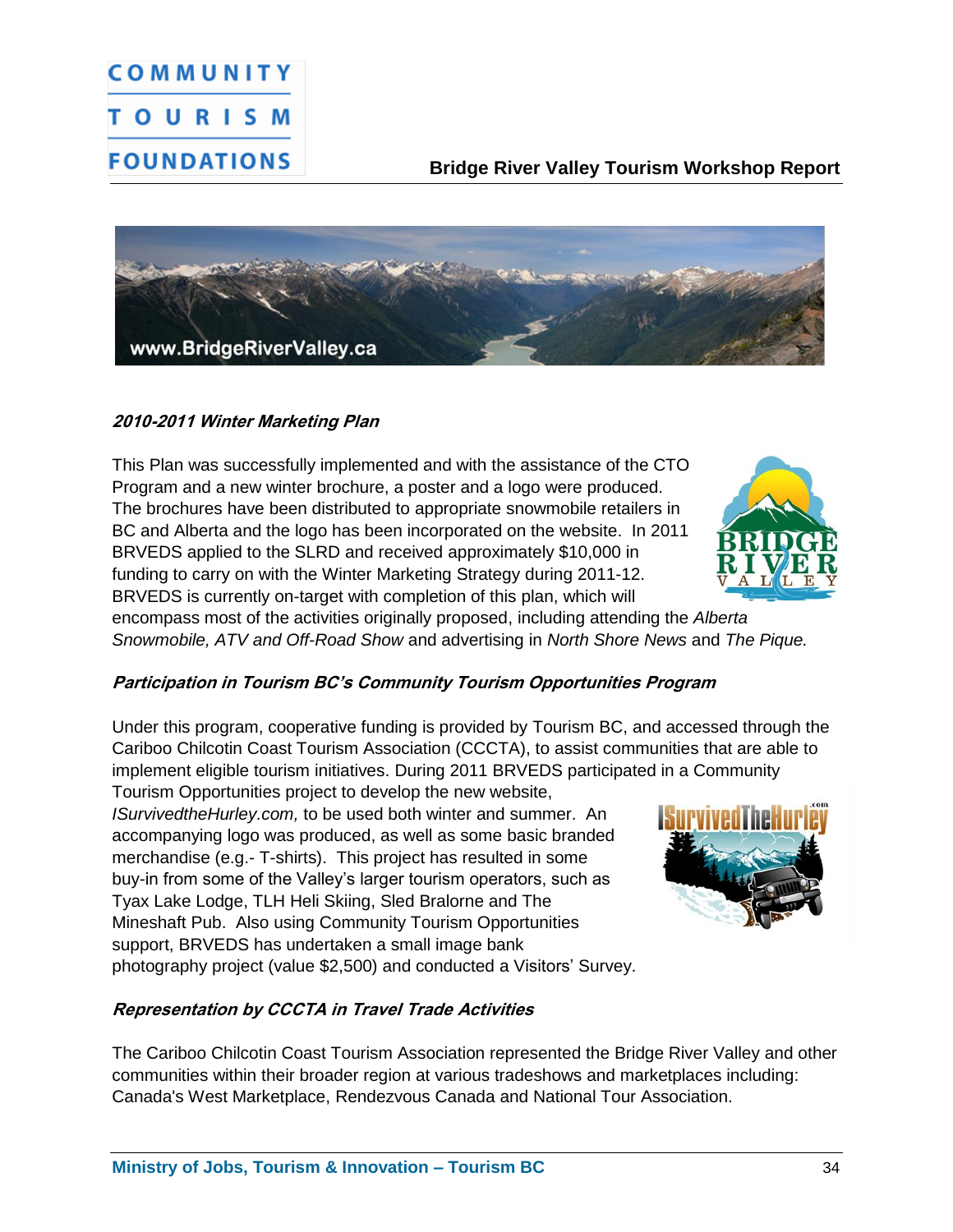# COMMUNITY **TOURISM FOUNDATIONS**

#### **Travel Media Relations**

The Cariboo Chilcotin Coast Tourism Association also represented the Bridge River Valley other communities in their broader region at various travel media marketplaces, including Go Media and Media Marketplace.

#### <span id="page-36-0"></span>**Tourism Development**

#### **Community Tourism Foundations**

This is a community tourism planning program provided by Tourism BC that utilizes the services of a professional facilitator who works with the community tourism stakeholders and the regional destination marketing organization (e.g.- CCCTA) to create a Tourism Plan aimed at enhancing and growing the local tourism industry. An Expression of Interest was submitted by the Bridge River Valley Economic Development Society. The application was approved for a one‐day Workshop to be hosted within 2011‐2012. The Workshop, as noted earlier, was held on March 27, 2012 and facilitated by one of Tourism BC's professional facilitators, John Murray.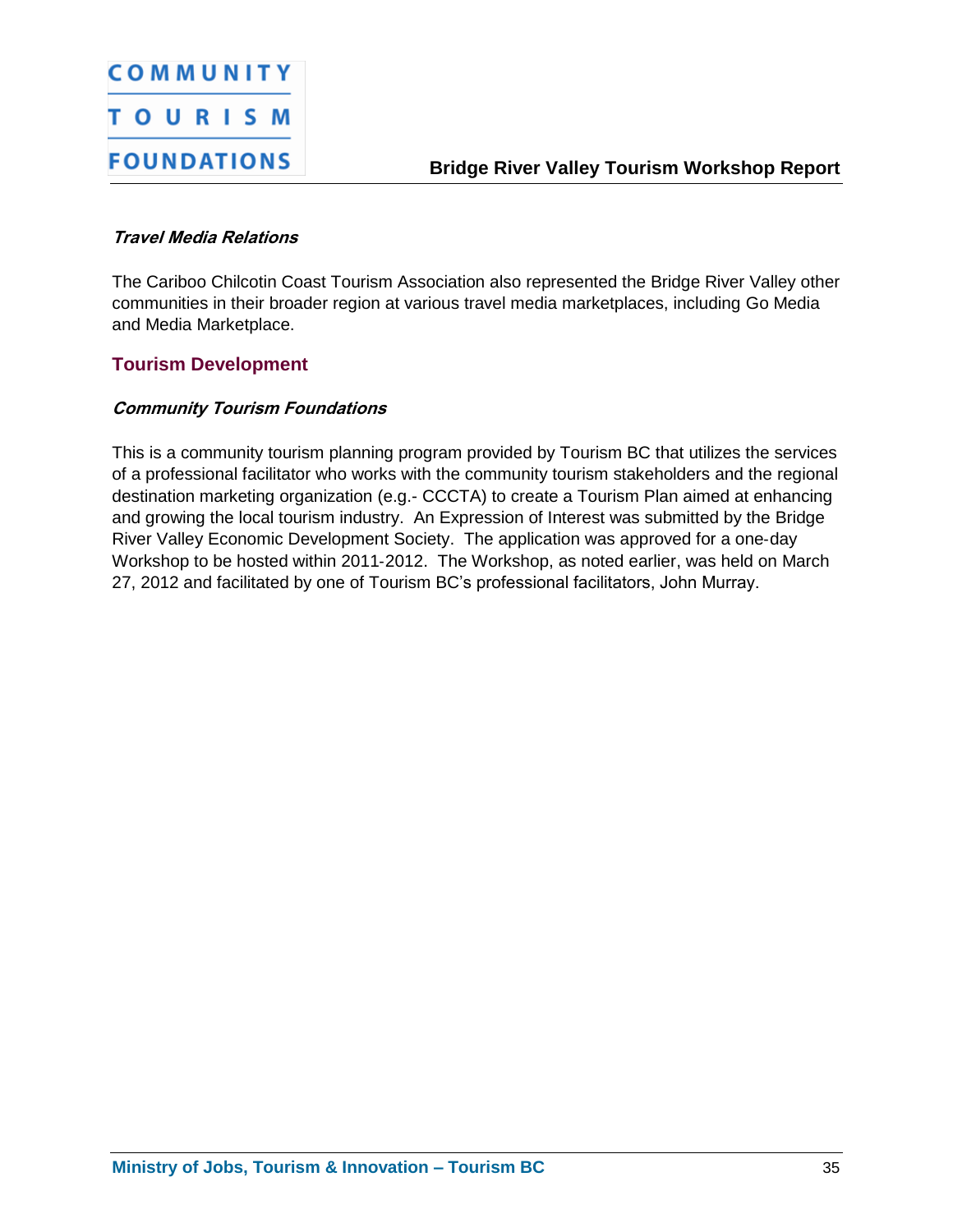# <span id="page-37-0"></span>*4B***5 – Tourism Challenges and Opportunities**

Participants in the Tourism Planning Workshop recognized that the Bridge River Valley faces a number of significant tourism challenges, primarily related to the limited infrastructure/facilities and small population base. At the same time there are many good potential opportunities to capitalize upon.

#### <span id="page-37-1"></span>**Community Tourism SWOT Analysis**

Some of this was included as part of the Bridge River Valley's Community Tourism Foundations Expression of Interest, and has been supplemented by the Tourism BC Facilitator, in part based on discussions in the Tourism Planning Workshop.

#### **Strengths**

- Spectacular scenery and natural environment
- Accessible backcountry
- Well-developed trails systems in some areas
- South Chilcotin Mountains Provincial Park and several other unique Provincial Parks
- Strong historic values (mining town) and presence of heritage buildings (some restored)
- Proximity to Sea to Sky Corridor
- Well-developed winter and summer outdoor adventure products including snowmobiling, heli-skiing, cat-skiing, hiking, horseback riding, mountain biking
- A number of high quality tourist operators are bringing national and international travellers to the Valley for unique outdoor adventure experiences
- A variety of roofed accommodations and campgrounds are available at strategic locations
- Good websites with comprehensive information have been developed for marketing the Valley.

#### **Weaknesses**

- Small permanent population, so unable to sustain effort in any particular area
- Road access is challenging for some visitors (no fully-paved road access)
- Minimal local tourism product development beyond several major tourism operators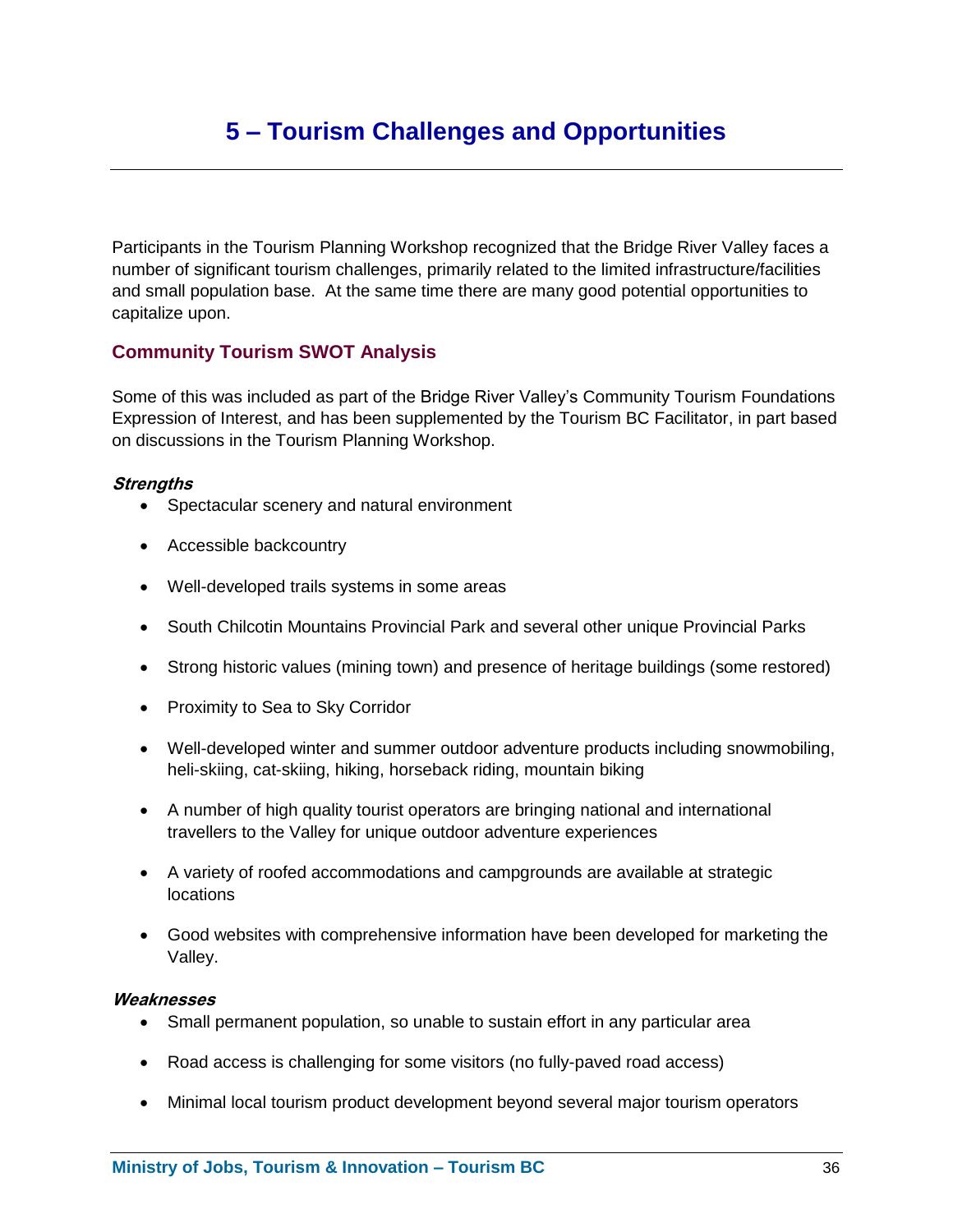## **TOURISM**

# **FOUNDATIONS**

#### **Bridge River Valley Tourism Workshop Report**

- Gold Bridge experiencing difficulties with its small hotel in decline and its gas station closed
- Competition/conflicts among commercial operators for areas to operate in
- Old and out of date maps
- Limited visitor services available, including few retail outlets
- Lack of facilities in Provincial Parks and difficulty of access to some parks
- Need for enhanced signage and visitor information.

#### **Opportunities**

- Maximize winter backcountry activities and tourism of all kinds
- Consolidate and professionalize the Valley's heritage assets and market them
- Build on mountain biking in South Chilcotin Mountains park with stayovers and rides in other areas of the Valley
- Build the touring bike visitation
- Develop improved visitor information and signage
- Develop improved mapping of the Valley and its attractions and features
- Interpretive signage for both historic and natural features
- Bralorne picnic sites development
- Having breakfasts available in Valley at restaurants and accommodations (only offered on a daily basis to houseguests at some accommodation facilities)
- Trails development (especially trailhead signs and maps)
- Heritage tourism oriented tours include gold rush history
- Industry themed tours such as mine tours, hydro power and dam tours
- First Nations' partnerships to promote Aboriginal cultural tourism
- Enhanced marketing and branding.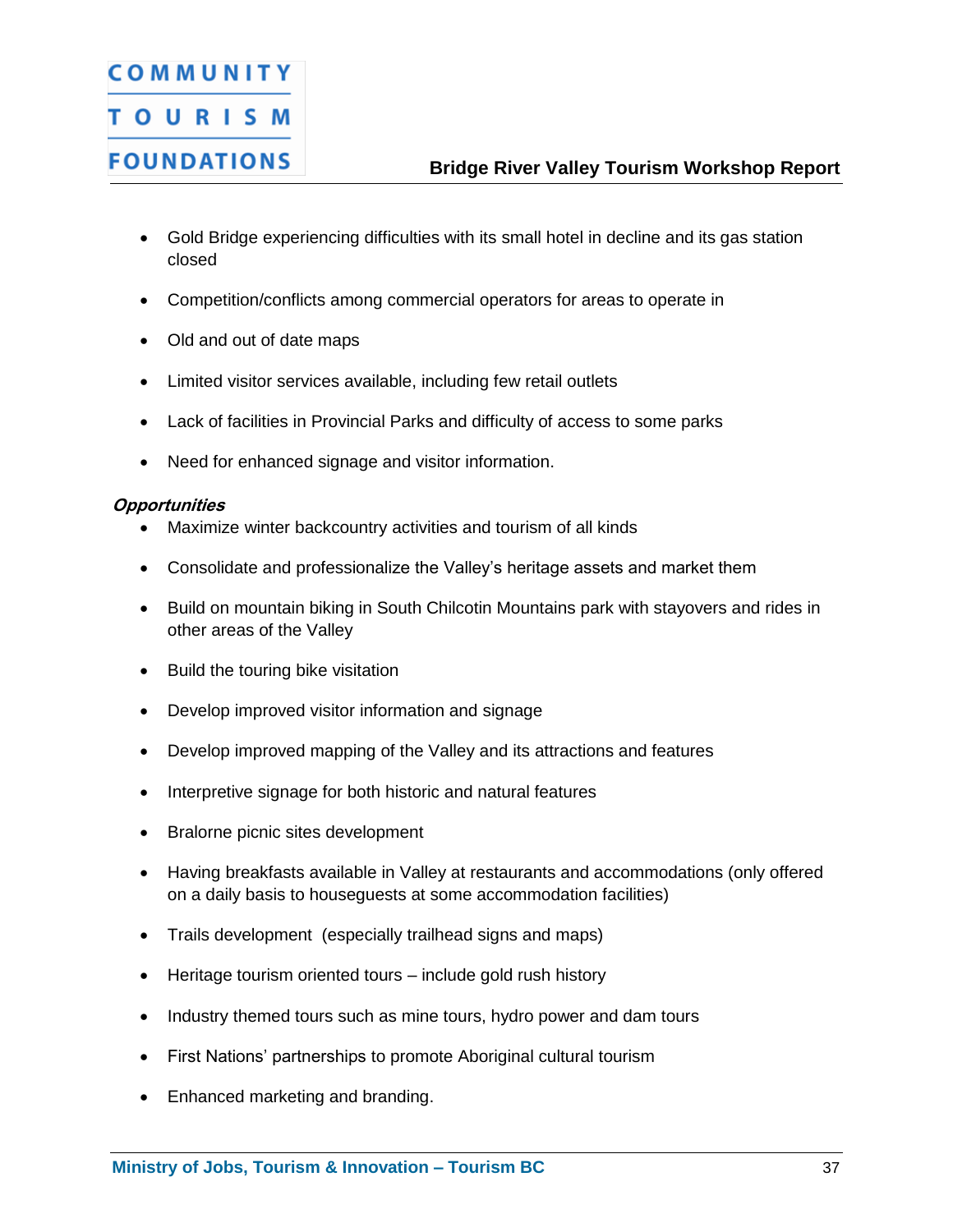## **TOURISM**

## **FOUNDATIONS**

#### **Bridge River Valley Tourism Workshop Report**

#### **Threats**

- Further population decline could undermine sustainability of community infrastructure (school closing, roads not maintained to same level)
- Area based major tourism operators do not see the need to build and support local communities and population
- Competition from other nearby markets with stronger local tax bases to finance marketing and other initiatives (e.g.- Pemberton and Lillooet)
- Intrusion into Valley of snowmobile and ATV clubs based outside in communities such as Pemberton and Lillooet
- Lack of local public funds to invest in community facilities and infrastructure which limits the ability to access matching funding from various government programs.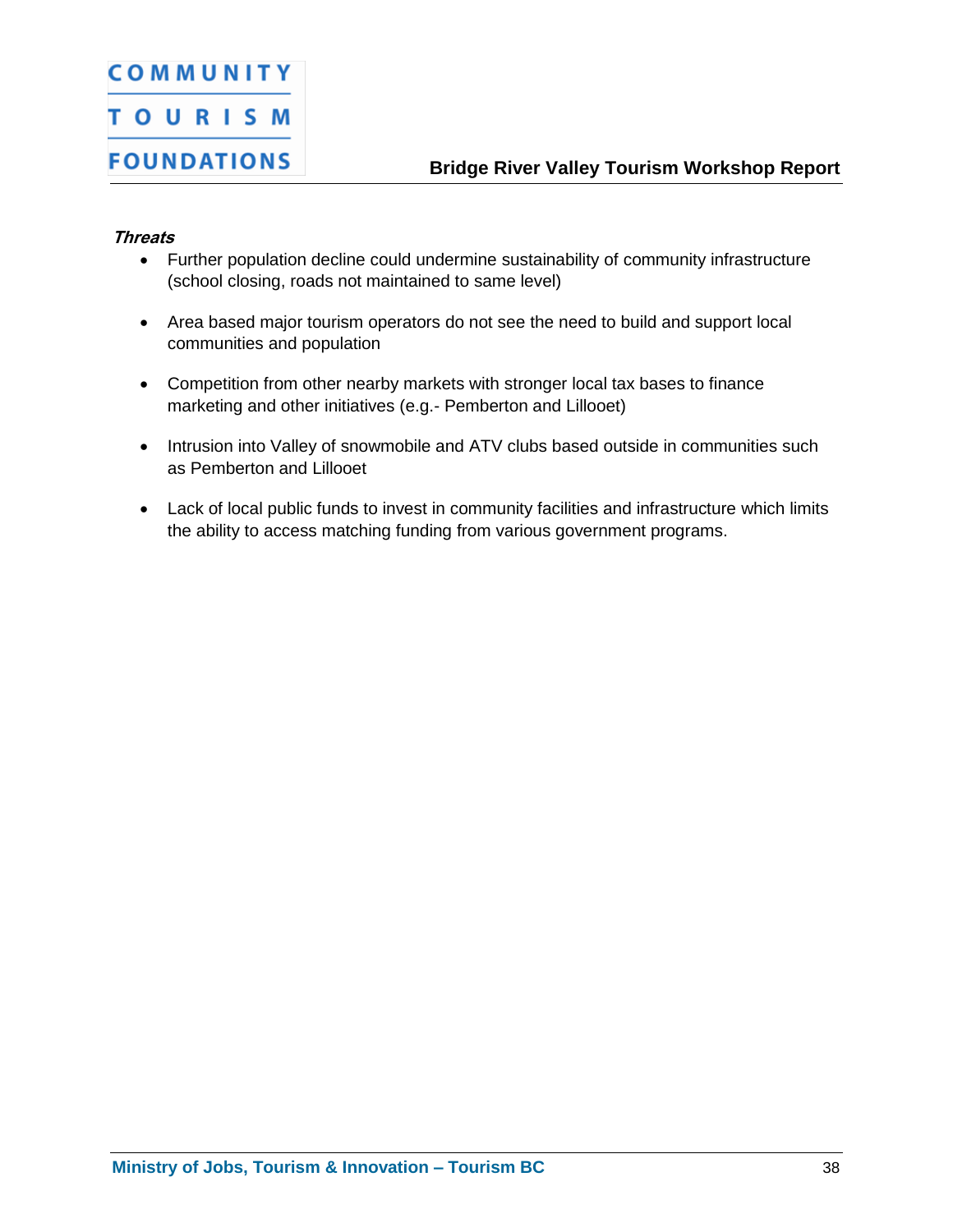# <span id="page-40-0"></span>*5B***6 – Tourism Objectives, Strategies and Tactics**

This section of the report contains the key recommendations that were identified in the Bridge River Valley Tourism Planning Workshop. The Tourism BC Facilitator has added additional detail regarding the specifics of the proposed initiatives and how they could be implemented.

#### <span id="page-40-1"></span>**Vision**

Various elements of the Bridge River Valley's overall tourism vision were articulated by participants in the Tourism Planning Workshop and included the following:

- A more sustained level of business and larger stream of visitors than at present, which would reduce the impacts of seasonality
- A larger local employment base and population base as a result of expanded tourism activity
- A stronger draw from key BC tourism markets including the Lower Mainland and Sea to Sky Corridor, as well as touring loops via Highway 99, Highway 97 and the Trans Canada Highway
- A much better understanding among local residents of the socio-economic value of tourism to the community
- Larger events staged in the Valley to attract visitors staged by the local community and also by outside event organizers
- Continued enhancement of the existing tourism product base, based on incremental improvements rather than dramatic change
- Continued focus on relatively low volume high yield tourism market segments, in order to retain the unspoiled appeal of the Valley
- Strong regional partnerships within the Valley and with adjacent destination areas and First Nations.

While this vision is long term, it is important in the short term to initiate activities and projects that will contribute to, and are consistent with, the various elements of this long-term vision for tourism in the Valley.

#### <span id="page-40-2"></span>*28B***Goals and Objectives**

Based on these visionary elements, the overall tourism development goals for the Bridge River Valley are as follows: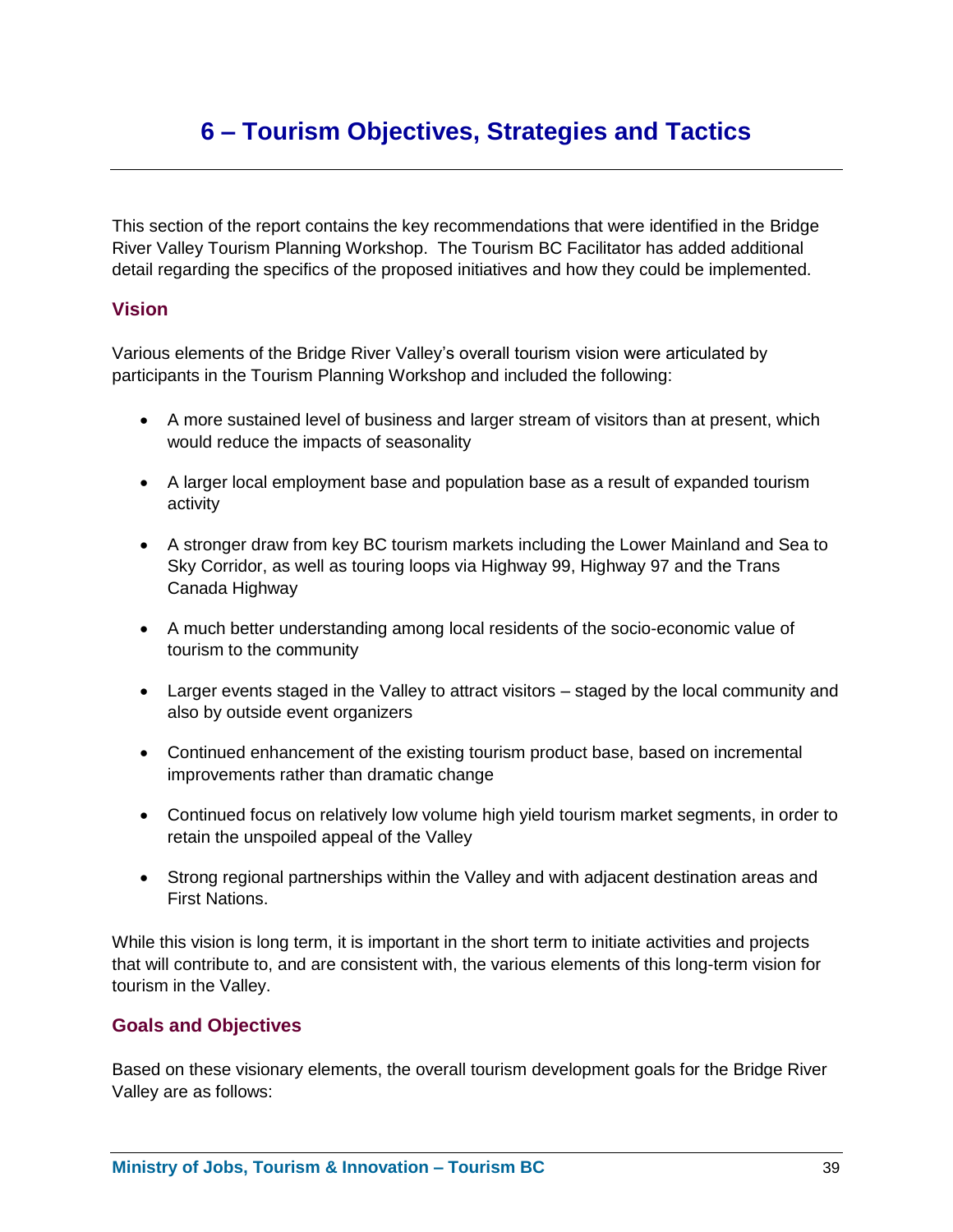## **TOURISM**

**FOUNDATIONS** 

#### **Bridge River Valley Tourism Workshop Report**

- To build and strengthen the economy through tourism, to support the local population base and business community.
- To improve infrastructure and services for tourism as the foundation of the plan.
- In the short term, to maximize the economic benefits of the existing visitor activity through enhanced product delivery during the summer and incremental marketing for the winter season.

In support of these overall goals a number of specific tourism development objectives are recommended:

- 1. To improve visitor information and signage within the Valley itself, to enhance awareness of tourism attractions, features and activities
- 2. To improve road access to the Valley, both via Route 40 on a year-round basis and the Hurley Road during the summer
- 3. To revitalize critical visitor facilities and services that are in decline or have been lost, including the gas station and some local accommodation facilities
- 4. To further develop the heritage tourism potential of the Valley through enhancement and interpretation of existing historic buildings/sites and First Nations cultural tourism
- 5. To work towards development of a major summer festival that would create awareness of and draw visitors to the Valley
- 6. To more effectively partner with adjacent destination areas, communities and First Nations in the region vis-à-vis tourism
- 7. To further enhance marketing and promotional activities for both summer and winter seasons.

#### <span id="page-41-0"></span>**Target Markets**

The high priority summer or non-snow activity oriented target market segments for the Bridge River Valley are as follows:

• Mountain biking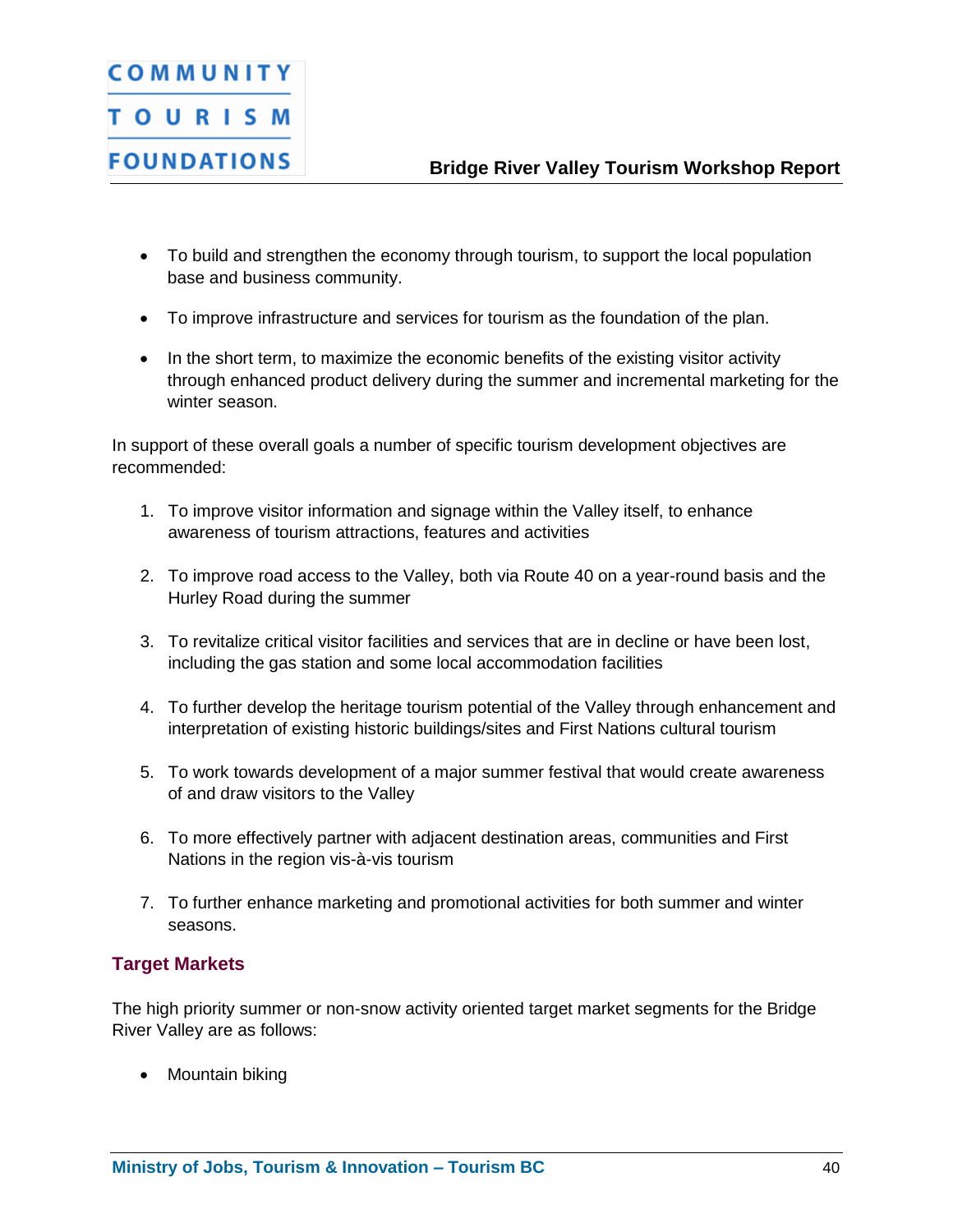# **TOURISM**

**FOUNDATIONS** 

- Hiking and mountaineering
- General touring/sightseeing/getaways
- Horseback trail riding

The medium priority non-snow target market segments include:

- Camping
- Anglers and hunters
- History / heritage travellers (incl. antiques/collectibles shoppers)

Winter or snow season priority target market segments include:

- Snowmobiling
- Heli- and cat-skiing
- Backcountry ski touring

The principal geographic target markets are:

- BC residents primarily from the Sea to Sky Corridor and Lower Mainland
- Alberta primarily Calgary and Edmonton areas
- Secondary geographic targets include west coast U.S. (mainly Washington/Oregon) and Europe (mainly U.K. and Germany)

The primary demographic target market is the 30-50 age group in the \$60,000+ household income bracket.

#### <span id="page-42-0"></span>**Tourism Development Strategies and Tactics**

Following are four foundational tourism development strategies that the Bridge River Valley must deploy to enhance its tourism sector over the next 12 to 18 months and set the stage for further growth and development:

1. Further develop basic tourism infrastructure including enhanced road access, visitor information and essential facilities.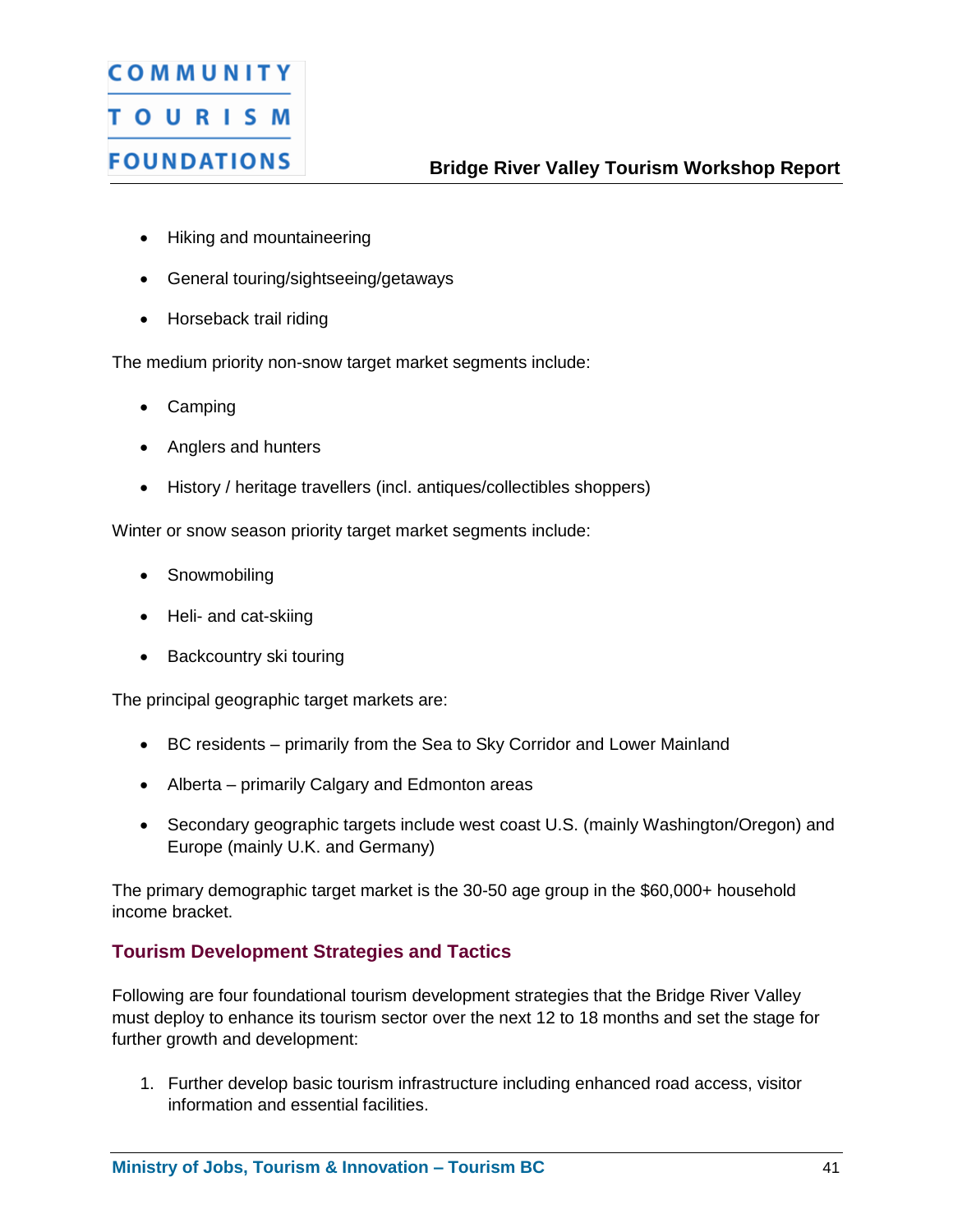## **TOURISM**

# **FOUNDATIONS**

#### **Bridge River Valley Tourism Workshop Report**

- 2. Enhance the tourism attractions base by facilitating/encouraging development of new or enhanced tourism products.
- 3. Develop effective tourism partnerships with adjacent destination areas, communities and First Nations.
- 4. Undertake incremental Bridge River Valley tourism marketing and promotional activities targeted at the Lower Mainland and Sea to Sky Corridor.

The specific tactics and initiatives required to implement each of these strategies are described in the remainder of this chapter. Suggested budgets indicated for some of the tactics are clearly very preliminary and may need to be researched further prior to implementing specific tactics. They are based on the Facilitator's experience as a consultant in tourism planning, development and marketing and have been provided, where possible, as a preliminary indication of the order of magnitude of financial resources that may be required.

#### **Strategy 1 – Further Develop Basic Tourism Infrastructure**

The three recommended key tactics or initiatives required to implement this strategy are as follows:

- 1. Develop visitor information "Entry Kiosks" and additional way-finding signage.
- 2. Encourage principal access roads upgrading and enhanced maintenance.
- 3. Facilitate revitalization of gas station business at Gold Bridge.

| Tactic 1.1         | Develop visitor information "Entry Kiosks" and additional way-finding<br>signage                                                                                                                                                                                                                                                                                                                                                                                                                                                                                                                                                                                                                                                        |
|--------------------|-----------------------------------------------------------------------------------------------------------------------------------------------------------------------------------------------------------------------------------------------------------------------------------------------------------------------------------------------------------------------------------------------------------------------------------------------------------------------------------------------------------------------------------------------------------------------------------------------------------------------------------------------------------------------------------------------------------------------------------------|
| <b>Description</b> | There is a need for more comprehensive visitor information and signage<br>٠<br>once visitors reach the Bridge River Valley. The visitor information entry<br>kiosks concept is already being worked on and it is envisaged that a<br>minimum of four such kiosks would be strategically located within the<br>Valley for the purpose of providing information to visitors regarding<br>attractions, features, activities and tourism oriented businesses and<br>services that are available. These unmanned visitor information kiosks<br>would be modeled after similar initiatives in other communities and<br>should incorporate the following elements:<br>An attractive design, likely in natural wood, which fits into the scenic |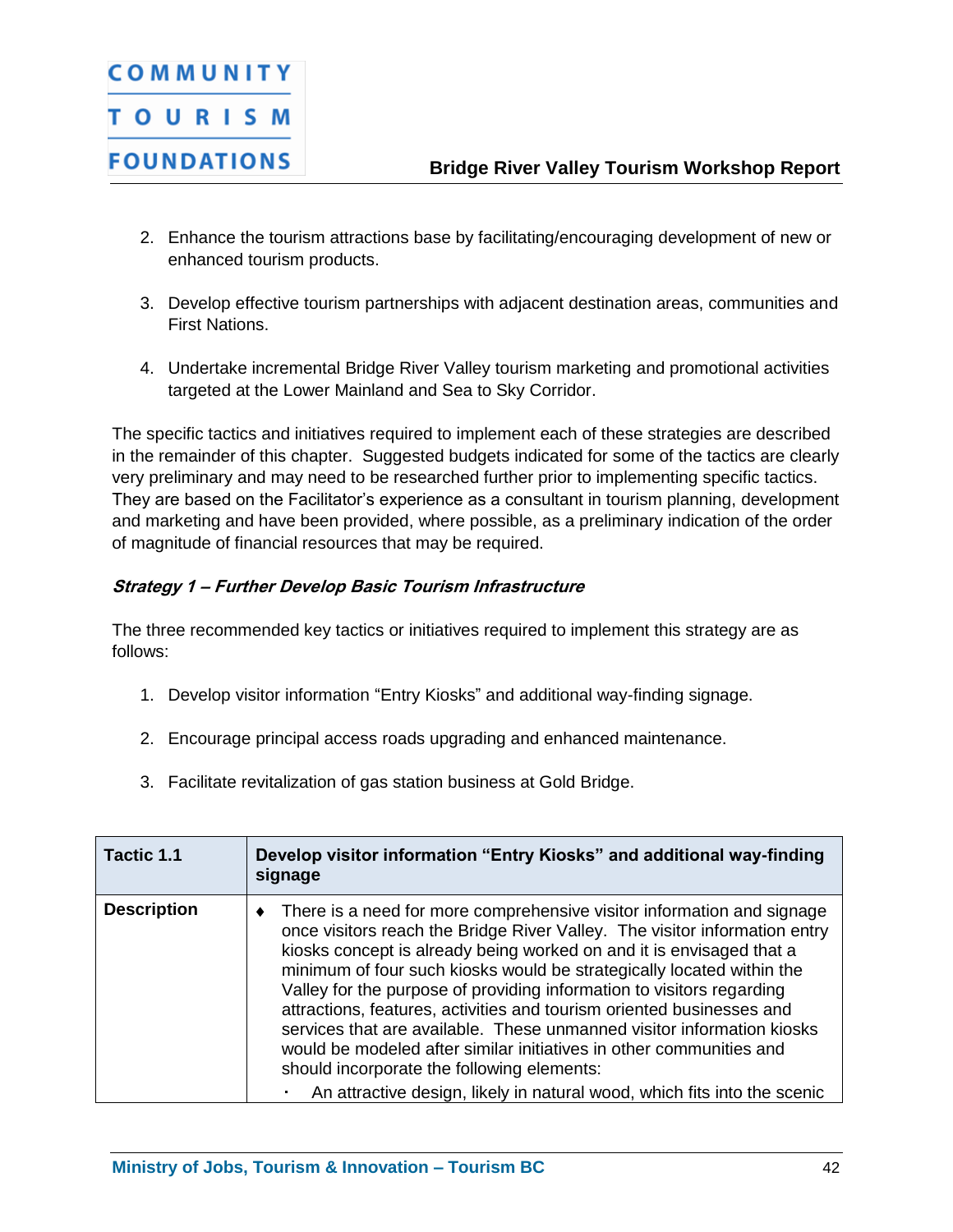**TOURISM** 

**FOUNDATIONS** 

| Tactic 1.1                                        | Develop visitor information "Entry Kiosks" and additional way-finding<br>signage                                                                                                                                                                                                                                                                                                                                                                                                                                              |
|---------------------------------------------------|-------------------------------------------------------------------------------------------------------------------------------------------------------------------------------------------------------------------------------------------------------------------------------------------------------------------------------------------------------------------------------------------------------------------------------------------------------------------------------------------------------------------------------|
|                                                   | natural environment of the Valley                                                                                                                                                                                                                                                                                                                                                                                                                                                                                             |
|                                                   | An overall Valley map showing the communities, key attractions,<br>points of interest and features (e.g. principal lakes, rivers, major<br>trailheads, Provincial Parks, etc.)                                                                                                                                                                                                                                                                                                                                                |
|                                                   | One or more interpretive display panels describing key natural,<br>٠<br>cultural and historic features of the Valley                                                                                                                                                                                                                                                                                                                                                                                                          |
|                                                   | Listing of principal tourism facilities and services available for visitors<br>٠                                                                                                                                                                                                                                                                                                                                                                                                                                              |
|                                                   | A display area for advertisements of tourism oriented businesses,<br>which could be charged a fee for placing these ads (under glass to<br>be weather-proof and to control what is displayed)                                                                                                                                                                                                                                                                                                                                 |
|                                                   | These kiosks could be strategically located en route to the principal<br>communities such as Gold Bridge and Bralorne - currently four such<br>kiosks are being planned at strategic locations within the Valley.                                                                                                                                                                                                                                                                                                             |
|                                                   | Additional way-finding signage is also required within the Valley to better<br>٠<br>direct visitors to major tourism attractions, facilities and points of interest.<br>These would include the provincial blue and white signage identifying<br>tourist businesses and visitor services and amenities (e.g. M for<br>Museum), as well as local directional signage to important tourism<br>attractions, facilities and services. Among the specific signage needs<br>that were identified in the Workshop are the following: |
|                                                   | Directional signage to provincial parks and provincial recreation<br>sites, where these are road accessible                                                                                                                                                                                                                                                                                                                                                                                                                   |
|                                                   | Directional signage and trailhead signage for major hiking and<br>٠<br>mountain biking trails within the Valley                                                                                                                                                                                                                                                                                                                                                                                                               |
|                                                   | Clear generic identification signage for important tourism features,<br>٠<br>facilities and services including museum, gasoline, restaurants,<br>groceries                                                                                                                                                                                                                                                                                                                                                                    |
|                                                   | Consistent looking way-finding signage to major roofed<br>٠<br>accommodation facilities and campgrounds that are accessible by<br>road                                                                                                                                                                                                                                                                                                                                                                                        |
|                                                   | Any non-provincial local way-finding signage should have a<br>consistent look.                                                                                                                                                                                                                                                                                                                                                                                                                                                |
| <b>Specific</b><br>Initiatives/<br><b>Actions</b> | Partial funding has already been received for the visitor information<br>٠<br>kiosks and a design has been prepared. The following additional steps<br>need to be undertaken to implement this initiative:                                                                                                                                                                                                                                                                                                                    |
|                                                   | Finalize design and location of first kiosk to be implemented in 2012.                                                                                                                                                                                                                                                                                                                                                                                                                                                        |
|                                                   | Obtain the required permits to place and build the first kiosk.                                                                                                                                                                                                                                                                                                                                                                                                                                                               |
|                                                   | Seek additional funding, if required, for the first kiosk.                                                                                                                                                                                                                                                                                                                                                                                                                                                                    |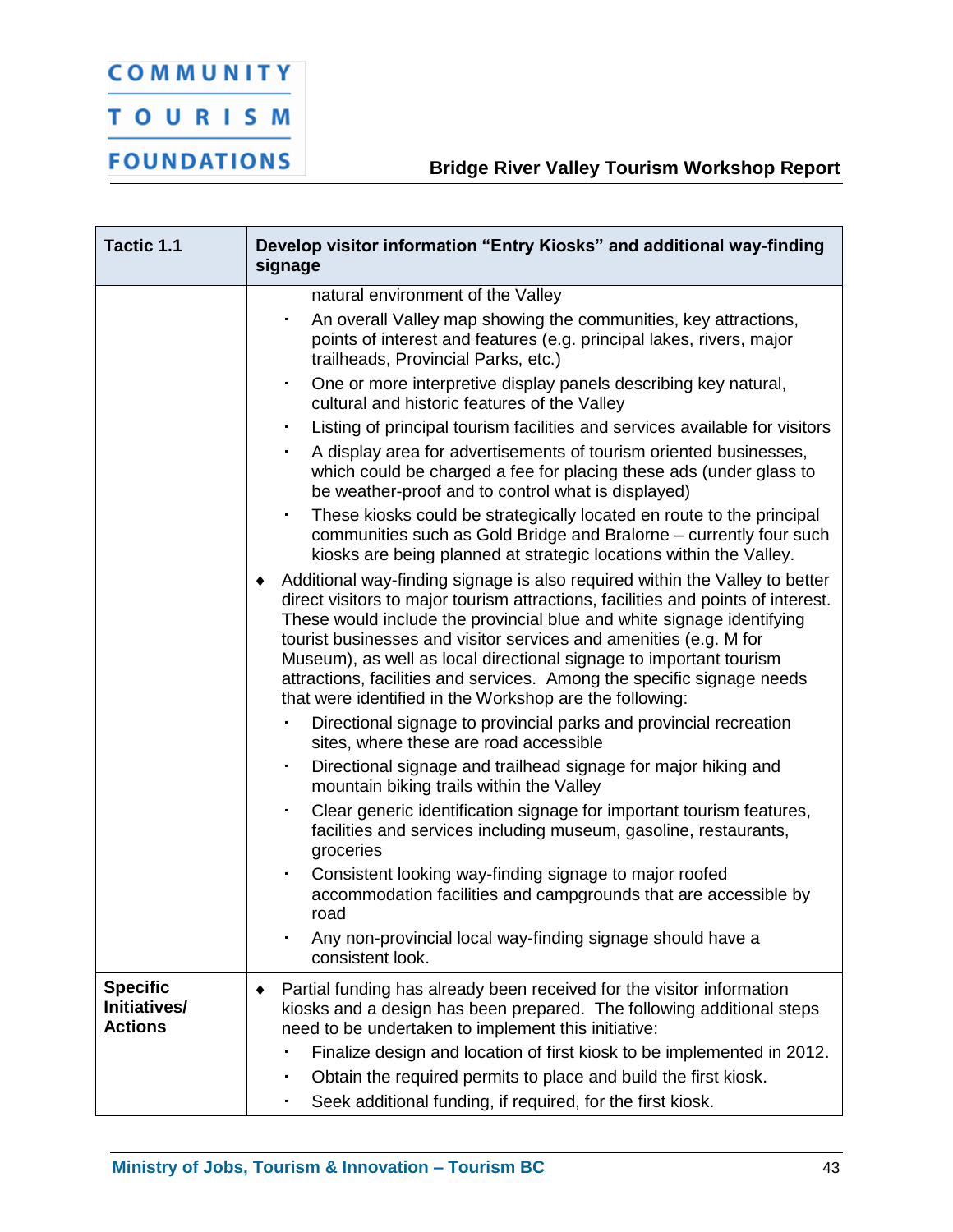## **TOURISM**

# **FOUNDATIONS**

| Tactic 1.1 | Develop visitor information "Entry Kiosks" and additional way-finding<br>signage                                                                                                                                                                                                                                           |
|------------|----------------------------------------------------------------------------------------------------------------------------------------------------------------------------------------------------------------------------------------------------------------------------------------------------------------------------|
|            | Retain a contractor and supervise installation of the first kiosk<br>٠<br>including development of display panels.                                                                                                                                                                                                         |
|            | Manage and maintain the kiosk on an ongoing basis, soliciting<br>٠<br>advertisements from tourism operators and local businesses, as<br>appropriate.                                                                                                                                                                       |
|            | Determine locations of the other three kiosks and obtain appropriate<br>٠<br>permits.                                                                                                                                                                                                                                      |
|            | Apply for funding support for the additional kiosks from appropriate<br>funding programs.                                                                                                                                                                                                                                  |
|            | Implement the additional kiosks during 2013.<br>٠                                                                                                                                                                                                                                                                          |
|            | Consider development of additional visitor information signage at<br>$\blacksquare$<br>strategic entry points to the region such as Pemberton and Lillooet,<br>for possible implantation in 2014 or sooner.                                                                                                                |
|            | The way-finding signage initiative will need to be planned out in more<br>٠<br>detail, prior to implementing. Therefore, the following steps will be<br>required to implement this signage:                                                                                                                                |
|            | Develop a way-finding signage plan that would identify all of the<br>facilities, services, attractions and points of interest for which way-<br>finding signage is considered a priority.                                                                                                                                  |
|            | BRVEDS should hold a workshop or workshops to receive business<br>٠<br>and community input for the way-finding signage program.                                                                                                                                                                                            |
|            | The next step in the process will be to contact the appropriate<br>jurisdictions in relation to the placement and installation of signage -<br>this would include the Ministry of Transportation, Ministry of Forests,<br>Lands and Natural Resource Operations, BC Parks, and the<br>Squamish Lillooet Regional District. |
|            | Work with the various jurisdictions and funding agencies to<br>٠<br>determine the funding options for the various types of signage that<br>are not provided by the Ministry of Transportation.                                                                                                                             |
|            | Apply to Ministry of Transportation for appropriate signs within its<br>jurisdiction on the roads it controls.                                                                                                                                                                                                             |
|            | Determine road signage requirements for the Squamish-Lillooet<br>٠<br>Regional District, for signs on local roads and within communities.                                                                                                                                                                                  |
|            | Apply to appropriate jurisdictions for all signage locations.<br>٠                                                                                                                                                                                                                                                         |
|            | Work with the appropriate jurisdictions to order the signage and<br>monitor installation.                                                                                                                                                                                                                                  |
|            | Work closely with BC Parks regarding signage for its road accessible<br>parks and for trailhead signage (both way-finding and marking the                                                                                                                                                                                  |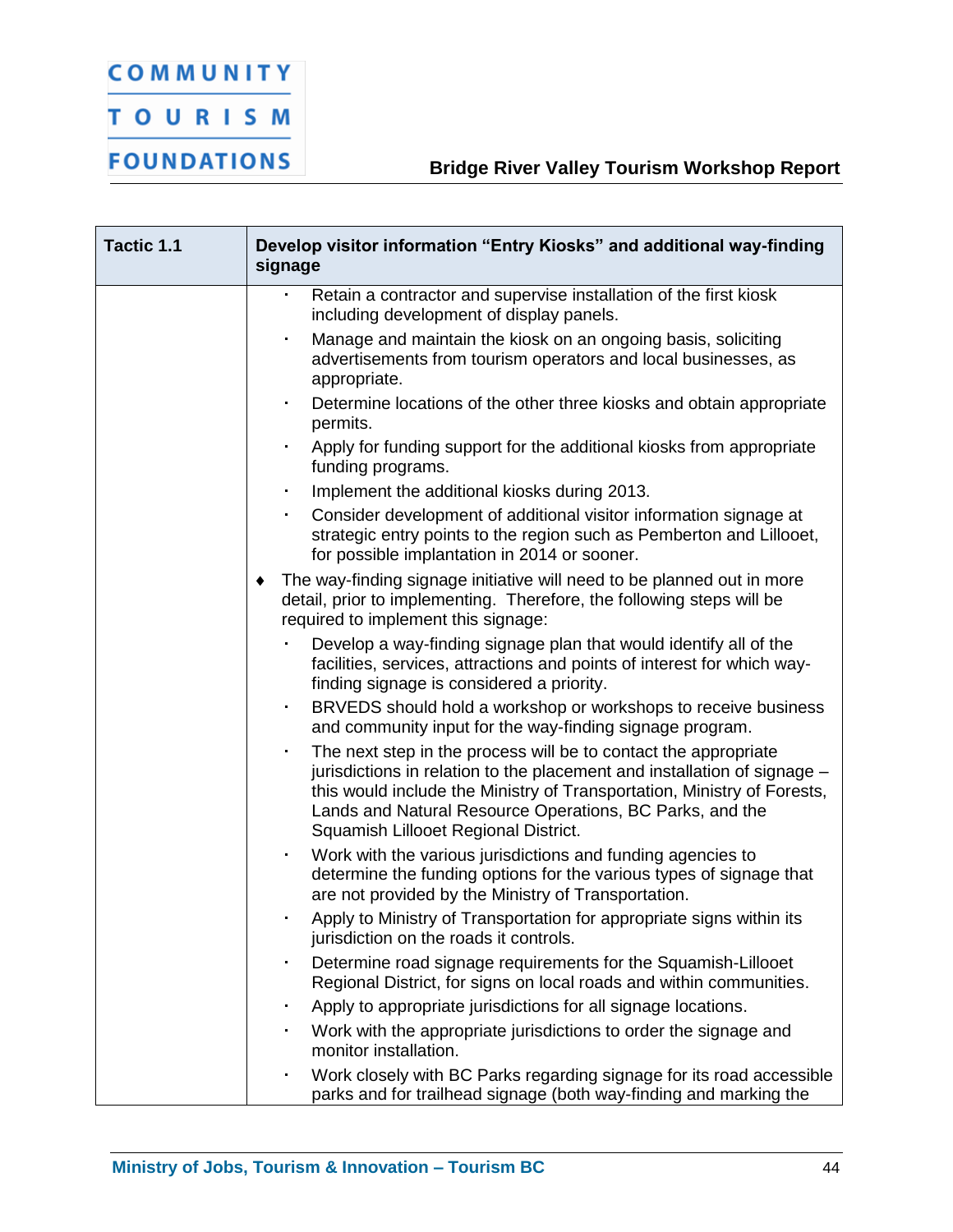**TOURISM** 

**FOUNDATIONS** 

| Tactic 1.1                            | Develop visitor information "Entry Kiosks" and additional way-finding<br>signage                                                                                                                                                                 |
|---------------------------------------|--------------------------------------------------------------------------------------------------------------------------------------------------------------------------------------------------------------------------------------------------|
|                                       | trailheads).                                                                                                                                                                                                                                     |
| <b>Rationale/</b><br><b>Objective</b> | To create a much stronger awareness among visitors to the Valley of the<br>٠<br>various attractions, services, facilities and points of interest available for<br>visitors.                                                                      |
|                                       | To facilitate travel throughout the Valley by providing sufficient directional<br>٠<br>signage to major tourism attractions, facilities and services.                                                                                            |
| <b>Responsibility</b>                 | Bridge River Valley Economic Development Society will take the lead in<br>٠<br>this initiative, working with appropriate ministries including:                                                                                                   |
|                                       | Ministry of Transportation                                                                                                                                                                                                                       |
|                                       | Ministry of Environment - BC Parks<br>٠                                                                                                                                                                                                          |
|                                       | Ministry of Jobs, Tourism and Innovation<br>٠                                                                                                                                                                                                    |
|                                       | Ministry of Forests, Lands and Natural Resource Operations.                                                                                                                                                                                      |
| <b>Timing</b>                         | The initial visitor kiosk will be established during 2012.<br>٠                                                                                                                                                                                  |
|                                       | The other three planned visitor kiosks within the Valley will be put in<br>٠<br>place during 2013.                                                                                                                                               |
|                                       | The additional information signage at Pemberton and Lillooet would be<br>٠<br>targeted for 2014, or sooner if possible.                                                                                                                          |
| <b>Budget</b>                         | Depending on the final details of design and placement, each of the<br>٠<br>proposed visitor kiosks may cost in the range of \$10,000 to \$20,000 or<br>more, depending on their complexity and size.                                            |
|                                       | Ministry of Transportation signage for tourism attractions and services<br>٠<br>are provided by the Ministry, but they must meet their guidelines and<br>criteria – they will also be maintained by the Ministry on an ongoing<br>basis.         |
|                                       | Other local community tourism signage and those on roads not<br>٠<br>controlled by Ministry of Transportation will likely require funding,<br>although the Province may fund BC Parks and provincial recreation sites<br>and campground signage. |
| <b>Measuring</b>                      | Development and establishment of the visitor information kiosks<br>٠                                                                                                                                                                             |
| <b>Success</b>                        | Development and completion of the tourism attractions and services<br>way-finding and identification signage plan                                                                                                                                |
|                                       | Number of attractions, services and facilities for which way-finding<br>٠<br>signage is established over the next several years                                                                                                                  |
|                                       | Soliciting comments from visitors via visitor surveys regarding<br>improvements to signage.                                                                                                                                                      |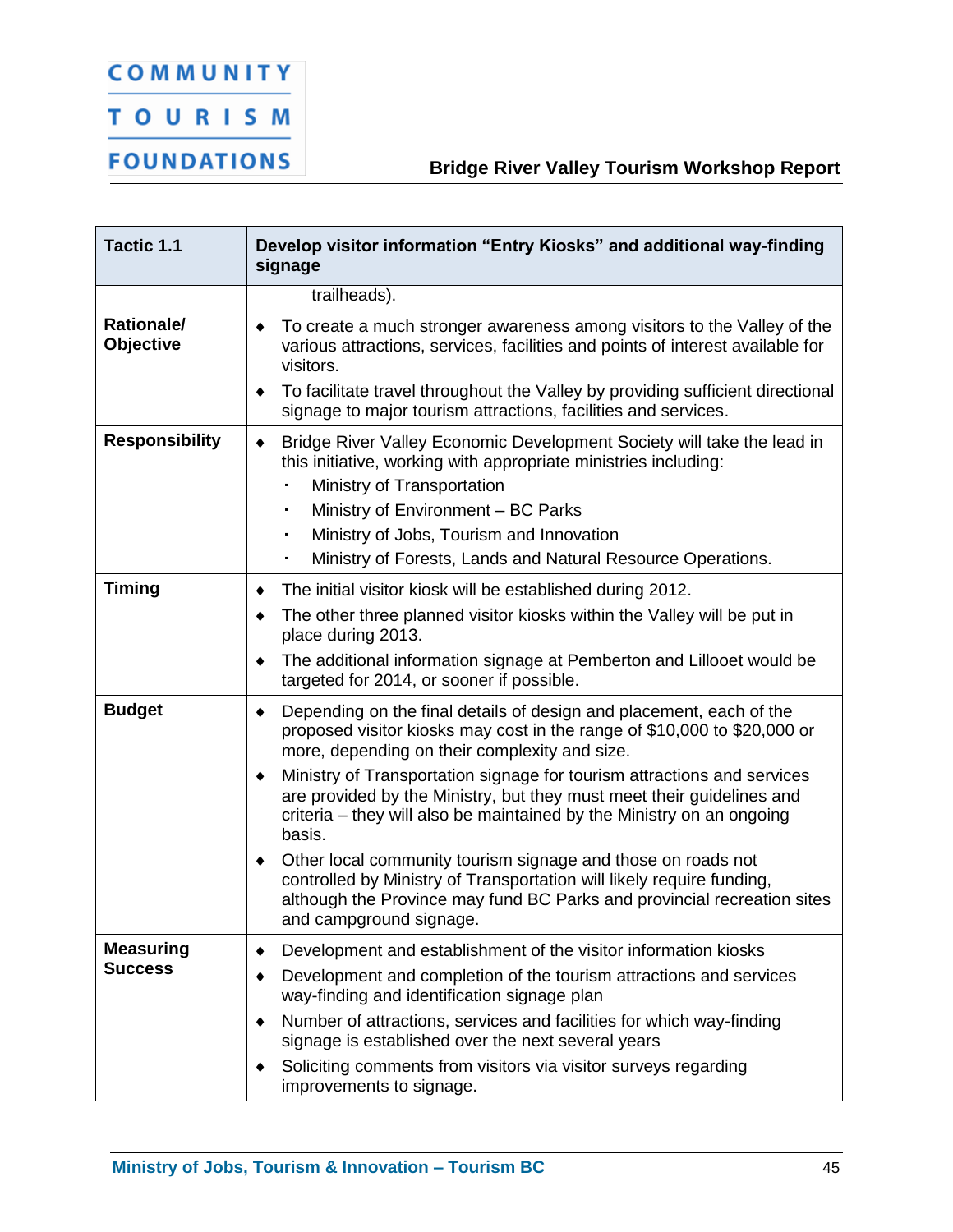**TOURISM** 

**FOUNDATIONS** 

| Tactic 1.2                                        | Encourage principal access roads upgrading and enhanced<br>maintenance                                                                                                                                                                                                                                                                                                                                                                                                                                                                                                                                                                                                                                                                                                                                                                                                                                                                                                            |
|---------------------------------------------------|-----------------------------------------------------------------------------------------------------------------------------------------------------------------------------------------------------------------------------------------------------------------------------------------------------------------------------------------------------------------------------------------------------------------------------------------------------------------------------------------------------------------------------------------------------------------------------------------------------------------------------------------------------------------------------------------------------------------------------------------------------------------------------------------------------------------------------------------------------------------------------------------------------------------------------------------------------------------------------------|
| <b>Description</b>                                | Discussions in the Tourism Planning Workshop indicated that the quality<br>٠<br>of road access and maintenance is a major issue for the Valley. The two<br>main access routes are Road 40 from Lillooet, which is largely a paved<br>secondary highway interrupted by some gravel sections, as well as<br>areas where the road has been severely damaged. The other main<br>access road is the Hurley Road which starts north of Pemberton<br>Meadows and follows the Hurley Pass ending up in Bralorne. The<br>Hurley Road is a gravel 4-wheel drive road, which is in extremely rugged<br>condition and requires safety and grading improvements. The Hurley is<br>an extremely important summer access route to the Valley from the Sea-<br>to-Sky Corridor, providing a much more direct access to Bralorne and<br>Gold Bridge from that corridor than the longer route via Lillooet. The<br>specific road improvements that are desirable for both routes are as<br>follows: |
|                                                   | Complete the pavement of Road 40 to Gold Bridge and Bralorne,<br>which would require repaving the broken-up sections and stabilizing<br>and paving or at least putting chip-seal on the gravel sections.<br>This may require accompanying roadbed and slope stabilization in<br>$\blacksquare$<br>some locations.<br>While basic highway road signage is fairly good along Road 40,<br>$\blacksquare$<br>some improvements may be in order.<br>The Hurley Road requires re-grading in many areas, improvements<br>٠                                                                                                                                                                                                                                                                                                                                                                                                                                                               |
|                                                   | to some switchbacks, corners and bridges, as well as improved<br>gravel surfaces in many areas.<br>Improvements to basic highway safety signage on the Hurley may be<br>required in some areas, along with some guardrails or markers.                                                                                                                                                                                                                                                                                                                                                                                                                                                                                                                                                                                                                                                                                                                                            |
| <b>Specific</b><br>Initiatives/<br><b>Actions</b> | BRVEDS should organize a stakeholder meeting inviting tourist<br>operators and residents from throughout the Valley to provide input<br>regarding the specific improvements that are required along both major<br>routes.                                                                                                                                                                                                                                                                                                                                                                                                                                                                                                                                                                                                                                                                                                                                                         |
|                                                   | BRVEDS, in consultation with the Squamish-Lillooet Regional District,<br>Village of Pemberton, District of Lillooet, should develop a strategy for<br>appropriate road improvements. This strategy should ensure that the<br>following jurisdictions are included:<br>Ministry of Transportation (Lillooet/Squamish offices)<br>Ministry of Forests, Lands and Natural Resource Operations<br>Ministry of Jobs, Tourism and Innovation<br>٠                                                                                                                                                                                                                                                                                                                                                                                                                                                                                                                                       |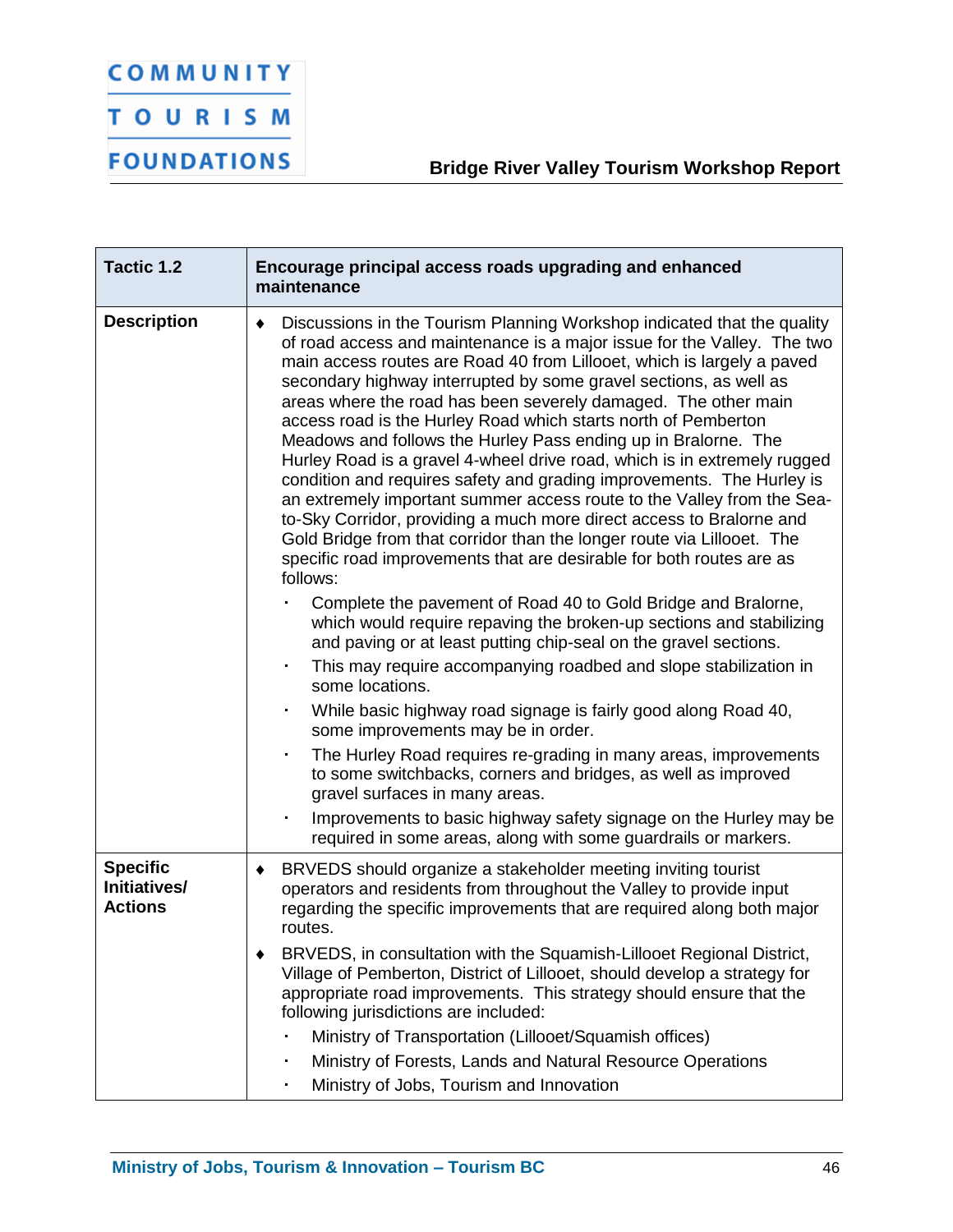**TOURISM** 

**FOUNDATIONS** 

| Tactic 1.2                            | Encourage principal access roads upgrading and enhanced<br>maintenance                                                                                                                                                                                                                                                                                                                                                                                                                                  |
|---------------------------------------|---------------------------------------------------------------------------------------------------------------------------------------------------------------------------------------------------------------------------------------------------------------------------------------------------------------------------------------------------------------------------------------------------------------------------------------------------------------------------------------------------------|
|                                       | Ministry of Environments - BC Parks<br>٠                                                                                                                                                                                                                                                                                                                                                                                                                                                                |
|                                       | The effort should be a partnership of BRVEDS, Squamish-Lillooet<br>٠<br>Regional District, District of Lillooet, Village of Pemberton and any First<br>Nations communities within the region that will benefit from the road<br>improvements.                                                                                                                                                                                                                                                           |
|                                       | Develop a briefing package citing the continuing increases in use of the<br>Valley for tourism and recreational purposes and provide specific details<br>(including photographs/locations) of the continuing deterioration of the<br>road conditions. The briefing should also outline the economic and<br>community development benefits of improving the roads into the Valley,<br>which would directly translate into incremental jobs, fitting well within the<br>Province's job creation strategy. |
| <b>Rationale/</b><br><b>Objective</b> | Both major access routes to the Valley have a myriad of safety and road<br>٠<br>condition problems that need to be rectified for the comfort and safety of<br>local residents and the numerous visitors who travel into the Valley each<br>year.                                                                                                                                                                                                                                                        |
|                                       | Road conditions are so poor that many visitors are discouraged from<br>٠<br>coming to the Bridge River Valley, thereby reducing the viability of local<br>tourism businesses and having a negative economic impact on the<br>Valley.                                                                                                                                                                                                                                                                    |
|                                       | During the summer fire season it is essential to have two viable and safe<br>٠<br>road routes into and out of the Valley for emergency purposes.                                                                                                                                                                                                                                                                                                                                                        |
| <b>Responsibility</b>                 | Bridge River Valley Economic Development Society working in<br>٠<br>partnership with the Squamish-Lillooet Regional District, the District of<br>Lillooet, Village of Pemberton and possibly local First Nations.                                                                                                                                                                                                                                                                                       |
|                                       | Major local tourist operators and businesses should also provide support<br>٠<br>for this initiative and indicate to provincial authorities how improved<br>access would enhance their businesses and result in more jobs and<br>economic activity in the Valley.                                                                                                                                                                                                                                       |
| Timing                                | It is likely that all of the road improvements required may not occur in a<br>single season so an objective of two to three years to make all of the<br>required improvements may be reasonable.                                                                                                                                                                                                                                                                                                        |
|                                       | The process should commence as soon as possible and it is<br>٠<br>recommended that the initial Bridge River Valley stakeholder meeting be<br>held during June 2012.                                                                                                                                                                                                                                                                                                                                     |
| <b>Budget</b>                         | Clearly the road improvement requirements could run into the millions of<br>٠<br>dollars and would likely have to be implemented over a period of two to<br>three years, possibly accessing federal infrastructure funds, if                                                                                                                                                                                                                                                                            |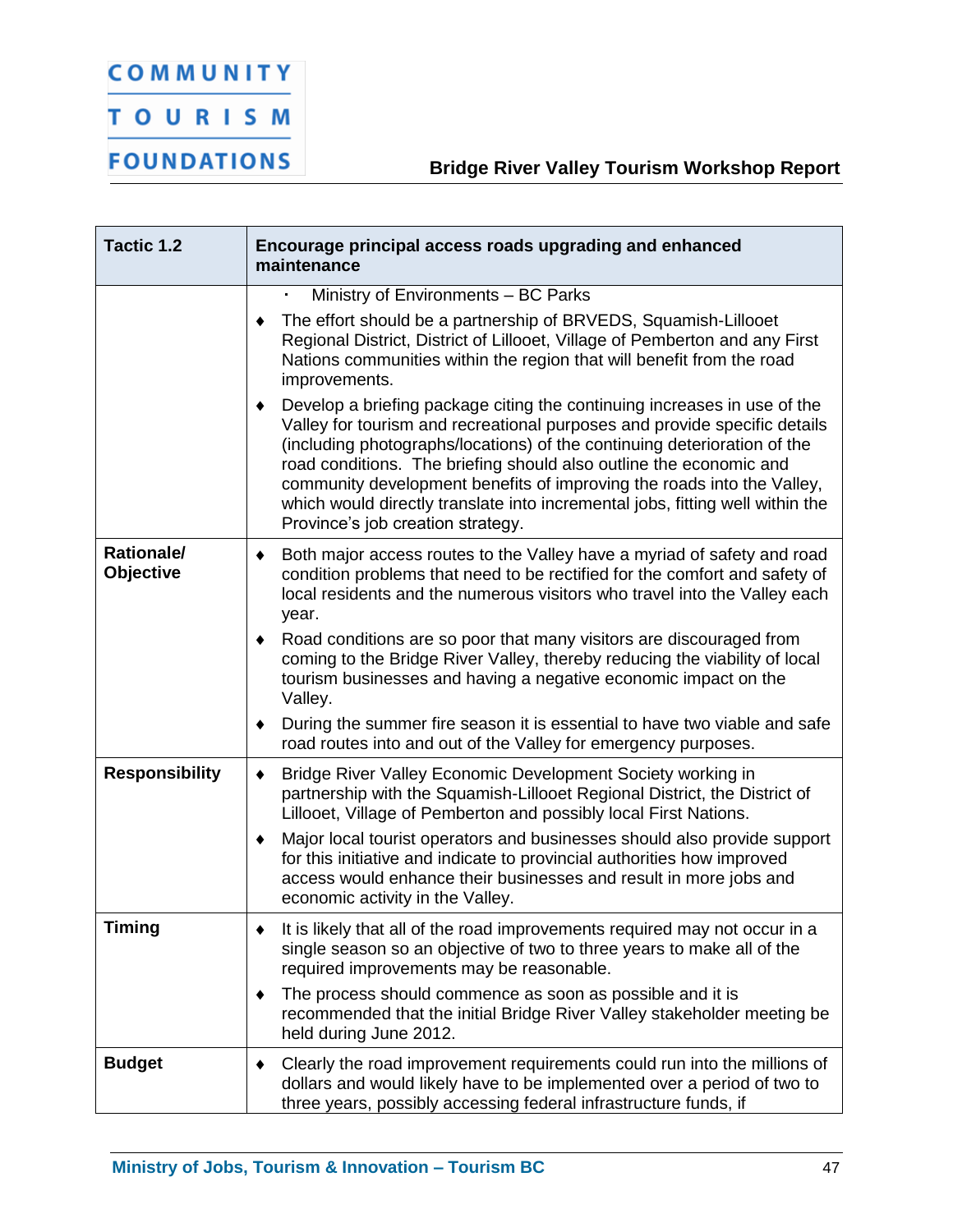**TOURISM** 

**FOUNDATIONS** 

| Tactic 1.2                         | Encourage principal access roads upgrading and enhanced<br>maintenance                                                                                                                                                                                                                                                                                                                                                                                                                                   |  |  |
|------------------------------------|----------------------------------------------------------------------------------------------------------------------------------------------------------------------------------------------------------------------------------------------------------------------------------------------------------------------------------------------------------------------------------------------------------------------------------------------------------------------------------------------------------|--|--|
|                                    | appropriate.                                                                                                                                                                                                                                                                                                                                                                                                                                                                                             |  |  |
|                                    | BRVEDS would need to set aside a budget for the process as at<br>minimum some travel to various ministry offices and possibly to Victoria<br>will be required from time-to-time to conduct the various presentations<br>and briefings. There may also be a need to recruit some professional<br>assistance to help develop some of the briefing materials. Therefore, it<br>may be appropriate to allocate a budget of \$5,000 to \$10,000 to cover<br>some travel expenses and professional assistance. |  |  |
| <b>Measuring</b><br><b>Success</b> | The number of road improvements made on Road 40 and the Hurley<br>$\bullet$<br>Road over the next few years would likely be the best measure of<br>success of this initiative.                                                                                                                                                                                                                                                                                                                           |  |  |
|                                    | Another measure would be the dollar value of these improvements and<br>comparison with annual improvements made during years prior.                                                                                                                                                                                                                                                                                                                                                                      |  |  |

| Tactic 1.3         | Facilitate revitalization of gas station business at Gold Bridge                                                                                                                                                                                                                                                                                                                                                                                                                                                                                                                                                                                                                                                                                                                                                                                                                                                                                               |
|--------------------|----------------------------------------------------------------------------------------------------------------------------------------------------------------------------------------------------------------------------------------------------------------------------------------------------------------------------------------------------------------------------------------------------------------------------------------------------------------------------------------------------------------------------------------------------------------------------------------------------------------------------------------------------------------------------------------------------------------------------------------------------------------------------------------------------------------------------------------------------------------------------------------------------------------------------------------------------------------|
| <b>Description</b> | The only full-fledged gas station business in the Valley was located at<br>٠<br>Gold Bridge – Grizzly Gas – and it has closed. While gasoline is<br>available at the Mineshaft Pub and Grill in Bralorne, no propane or diesel<br>is available in the Valley. Tourism stakeholders believe that there is<br>plenty of business for a successful gas station among local residents,<br>and visitors travelling into the Valley by car and by snowmobile.<br>BRVEDS would like to facilitate the revitalization of this gas station<br>business for the benefit of Valley residents, tourism businesses and the<br>Valley's economy as a whole. This will require the sale of the current<br>facility to a new owner who can revitalize it as a viable business, which<br>may require adding some ancillary elements that could serve local<br>residents and visitors, such as the following:<br>Small laundromat and showers for the use of campers, hikers and |
|                    | mountain bikers                                                                                                                                                                                                                                                                                                                                                                                                                                                                                                                                                                                                                                                                                                                                                                                                                                                                                                                                                |
|                    | Small snack bar operation catering to travellers and residents<br>۰.<br>Sales of other supplies and sundries required by travellers such as<br>٠<br>campers, hikers and mountain bikers                                                                                                                                                                                                                                                                                                                                                                                                                                                                                                                                                                                                                                                                                                                                                                        |
|                    | Bicycle repair services, catering to mountain bikers                                                                                                                                                                                                                                                                                                                                                                                                                                                                                                                                                                                                                                                                                                                                                                                                                                                                                                           |
|                    | Car wash and bike wash.                                                                                                                                                                                                                                                                                                                                                                                                                                                                                                                                                                                                                                                                                                                                                                                                                                                                                                                                        |
|                    | By combining a number of needed traveller and visitor services with the<br>gas station operation itself, viability of the business would be enhanced.                                                                                                                                                                                                                                                                                                                                                                                                                                                                                                                                                                                                                                                                                                                                                                                                          |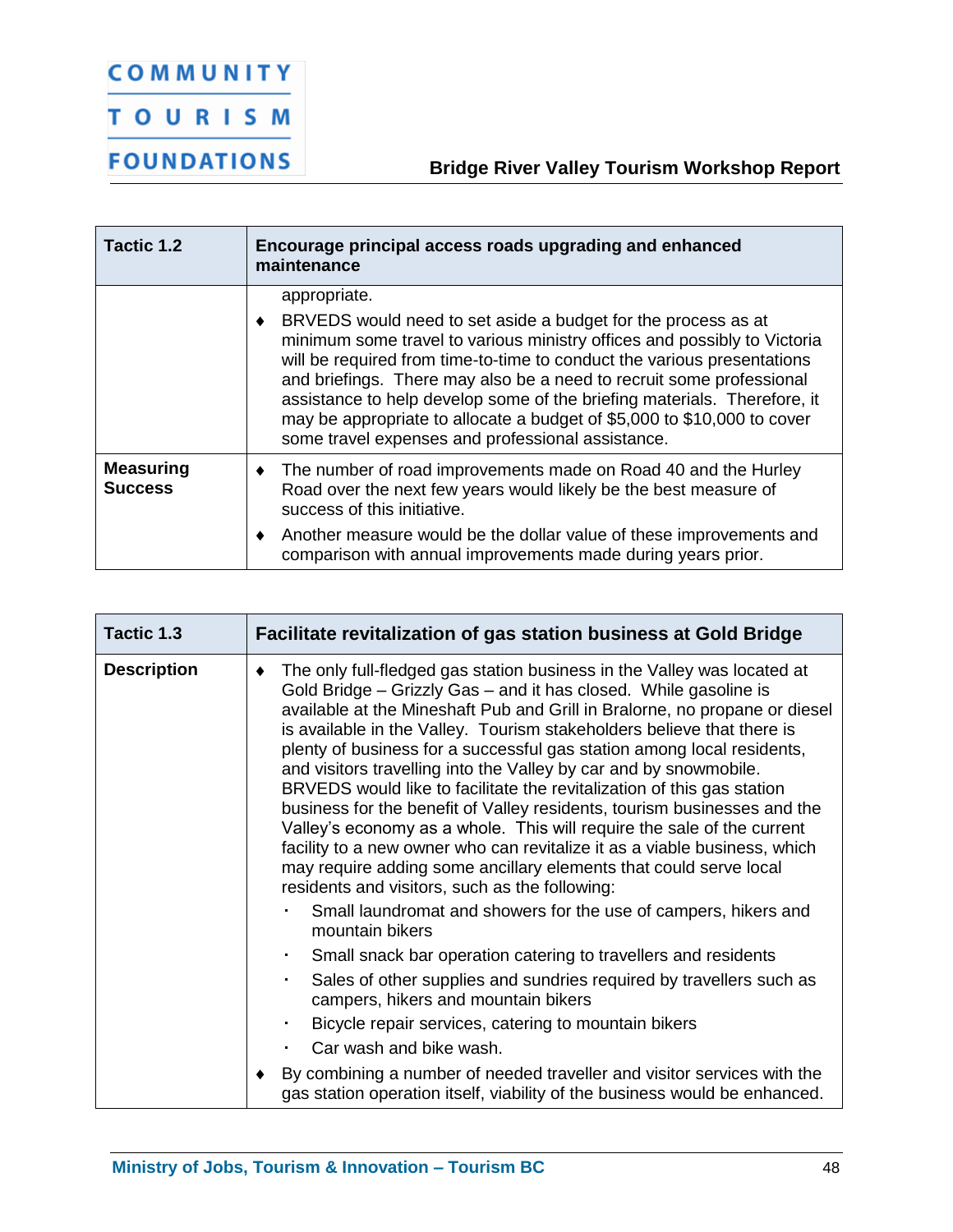**TOURISM** 

# **FOUNDATIONS**

| Tactic 1.3                                        | Facilitate revitalization of gas station business at Gold Bridge                                                                                                                                                                                                                                                                                                                                                                                                                                                                                                                                                                                                                                                                                                                                                                                                                                                                                                                                                                       |
|---------------------------------------------------|----------------------------------------------------------------------------------------------------------------------------------------------------------------------------------------------------------------------------------------------------------------------------------------------------------------------------------------------------------------------------------------------------------------------------------------------------------------------------------------------------------------------------------------------------------------------------------------------------------------------------------------------------------------------------------------------------------------------------------------------------------------------------------------------------------------------------------------------------------------------------------------------------------------------------------------------------------------------------------------------------------------------------------------|
| <b>Specific</b><br>Initiatives/<br><b>Actions</b> | Several steps will be required to facilitate revitalization of the local gas<br>٠<br>station business including the following:<br>Include discussion of the gas station as an issue for the proposed<br>Town Hall meeting to be held in 2012.<br>Research the current status of the site and any environmental<br>٠<br>requirements that may be triggered by transfer and rejuvenation of<br>the business.<br>If environmental remediation is required, determine the potential for<br>٠<br>funding from a "brownfield" program.<br>Determine if the gas station could be developed as some form of co-<br>٠<br>operative or other similar business model and who would provide<br>investment dollars such as Community Futures.<br>Determine how funding and potential operations of the station would<br>٠<br>work, if developed as a cooperative or under the Economic<br>Development Society.<br>Develop a strategy for encouraging a business person/entrepreneur<br>٠<br>to invest in and re-establish the gas station business. |
|                                                   | Research requirements for brownfields redevelopment and funding<br>according to regional district and provincial government<br>requirements.                                                                                                                                                                                                                                                                                                                                                                                                                                                                                                                                                                                                                                                                                                                                                                                                                                                                                           |
|                                                   | Work with the prospective operator to facilitate approvals and<br>٠<br>marketing and promotion of the new business among residents and<br>visitors.                                                                                                                                                                                                                                                                                                                                                                                                                                                                                                                                                                                                                                                                                                                                                                                                                                                                                    |
| <b>Rationale/</b><br><b>Objective</b>             | Having a full-fledged gas station is essential to the Valley's tourism<br>٠<br>industry as many travellers depend on the availability of gasoline and<br>diesel fuel for their vehicles and propane for camp stoves, barbecues<br>and RVs. Snowmobiles also require gasoline, so it is important to have<br>at least one full-fledged gasoline service station operating on a daily<br>basis year-round within the Valley.                                                                                                                                                                                                                                                                                                                                                                                                                                                                                                                                                                                                             |
|                                                   | As noted, this would also be a suitable location to provide ancillary<br>services required by visitors such as a laundromat, showers, car wash<br>and bike wash.                                                                                                                                                                                                                                                                                                                                                                                                                                                                                                                                                                                                                                                                                                                                                                                                                                                                       |
| <b>Responsibility</b>                             | Bridge River Valley Economic Development Society would work with<br>٠<br>local stakeholders to implement this initiative.                                                                                                                                                                                                                                                                                                                                                                                                                                                                                                                                                                                                                                                                                                                                                                                                                                                                                                              |
|                                                   | Some local businesses may have an interest in the gas station business,<br>٠<br>such as those already involved in the automotive business, and should<br>be encouraged to invest.                                                                                                                                                                                                                                                                                                                                                                                                                                                                                                                                                                                                                                                                                                                                                                                                                                                      |
| <b>Timing</b>                                     | As the issue is of great concern to local residents, as well as to tourism<br>٠                                                                                                                                                                                                                                                                                                                                                                                                                                                                                                                                                                                                                                                                                                                                                                                                                                                                                                                                                        |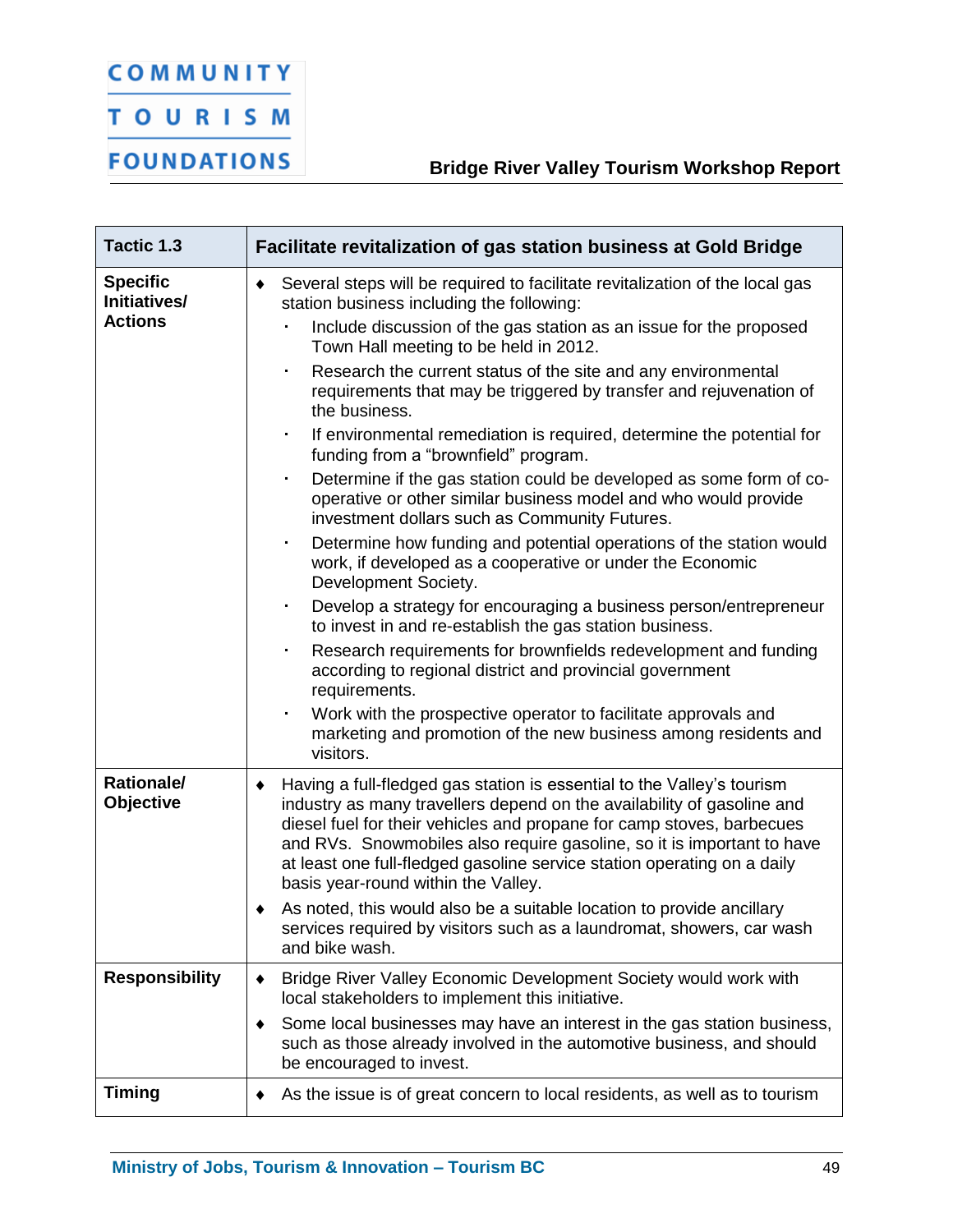**TOURISM** 

**FOUNDATIONS** 

## **Bridge River Valley Tourism Workshop Report**

| Tactic 1.3                         | Facilitate revitalization of gas station business at Gold Bridge                                                                                                                                                          |
|------------------------------------|---------------------------------------------------------------------------------------------------------------------------------------------------------------------------------------------------------------------------|
|                                    | businesses, and is considered an essential service in the Valley, timing<br>is immediate.                                                                                                                                 |
|                                    | Therefore, a Town Hall meeting should be set up to address this issue<br>and consider the alternatives for re-establishing this gas station<br>business.                                                                  |
|                                    | This should occur during June of 2012 and be followed-up by the other<br>٠<br>implementation steps, with an objective of re-establishing the business<br>later in 2012 or 2013, depending upon what is required.          |
|                                    | If there are environmental remediation requirements, this will clearly slow<br>٠<br>down the process, but these must be addressed.                                                                                        |
| <b>Budget</b>                      | Additional research will be required to determine the level of investment<br>٠<br>that would be needed to re-establish the gas station business.                                                                          |
|                                    | BRVEDS will need to devote some of its time and resources to pursuing<br>٠<br>the initiative, which may involve providing some travel expenses for<br>attending meetings with provincial and Regional District officials. |
| <b>Measuring</b><br><b>Success</b> | The only measure of success for this initiative will be re-establishment of<br>٠<br>a viable gas station business to replace the one that has closed.                                                                     |
|                                    | BRVEDS should monitor the ongoing progress towards this ultimate<br>objective.                                                                                                                                            |

#### **Strategy 2 – Facilitating/Encouraging Development of New or Enhanced Tourism Products**

The following key tactics or initiatives are required to implement this strategy:

- 1. Develop natural and cultural heritage interpretive signage and tours.
- 2. Develop a new summer festival that will attract visitors to the Valley.
- 3. Facilitate enhancement of the local tourist accommodations base.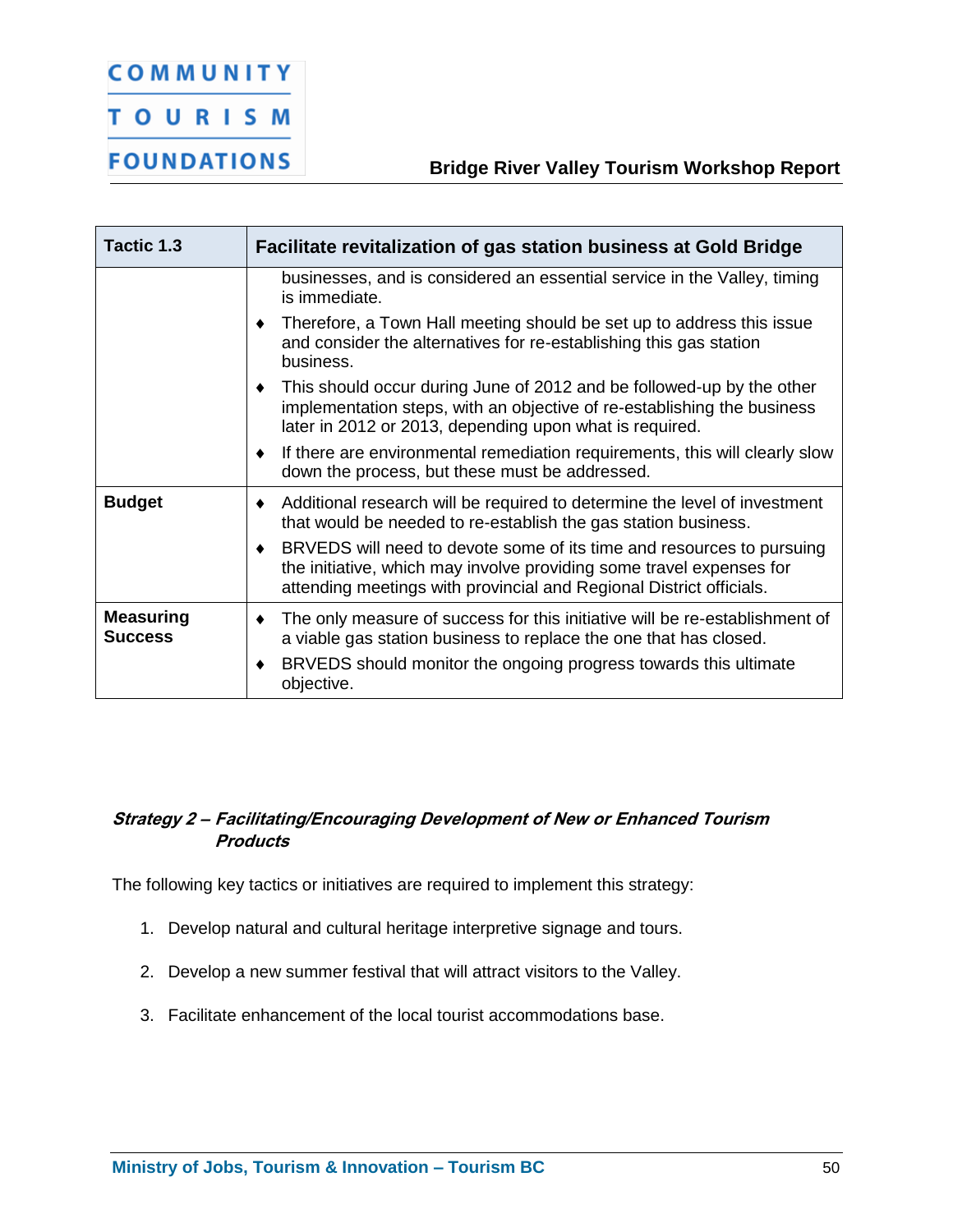**TOURISM** 

**FOUNDATIONS** 

| Tactic 2.1                                        | Develop natural and cultural heritage interpretive signage and tours                                                                                                                                                                                                                                                                                                                                                                                                                                                                                                                                                                                                                                                                                                                                                                                                                                                                                                                                                                                                                                                                                                                                                                       |
|---------------------------------------------------|--------------------------------------------------------------------------------------------------------------------------------------------------------------------------------------------------------------------------------------------------------------------------------------------------------------------------------------------------------------------------------------------------------------------------------------------------------------------------------------------------------------------------------------------------------------------------------------------------------------------------------------------------------------------------------------------------------------------------------------------------------------------------------------------------------------------------------------------------------------------------------------------------------------------------------------------------------------------------------------------------------------------------------------------------------------------------------------------------------------------------------------------------------------------------------------------------------------------------------------------|
| <b>Description</b>                                | Interpretive signage and tours was recognized as a key tourism product<br>٠<br>development opportunity in the workshop discussion. The potential for<br>developing heritage signage and plaques, which would recognize and<br>interpret the area's gold mining history and historic buildings and sites,<br>was discussed. The potential for similar interpretive signage in relation<br>to the Valley's natural environment features and significant viewpoints<br>was also recognized. Developing this type of interpretive signage would<br>enable natural and cultural heritage tours and excursions to be<br>developed in the Valley by local tourist operators and businesses.<br>Natural and cultural heritage features that would be most appropriate for<br>the interpretive signage and tours include:<br>The various historic buildings and heritage features and sites listed<br>earlier in this report in Figure 2.2                                                                                                                                                                                                                                                                                                          |
|                                                   | Significant natural features located throughout the Valley, particularly<br>٠<br>in proximity to Provincial Parks and Provincial Recreation Sites and<br>Trails (see listing in Figure 2.1)<br>Other scenic look-offs where the geology, landscape and flora and<br>٠<br>fauna can be interpreted<br>First Nations communities.<br>The development of tours that incorporate the various interpretive<br>٠<br>features could take on any or all of the following forms:<br>Print and electronic brochures that identify interpretive touring routes<br>and interpretive features throughout the Valley, providing some<br>commentary regarding key natural and cultural heritage features<br>Similar brochures for walking tours of the principal communities in<br>٠<br>the Valley such as Gold Bridge and Bralorne, again focusing on<br>historic buildings and other cultural and natural features<br>Local valley tours offered by a tourist operator with an appropriate<br>٠<br>mini bus or touring van that could be offered to independent visitors<br>and special groups<br>A local guiding service that could be available for hire by<br>٠<br>independent travellers and groups to provide interpretive tours of the<br>Valley. |
| <b>Specific</b><br>Initiatives/<br><b>Actions</b> | Development of the interpretive signage program will require the<br>٠<br>following steps:<br>Prepare an interpretive signage development plan, identifying which<br>historic buildings, heritage features and natural features would best<br>lend themselves to interpretive signage, based on their significance,                                                                                                                                                                                                                                                                                                                                                                                                                                                                                                                                                                                                                                                                                                                                                                                                                                                                                                                         |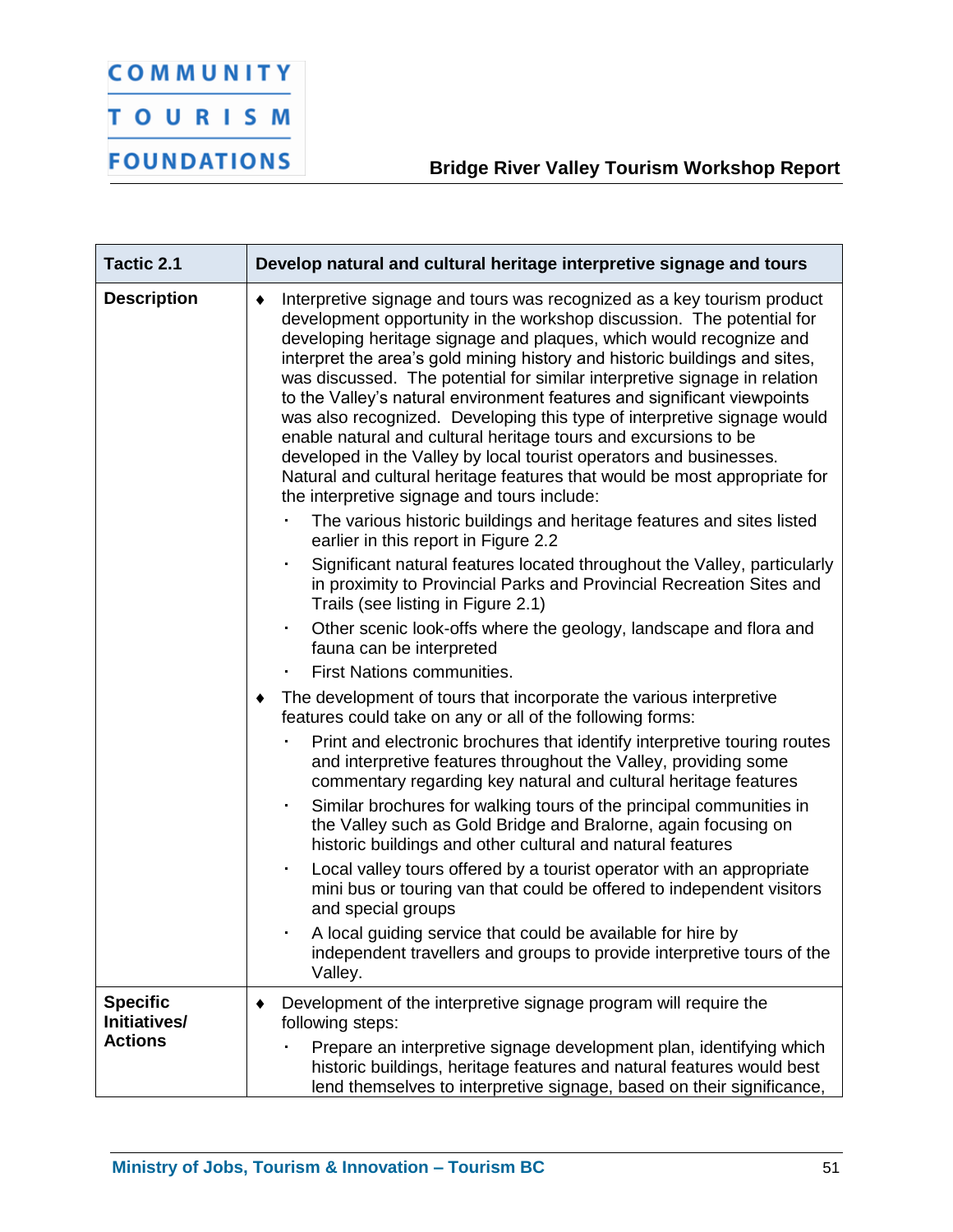**TOURISM** 

# **FOUNDATIONS**

| Tactic 2.1                     | Develop natural and cultural heritage interpretive signage and tours                                                                                                                                                                                                                                                                                                                                                                                                                                                                                                                                                                                                                                                                                                                                                                                                                                                                                                                                                                                                                                                                        |
|--------------------------------|---------------------------------------------------------------------------------------------------------------------------------------------------------------------------------------------------------------------------------------------------------------------------------------------------------------------------------------------------------------------------------------------------------------------------------------------------------------------------------------------------------------------------------------------------------------------------------------------------------------------------------------------------------------------------------------------------------------------------------------------------------------------------------------------------------------------------------------------------------------------------------------------------------------------------------------------------------------------------------------------------------------------------------------------------------------------------------------------------------------------------------------------|
|                                | likely appeal, and locations.<br>Prioritize the interpretive signs identified and seek funding for the<br>٠<br>development and installation of some initial signage, working with<br>partners such as Cariboo Chilcotin Tourism Association, Tourism BC<br>and BC Parks. For a list of potential funding sources, please visit<br>www.for.gov.bc.ca/heritage/funding_opportunities.htm<br>Once funding is obtained, retain professionals with experience in the<br>٠<br>development and installation of interpretive signage.<br>Manage the development and installation of the new signs.<br>To pursue the development of interpretive tours in the Valley the<br>following steps are recommended:                                                                                                                                                                                                                                                                                                                                                                                                                                         |
|                                | A good initial step would be to design appropriate interpretive tour<br>itineraries focusing on the historic and natural features, with specific<br>itineraries themed around such things as the gold rush heritage,<br>hydro-electric power development in the Valley, interpretation of<br>geologic and landscape features, and First Nations cultural heritage.<br>Seek funding for development and publication of self-guided touring<br>٠<br>brochures (for driving, biking, hiking and walking).<br>Based on the popularity of the printed/downloaded interpretive tour<br>٠<br>itineraries, it may be possible for a local tourism business and/or the<br>Economic Development Society to establish a local tour guiding<br>service in the Valley.<br>The initial stage would be to have trained guides available for hire by<br>٠<br>independent travellers and groups coming into the Valley. If this is<br>successful, it may be possible to lease or purchase a van that could<br>be used for guided tours and shuttles within the Valley, or a tourist<br>operator with an appropriate vehicle already could offer the service. |
| <b>Rationale/</b><br>Objective | This would provide much needed additional activities for summer visitors<br>٠<br>to the Valley, particularly those who are touring and sightseeing.<br>The establishment of interpretive signage would also enable additional<br>٠<br>business opportunities to develop, such as a tour guiding service and/or<br>organized sightseeing tours within the Valley.                                                                                                                                                                                                                                                                                                                                                                                                                                                                                                                                                                                                                                                                                                                                                                            |
|                                | The result would be additional economic impacts as this would increase<br>٠<br>tourism spending and length of stay within the Valley.                                                                                                                                                                                                                                                                                                                                                                                                                                                                                                                                                                                                                                                                                                                                                                                                                                                                                                                                                                                                       |
| <b>Responsibility</b>          | This initiative would need to be led by the Economic Development<br>٠<br>Society, working in partnership with Cariboo Chilcotin Coast Tourism,<br>Tourism BC, BC Parks and First Nations communities.<br>Existing tourist operators that already have vans suitable for touring may<br>٠                                                                                                                                                                                                                                                                                                                                                                                                                                                                                                                                                                                                                                                                                                                                                                                                                                                    |
|                                | wish to offer organized tours and shuttles to various points of interest in                                                                                                                                                                                                                                                                                                                                                                                                                                                                                                                                                                                                                                                                                                                                                                                                                                                                                                                                                                                                                                                                 |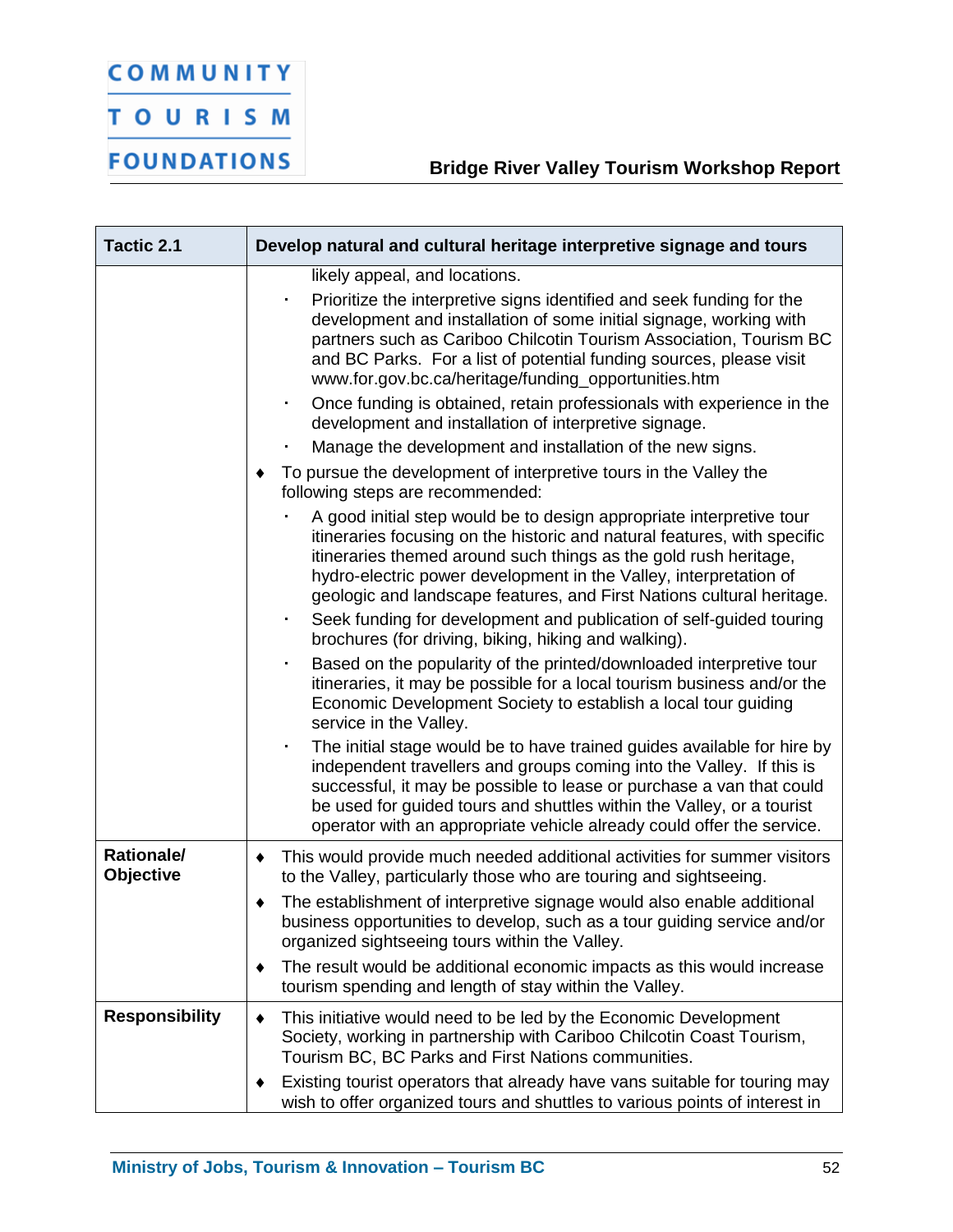**TOURISM** 

# **FOUNDATIONS**

| Tactic 2.1       | Develop natural and cultural heritage interpretive signage and tours                                                                                                                                                                                                                           |
|------------------|------------------------------------------------------------------------------------------------------------------------------------------------------------------------------------------------------------------------------------------------------------------------------------------------|
|                  | the Valley and would be appropriate partners for the organized tours and<br>guiding opportunities.                                                                                                                                                                                             |
| <b>Timing</b>    | Preparation of the interpretive signage development plan should be<br>٠<br>initiated in 2012 and may require funding support for professional<br>assistance to develop this plan.                                                                                                              |
|                  | The initial signs could be put in place during 2013.<br>٠                                                                                                                                                                                                                                      |
|                  | Interpretive tours and excursions could be initiated once there is<br>٠<br>sufficient interpretive signage in place to effectively support these<br>itineraries, likely later in 2013 or 2014.                                                                                                 |
| <b>Budget</b>    | If professional assistance is required to assist with development of the<br>٠<br>interpretive signage plan, it may be necessary to allocate a budget of<br>\$5,000 to \$10,000 for this activity.                                                                                              |
|                  | Development and implementation of individual interpretive signs could<br>٠<br>easily be in the range of \$1,000 to \$5,000 each or more, depending<br>upon the complexity, elaborateness of the sign and amount of research<br>required for any text and photos incorporated into the signage. |
| <b>Measuring</b> | Development and installation of interpretive signage                                                                                                                                                                                                                                           |
| <b>Success</b>   | Development and distribution of interpretive tour itinerary brochures                                                                                                                                                                                                                          |
|                  | Development and operation of actual interpretive guiding services and<br>٠<br>tours in the Valley.                                                                                                                                                                                             |

| Tactic 2.2         | Develop a new summer festival that will attract visitors to the Valley                                                                                                                                                                                                                                                                                                                                                                                                                                                                                                                                                                                                                                                                                                                                                                                                                                                                                                            |
|--------------------|-----------------------------------------------------------------------------------------------------------------------------------------------------------------------------------------------------------------------------------------------------------------------------------------------------------------------------------------------------------------------------------------------------------------------------------------------------------------------------------------------------------------------------------------------------------------------------------------------------------------------------------------------------------------------------------------------------------------------------------------------------------------------------------------------------------------------------------------------------------------------------------------------------------------------------------------------------------------------------------|
| <b>Description</b> | It was recognized by workshop participants that some type of summer<br>"Mountain Festival" could be a key attraction for local residents and<br>visitors to the Valley, helping to enhance its overall market profile. This<br>could replace Gold Bridge Days which no longer operates, although a<br>concern is the limited volunteer resource base available to stage such<br>festivals which require substantial work. The BRVEDS is hoping to<br>obtain financial support for a staff person who could coordinate such a<br>festival with the support of volunteers, as a key part of his or her job<br>description. Various ideas were put forward regarding the components<br>of "The Bridge River Valley Mountain Festival" such as the following:<br>Some type of competition or race in keeping with the Valley's tourism<br>product offerings, such as a mountain bike rally<br>An "Amazing Race" type scavenger hunt and/or geocaching<br>$\blacksquare$<br>activities |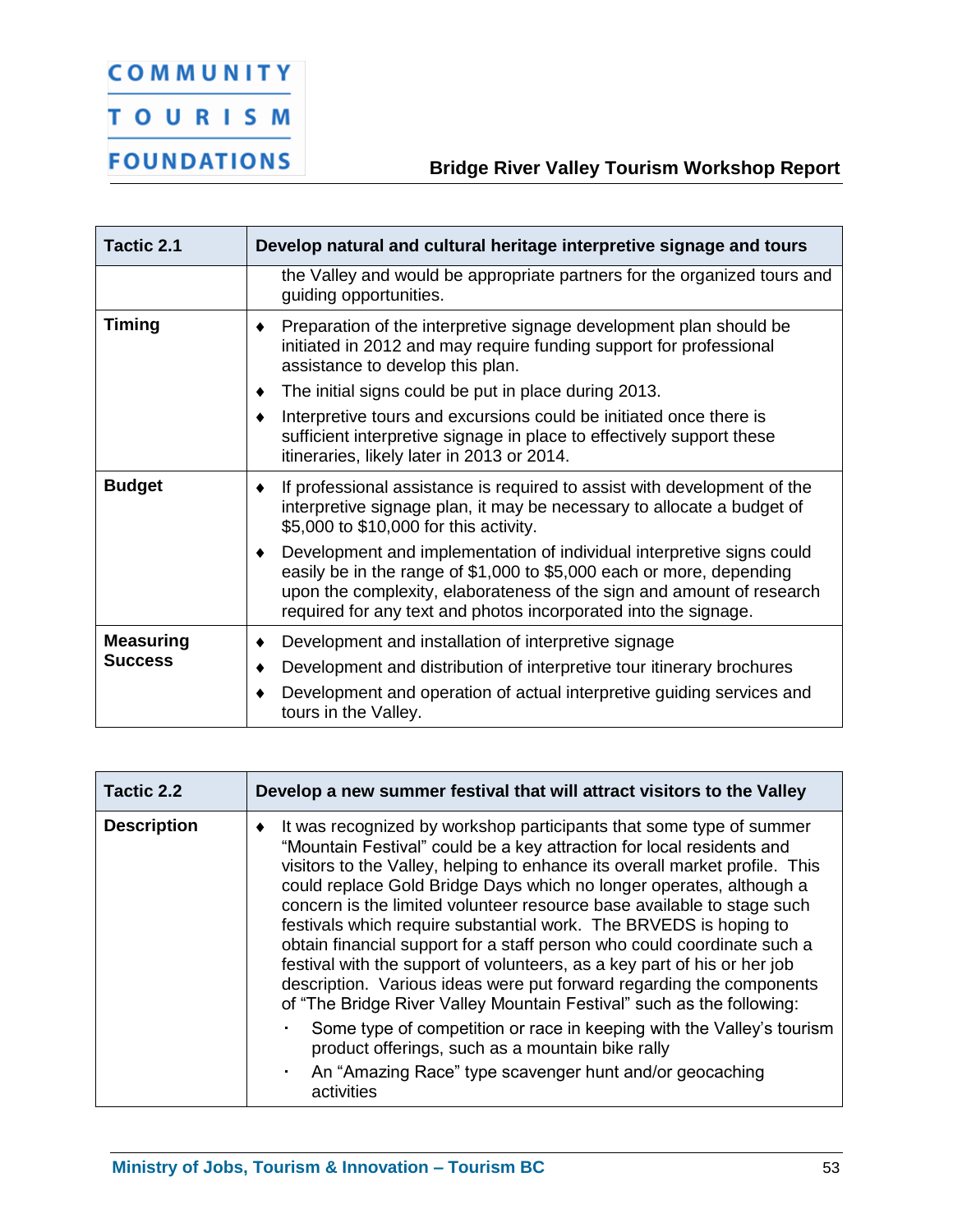**TOURISM** 

# **FOUNDATIONS**

| <b>Tactic 2.2</b>                                 | Develop a new summer festival that will attract visitors to the Valley                                                                                                                                                                                                                                                                                                                                                                                                                                                                                                                                                                                                                                                                                                                                                                                                                                                                                                                                                                                                                                              |
|---------------------------------------------------|---------------------------------------------------------------------------------------------------------------------------------------------------------------------------------------------------------------------------------------------------------------------------------------------------------------------------------------------------------------------------------------------------------------------------------------------------------------------------------------------------------------------------------------------------------------------------------------------------------------------------------------------------------------------------------------------------------------------------------------------------------------------------------------------------------------------------------------------------------------------------------------------------------------------------------------------------------------------------------------------------------------------------------------------------------------------------------------------------------------------|
|                                                   | High Tea at the Museum<br>Saturday Night Dance and/or music performances<br>٠<br>Various kids activities<br>Meal events, such as a pancake breakfast and/or mountain BBQ.<br>٠                                                                                                                                                                                                                                                                                                                                                                                                                                                                                                                                                                                                                                                                                                                                                                                                                                                                                                                                      |
| <b>Specific</b><br>Initiatives/<br><b>Actions</b> | Development of the festival would require undertaking the following<br>٠<br>steps:<br>Organize a stakeholders' meeting of economic development and<br>tourism stakeholders to discuss concepts and ideas for the festival.<br>Based on the output of this session, prepare a festival plan outlining<br>٠<br>the various events that would need to be organized.<br>Determine who would help to organize the various individual events<br>٠<br>(e.g. the Museum Society could organize the "High Tea" at the<br>Museum).<br>Apply for funding for development and marketing of the event,<br>٠<br>including staff support<br>Establish a festival organizing committee with representation from<br>٠<br>each of the individual component events that need to be organized.<br>Work with staff and volunteers to plan in detail and organize the<br>٠<br>overall festival and individual component events.<br>Prepare and implement a marketing and promotional plan with<br>financial support from tourism partners such as CCCTA and Tourism<br>BC.<br>Market and stage the first summer festival in 2013 or 2014. |
| <b>Rationale/</b><br>Objective                    | A hallmark event is frequently a way of enhancing the market profile of a<br>٠<br>destination area and enhancing community spirit and volunteerism.<br>The predecessor summer festival, Gold Bridge Days, has existed in the<br>٠<br>past, so there is a concept upon which to build.<br>There is a core of tourism operators within the Valley that would benefit<br>٠<br>from the festival and could be encouraged to partner in its planning and<br>development, marketing and operations.                                                                                                                                                                                                                                                                                                                                                                                                                                                                                                                                                                                                                       |
| <b>Responsibility</b>                             | BRVEDS and tourism industry partners in the Valley would lead the<br>$\blacklozenge$<br>initiative, partnering with CCCTA and Tourism BC.                                                                                                                                                                                                                                                                                                                                                                                                                                                                                                                                                                                                                                                                                                                                                                                                                                                                                                                                                                           |
| <b>Timing</b>                                     | Assuming staff support can be funded and recruited this summer,<br>٠<br>planning for the new festival could be initiated later in 2012 and during<br>the winter of 2012-13, with a view to staging an initial modest-scale trial<br>version of the festival during the summer of 2013. If the trial is<br>successful the concept could be expanded upon in 2014.                                                                                                                                                                                                                                                                                                                                                                                                                                                                                                                                                                                                                                                                                                                                                    |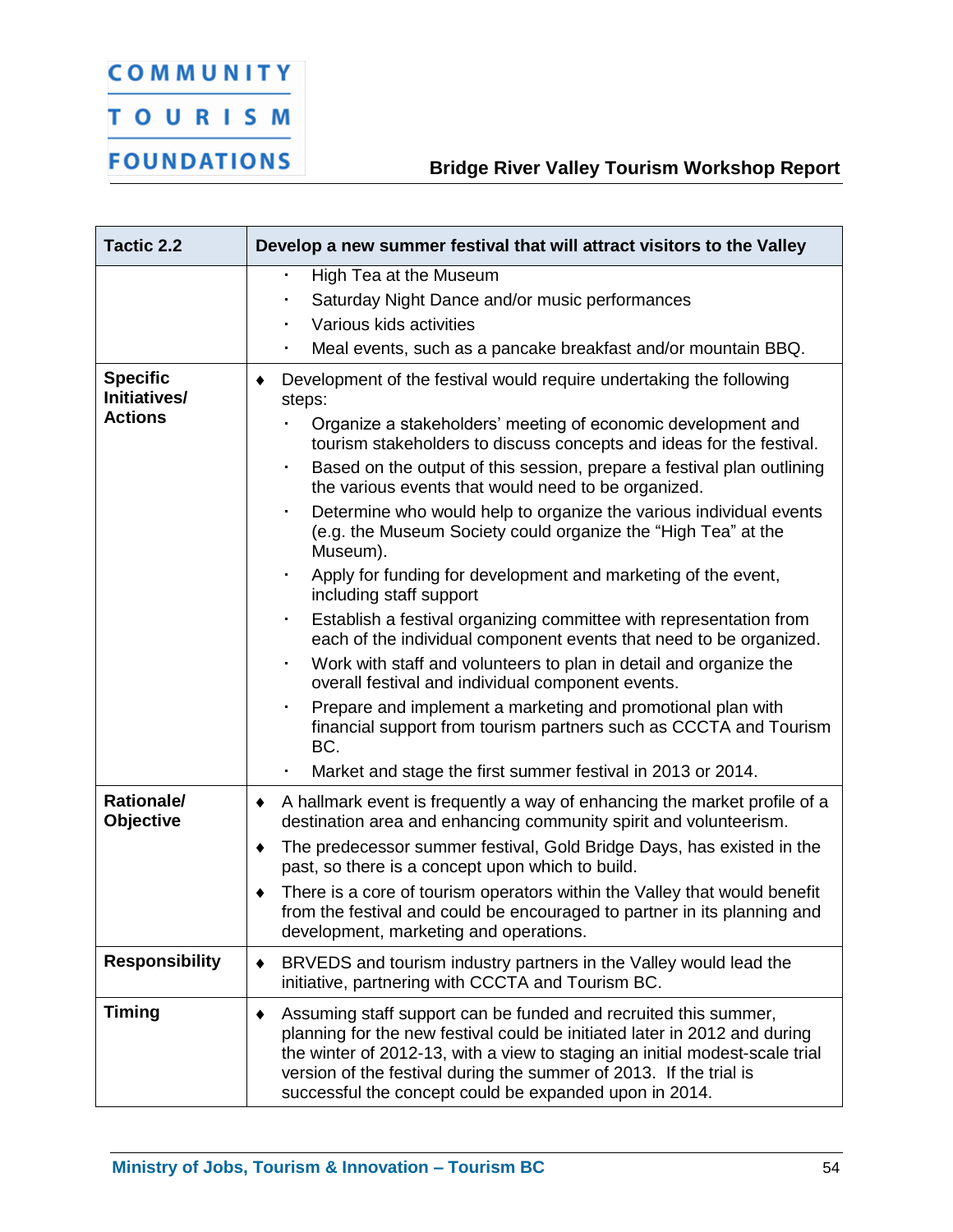**TOURISM** 

# **FOUNDATIONS**

| Tactic 2.2                         | Develop a new summer festival that will attract visitors to the Valley                                                                                                                               |
|------------------------------------|------------------------------------------------------------------------------------------------------------------------------------------------------------------------------------------------------|
| <b>Budget</b>                      | The main budget requirement will be to have a staff member available<br>for the Economic Development Society who could devote 25% to 30% of<br>their time to this activity, supported by volunteers. |
|                                    | Funding assistance for marketing the festival may be required as a<br>minimum of \$5,000 to \$10,000 of incremental marketing would likely be<br>needed to promote the festival.                     |
| <b>Measuring</b><br><b>Success</b> | The best measure of success would be the establishment of the festival<br>$\bullet$<br>itself, likely in 2013 or 2014                                                                                |
|                                    | A further measure of success would be the financial viability of the initial<br>summer festival staged and the number of residents and visitors who are<br>attracted to it.                          |

| <b>Tactic 2.3</b>  | Facilitate enhancement of the local tourist accommodations base                                                                                                                                                                                                                                                                                                                                                                                                                                                                                                                                                                                             |
|--------------------|-------------------------------------------------------------------------------------------------------------------------------------------------------------------------------------------------------------------------------------------------------------------------------------------------------------------------------------------------------------------------------------------------------------------------------------------------------------------------------------------------------------------------------------------------------------------------------------------------------------------------------------------------------------|
| <b>Description</b> | In the workshop session concern was expressed that one of the key<br>٠<br>local accommodation establishments, the Gold Bridge Hotel, is for sale<br>and in need of rejuvenation. This is considered an important local<br>tourism asset, so BRVEDS is hoping to play a facilitation role in<br>transitioning this business to new owners/investors. At the same time it<br>was also pointed out that there is really only one formal B&B operation in<br>the Valley and the establishment of additional B&Bs would be an<br>appropriate way to provide additional visitor accommodations. Issues<br>concerning the Gold Bridge Hotel include the following: |
|                    | Is the hotel being offered for sale at a price which is in sync with the<br>market demand for such a facility and what is the current status of<br>any potential sale?                                                                                                                                                                                                                                                                                                                                                                                                                                                                                      |
|                    | Determining what roles BRVEDS can play in helping to promote this<br>$\blacksquare$<br>business/investment opportunity                                                                                                                                                                                                                                                                                                                                                                                                                                                                                                                                      |
|                    | Is the appropriate commercial realtor being used who has<br>$\blacksquare$<br>experience in the tourist accommodation sector?                                                                                                                                                                                                                                                                                                                                                                                                                                                                                                                               |
|                    | Are there other businesses or entrepreneurs in the Valley that may<br>have an interest in purchasing this business at an appropriate price?                                                                                                                                                                                                                                                                                                                                                                                                                                                                                                                 |
|                    | Issues regarding the B&B accommodation opportunity include:                                                                                                                                                                                                                                                                                                                                                                                                                                                                                                                                                                                                 |
|                    | Determining if there are residents with an interest in establishing<br>B&B operations in strategic locations within the Valley                                                                                                                                                                                                                                                                                                                                                                                                                                                                                                                              |
|                    | Identifying the accommodation standards that are required for a<br>viable B&B operation                                                                                                                                                                                                                                                                                                                                                                                                                                                                                                                                                                     |
|                    | Consideration of the investment requirements and availability of                                                                                                                                                                                                                                                                                                                                                                                                                                                                                                                                                                                            |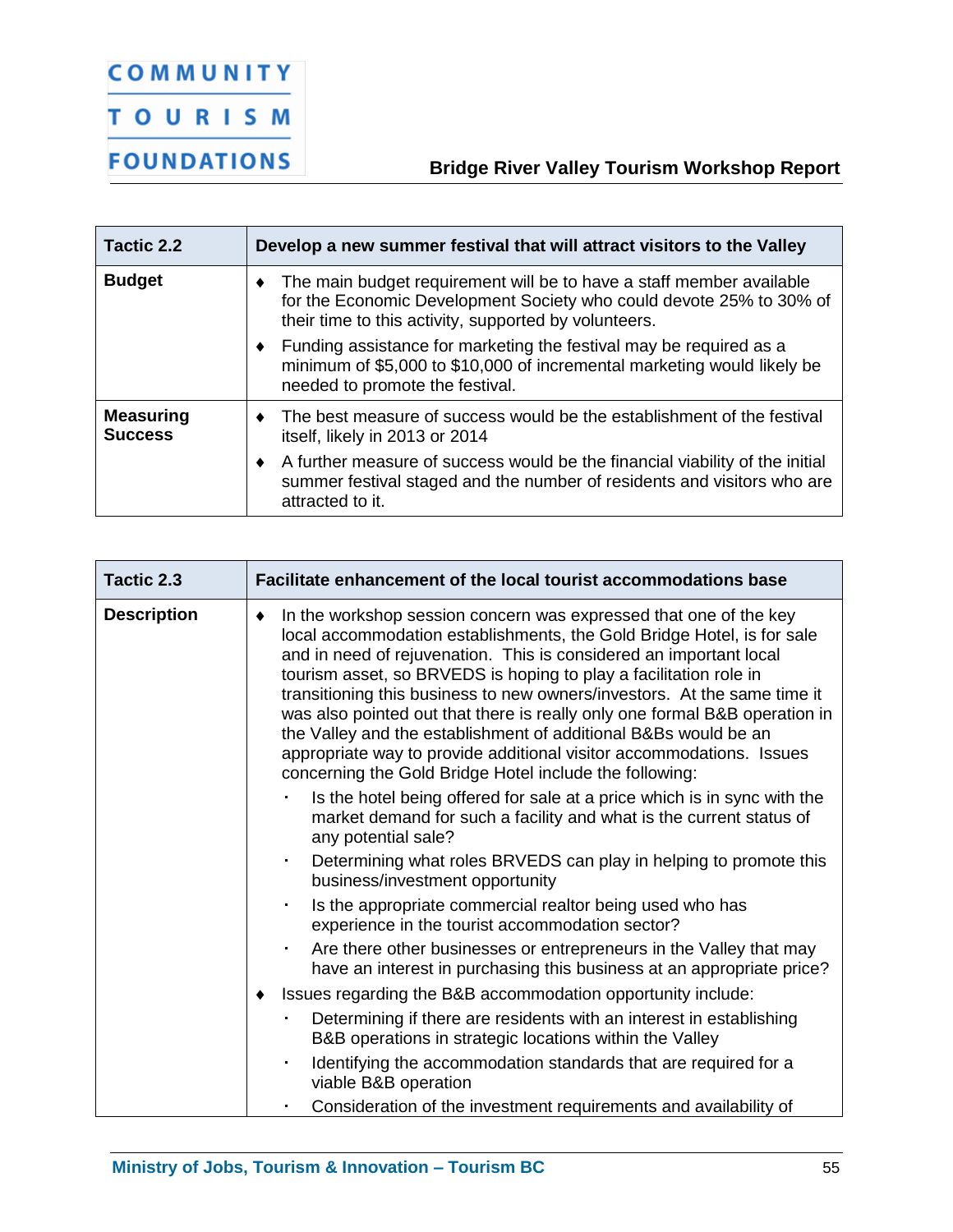**TOURISM** 

# **FOUNDATIONS**

| Tactic 2.3                                        | Facilitate enhancement of the local tourist accommodations base                                                                                                                                                                                                                                                                                                                                                                                                                                                                                                                                                                                                                                                                                                                                                                                                                                                                                                                                                                                                                                                                                                                                                                                                                                                                                                                                                                                                                                                                                                                                                                                                                                                                                                                                                                                                                                                                                                                                                                                                                                                                                                                                                                                                                                                                                                                                          |
|---------------------------------------------------|----------------------------------------------------------------------------------------------------------------------------------------------------------------------------------------------------------------------------------------------------------------------------------------------------------------------------------------------------------------------------------------------------------------------------------------------------------------------------------------------------------------------------------------------------------------------------------------------------------------------------------------------------------------------------------------------------------------------------------------------------------------------------------------------------------------------------------------------------------------------------------------------------------------------------------------------------------------------------------------------------------------------------------------------------------------------------------------------------------------------------------------------------------------------------------------------------------------------------------------------------------------------------------------------------------------------------------------------------------------------------------------------------------------------------------------------------------------------------------------------------------------------------------------------------------------------------------------------------------------------------------------------------------------------------------------------------------------------------------------------------------------------------------------------------------------------------------------------------------------------------------------------------------------------------------------------------------------------------------------------------------------------------------------------------------------------------------------------------------------------------------------------------------------------------------------------------------------------------------------------------------------------------------------------------------------------------------------------------------------------------------------------------------|
|                                                   | funding assistance for establishing B&Bs<br>Identifying what roles BRVEDS can play in the development and<br>establishment of new B&B businesses in the Valley.                                                                                                                                                                                                                                                                                                                                                                                                                                                                                                                                                                                                                                                                                                                                                                                                                                                                                                                                                                                                                                                                                                                                                                                                                                                                                                                                                                                                                                                                                                                                                                                                                                                                                                                                                                                                                                                                                                                                                                                                                                                                                                                                                                                                                                          |
| <b>Specific</b><br>Initiatives/<br><b>Actions</b> | The following steps should be undertaken to help facilitate transition of<br>٠<br>the Gold Bridge Hotel to new owners/investors:<br>BRVEDS should initiate discussions with the owners, offering<br>assistance in helping to market the sale/transition of their property<br>It will be important to determine the current status of the proposed<br>٠<br>sale of the hotel and the extent to which a sale is either imminent or<br>appears unlikely.<br>BRVEDS could help the owners and realtor put together a<br>٠<br>promotional package highlighting the merits and potential of this<br>business opportunity and how it fits within the short-term tourism<br>plan presented in this report as a result of the tourism planning<br>workshop.<br>BRVEDS may wish to promote this and other business opportunities<br>٠<br>(such as the gas station) on its website, with some preliminary<br>briefing information highlighting the merits of these opportunities.<br>BRVEDS may wish to undertake its own search for prospective<br>٠<br>investors from within the Valley and beyond and help to broker<br>negotiations between prospective investors and the owners and<br>realtor.<br>For pursuing development of B&B opportunities, BRVEDS can again<br>play a facilitation role, which may include the following steps:<br>Initially BRVEDS should publicize this as a potential business<br>opportunity for local residents within the Valley, recognizing that this<br>type of business is something which is part-time and contributes to<br>overall household income, but typically is not sufficient to be the only<br>source of household income.<br>Advise any residents with an interest in establishing a B&B on the<br>٠<br>research they need to undertake prior to initiating this type of<br>operation.<br>Small Business BC has a helpful publication entitled: Bed &<br>Breakfast Business Sourcing Guide, the most recent edition of which<br>was prepared in 2005. This provides regulatory/legal information in<br>terms of acts and regulations that will need to be complied with,<br>possible funding and financing assistance sources, listing of various<br>other "How To" publications that should be reviewed prior to entering<br>the business, publications that provide helpful marketing advice,<br>including those that are among Tourism BC's Tourism Essentials |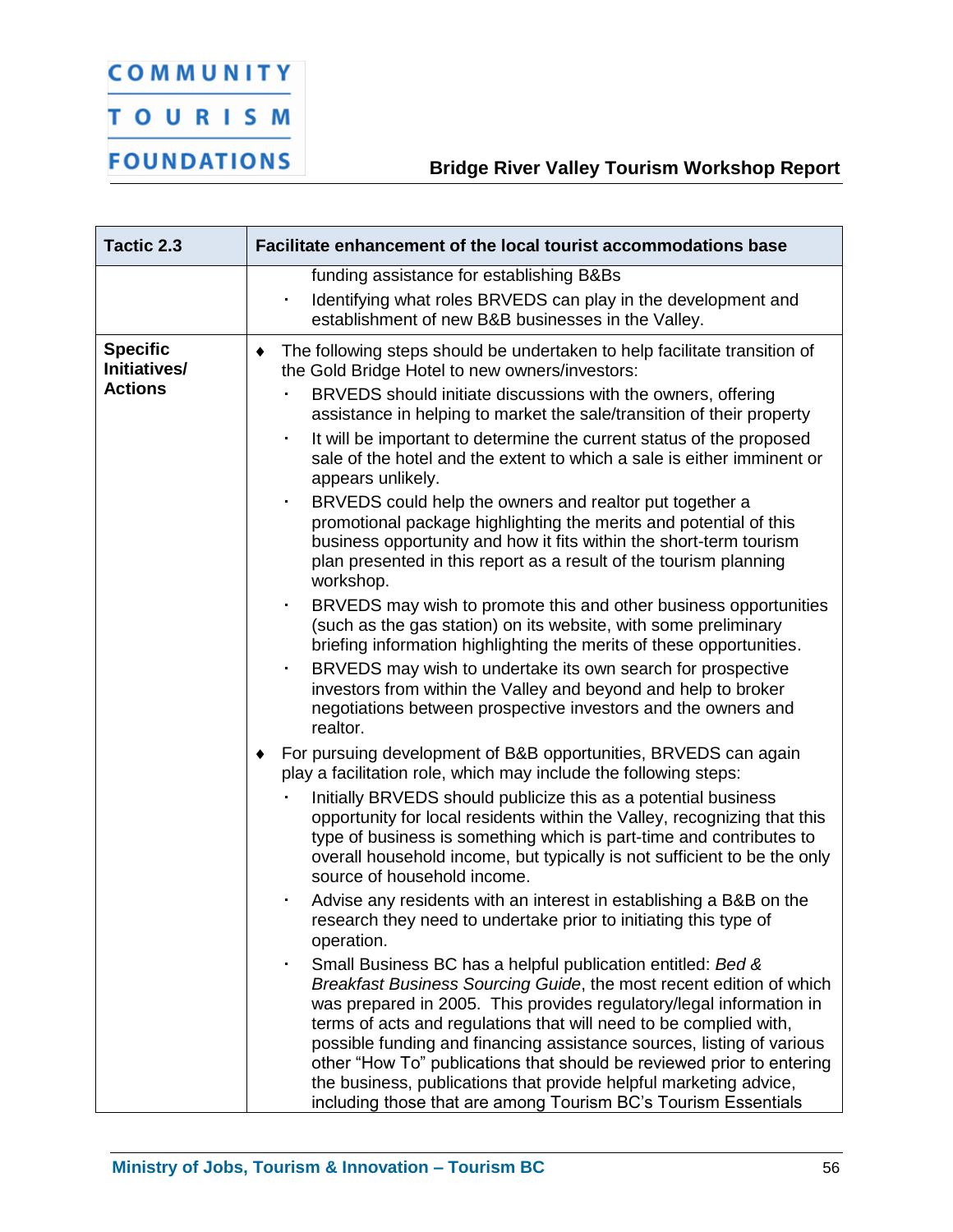**TOURISM** 

# **FOUNDATIONS**

| <b>Tactic 2.3</b>                     | Facilitate enhancement of the local tourist accommodations base                                                                                                                                                                                                                                                                                                                                                                                                                                                                                                                                                                                                                                                        |
|---------------------------------------|------------------------------------------------------------------------------------------------------------------------------------------------------------------------------------------------------------------------------------------------------------------------------------------------------------------------------------------------------------------------------------------------------------------------------------------------------------------------------------------------------------------------------------------------------------------------------------------------------------------------------------------------------------------------------------------------------------------------|
|                                       | publications, and organizations that could provide training<br>opportunities.<br>The Canada Select Accommodation Rating Authority in BC should<br>٠<br>be contacted for details of their requirements for B & Bs with various<br>star rating levels.<br>BRVEDS could help to market and promote new B&B businesses,<br>٠<br>once they are established, as part of their overall marketing and<br>promotional activities for the Valley.<br>The Trade and Investment Team at Opportunities BC might be a good<br>contact for linking the Bridge River Valley with potential investors for the<br>hotel, gas station, etc.<br>https://trade.britishcolumbia.ca/Buy/Opportunity%20Profiles/Pages/Oppo<br>rtunitiesBC.aspx |
| <b>Rationale/</b><br><b>Objective</b> | To maintain the existing roofed accommodations base within the Valley,<br>٠<br>which is relatively thin, as well as to augment it gradually by establishing<br>additional B&B operations.<br>To maintain an existing accommodation facility, which is a critical<br>٠<br>community asset that generates an ongoing economic impact for the<br>Valley.                                                                                                                                                                                                                                                                                                                                                                  |
| <b>Responsibility</b>                 | BRVEDS would take the lead on this, working closely with the owners of<br>$\blacklozenge$<br>the Gold Bridge Hotel and any prospective B & B operators.                                                                                                                                                                                                                                                                                                                                                                                                                                                                                                                                                                |
| <b>Timing</b>                         | Facilitating the transition of the Gold Bridge Hotel is an immediate<br>٠<br>opportunity that should be pursued as it would be a shame to lose this<br>as a going concern, should the owners be unable to sell and decide to<br>close the business. Maintaining a commercial accommodation facility at<br>this location has the best chance of success if the existing operation is<br>sold as a going concern.<br>The B&B opportunity could be pursued at any time, but it would be<br>٠                                                                                                                                                                                                                              |
|                                       | appropriate for BRVEDS to present the opportunity to local residents and<br>tourism stakeholders, along with accompanying information sources,<br>during 2012.                                                                                                                                                                                                                                                                                                                                                                                                                                                                                                                                                         |
| <b>Budget</b>                         | This is primarily a facilitation opportunity that would not require an<br>٠<br>incremental budget, although should BRVEDS be able to retain a staff<br>person, this individual could devote some time, supported by BRVEDS<br>board members, to facilitating these initiatives.                                                                                                                                                                                                                                                                                                                                                                                                                                        |
| <b>Measuring</b><br><b>Success</b>    | Success in the case of the Gold Bridge Hotel will be based on the actual<br>٠<br>transition to new owners that are able to rejuvenate the property and<br>operate profitably.                                                                                                                                                                                                                                                                                                                                                                                                                                                                                                                                          |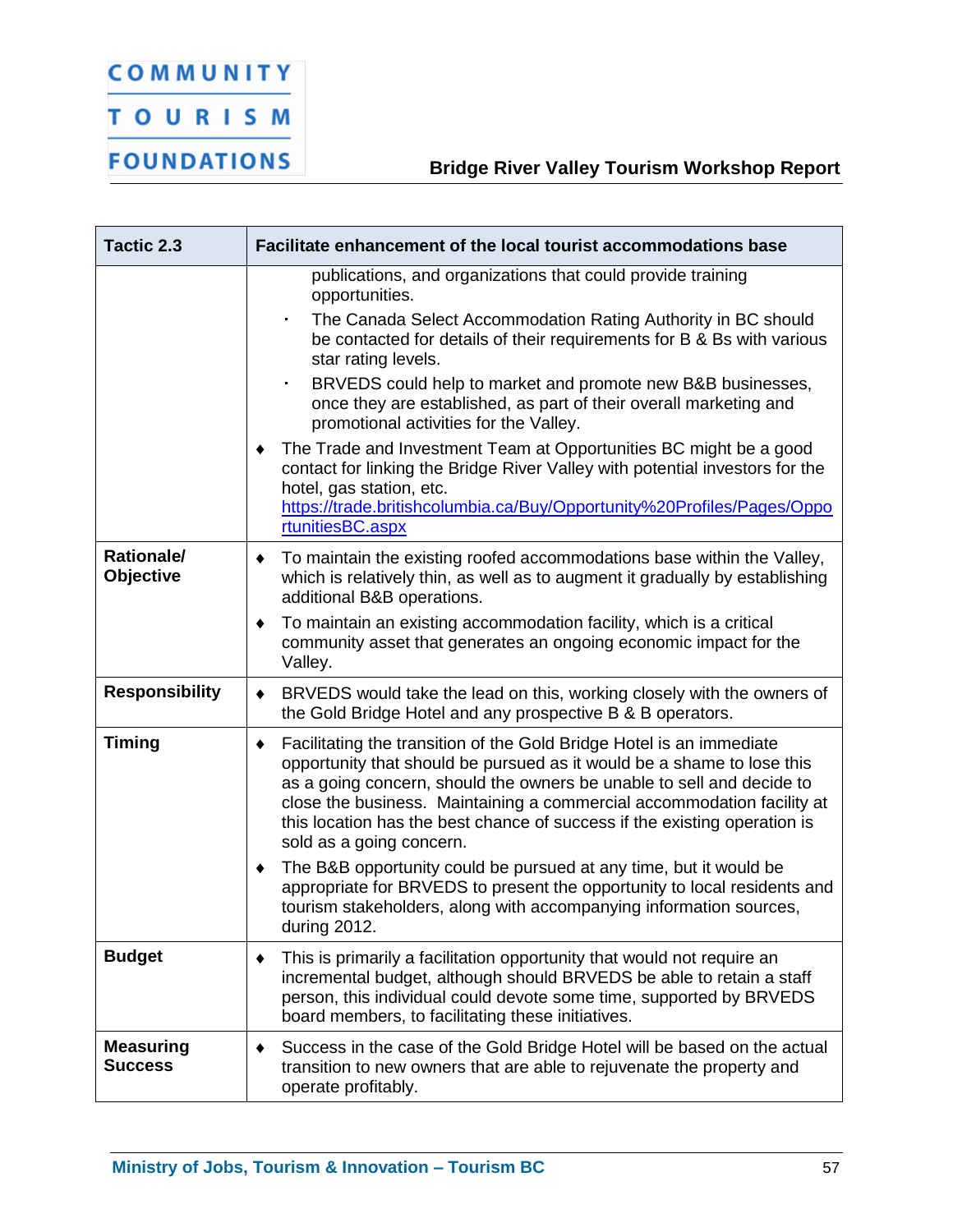**TOURISM** 

## **FOUNDATIONS**

## **Bridge River Valley Tourism Workshop Report**

| Tactic 2.3 | Facilitate enhancement of the local tourist accommodations base                                                                     |
|------------|-------------------------------------------------------------------------------------------------------------------------------------|
|            | The success of the B&B initiative could be measured by the number of<br>new B&Bs established in the Valley over the next few years. |

#### **Strategy 3 – Develop Effective Tourism Partnerships with Adjacent Destination Areas, Communities and First Nations**

The focus of this strategy is to foster broader tourism development and marketing partnerships within the region. Specific tactics include:

- 1. Proactively seek out tourism development and marketing partnerships with Pemberton and Lillooet
- 2. Undertake proactive consultations with local First Nations to identify and pursue tourism partnership opportunities

| Tactic 3.1         | Tourism development and marketing partnerships with Pemberton and<br><b>Lillooet</b>                                                                                                                                                                                                                                                                                                                                                                                                                                                                                                                                                                                                 |
|--------------------|--------------------------------------------------------------------------------------------------------------------------------------------------------------------------------------------------------------------------------------------------------------------------------------------------------------------------------------------------------------------------------------------------------------------------------------------------------------------------------------------------------------------------------------------------------------------------------------------------------------------------------------------------------------------------------------|
| <b>Description</b> | Tourism stakeholders in the Valley recognize that Pemberton and<br>٠<br>Lillooet are effectively gateways to the Bridge River Valley and both<br>communities have access to a significant flow of visitor traffic.<br>Therefore, the concept of tourism packaging and marketing partnerships<br>is appropriate as everyone potentially benefits - Pemberton and Lillooet<br>benefit by being able to offer a broader destination attractions base that<br>includes the natural and historic features and outdoor<br>adventure/recreation activities of the Bridge River Valley; and the Valley<br>benefits by being able to tap more directly into visitors to those<br>communities. |
|                    | Both Pemberton and Lillooet have actively indicated their interest in such<br>partnerships as two representatives from Pemberton attended the<br>tourism planning workshop and the Economic Development Officer from<br>the District of Lillooet (who had hoped to attend) did have discussions<br>prior to the workshop with the Tourism BC facilitator and the<br>representatives from Tourism BC and CCCTA who attended the<br>workshop.<br>Among the partnership opportunities that should be explored are the<br>following:                                                                                                                                                     |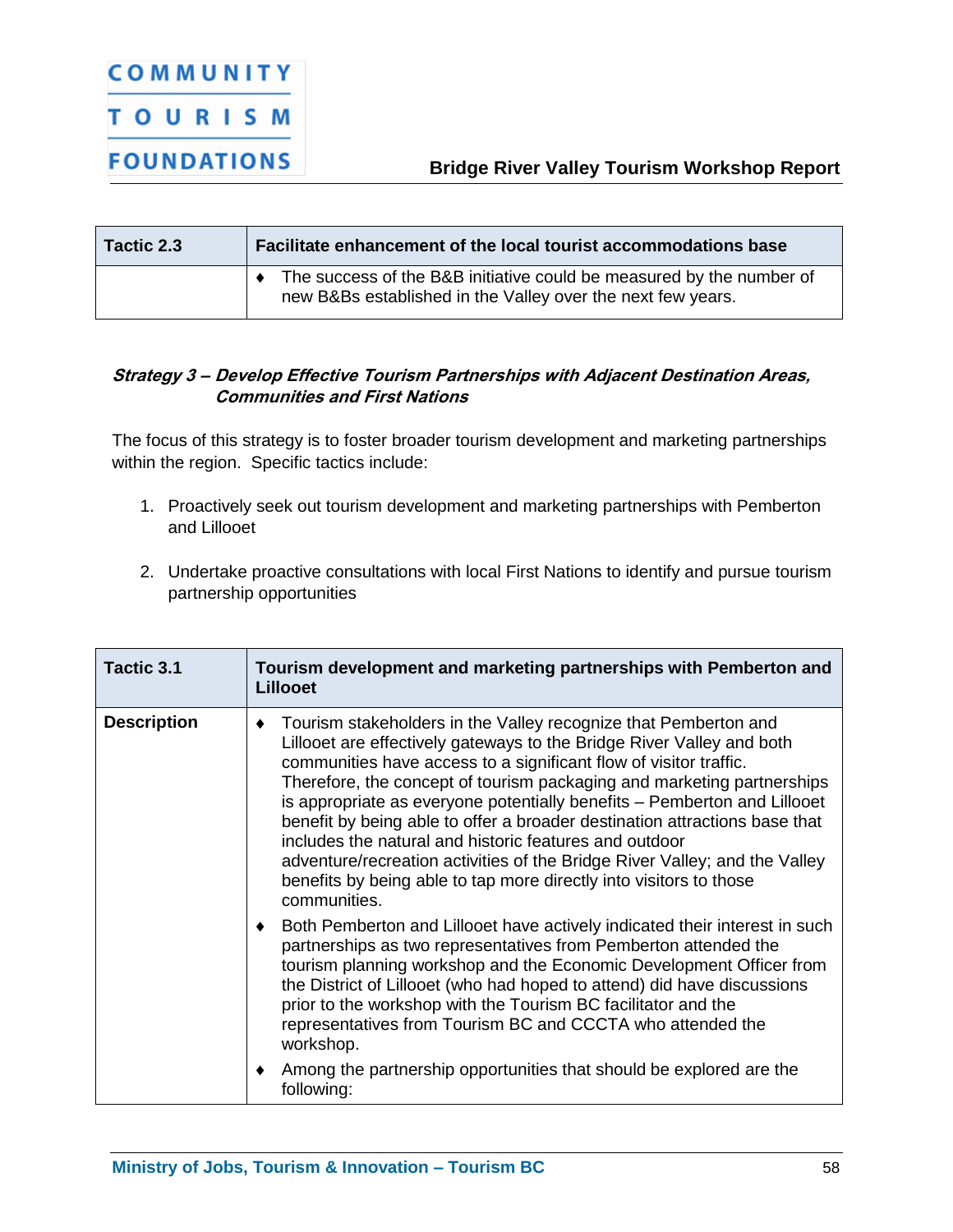**TOURISM** 

**FOUNDATIONS** 

| Tactic 3.1                                        | Tourism development and marketing partnerships with Pemberton and<br><b>Lillooet</b>                                                                                                                                                                                                                                                                                                                                                                                                                                                                                                                                                                                                                                                                                                                                                                                                                                                                                                                                                                                                                                                                                                                                                                                                                                                                                                                                               |
|---------------------------------------------------|------------------------------------------------------------------------------------------------------------------------------------------------------------------------------------------------------------------------------------------------------------------------------------------------------------------------------------------------------------------------------------------------------------------------------------------------------------------------------------------------------------------------------------------------------------------------------------------------------------------------------------------------------------------------------------------------------------------------------------------------------------------------------------------------------------------------------------------------------------------------------------------------------------------------------------------------------------------------------------------------------------------------------------------------------------------------------------------------------------------------------------------------------------------------------------------------------------------------------------------------------------------------------------------------------------------------------------------------------------------------------------------------------------------------------------|
|                                                   | Cooperative marketing/promotion/advertising, which could promote<br>the Bridge River Valley with Pemberton and/or Lillooet as BC's<br>accessible mountain and wilderness adventure destination<br>Possible joint promotional brochures/pamphlets (print and electronic)<br>٠<br>Marketing website linkages<br>$\blacksquare$<br>Promotional brochure exchanges to cross-promote tourism operators<br>٠<br>in the Bridge River Valley with those in Pemberton and Lillooet, and<br>vice versa<br>Specific packaging opportunities, combining such things as<br>٠<br>accommodations, meals, tours and excursions in the Bridge River<br>Valley as well as in Pemberton and/or Lillooet in the same package.<br>The short term focus should be on successful partnerships with<br>٠<br>Pemberton and Lillooet, although over the longer term there should also<br>be opportunities to work with Tourism Whistler as it is one of the largest<br>sources of visitors in the province and relatively accessible to the Bridge<br>River Valley.                                                                                                                                                                                                                                                                                                                                                                                          |
| <b>Specific</b><br>Initiatives/<br><b>Actions</b> | BRVEDS and local tourism stakeholders need to initiate the following<br>٠<br>steps:<br>An initial step would be to stage a Partnership Conference inviting<br>community officials and tourism operators in the Bridge River Valley,<br>Pemberton and Lillooet to participate, as well as First Nations and<br>appropriate government officials.<br>Prospective partners to be invited could include the following:<br>٠<br>BRVEDS, District of Lillooet, Village of Pemberton, Mt. Currie Band,<br>Xwisten First Nation, Community Futures, Northern Development<br>Initiative Trust, Western Economic Diversification, Regional<br>Economic Development, Tourism BC, SLRD, Shalath/Seton First<br>Nation, BC Parks, Ministry of Transportation, MFLNRO, Recreational<br>Sites/Trails, and Heritage.<br>BRVEDS could potentially apply for funding assistance for this<br>٠<br>conference from such organizations as Western Economic<br>Diversification.<br>Discussion sessions at the conference could include such topics as:<br>product development partnerships, packaging partnerships, and<br>marketing and promotion partnerships<br>As part of the partnership session, a preliminary action plan should<br>be crafted, establishing a Partnership Committee of key stakeholders<br>form the Bridge River Valley, Pemberton, Lillooet and the First<br>Nations, as well as a short term action plan for initiating actual |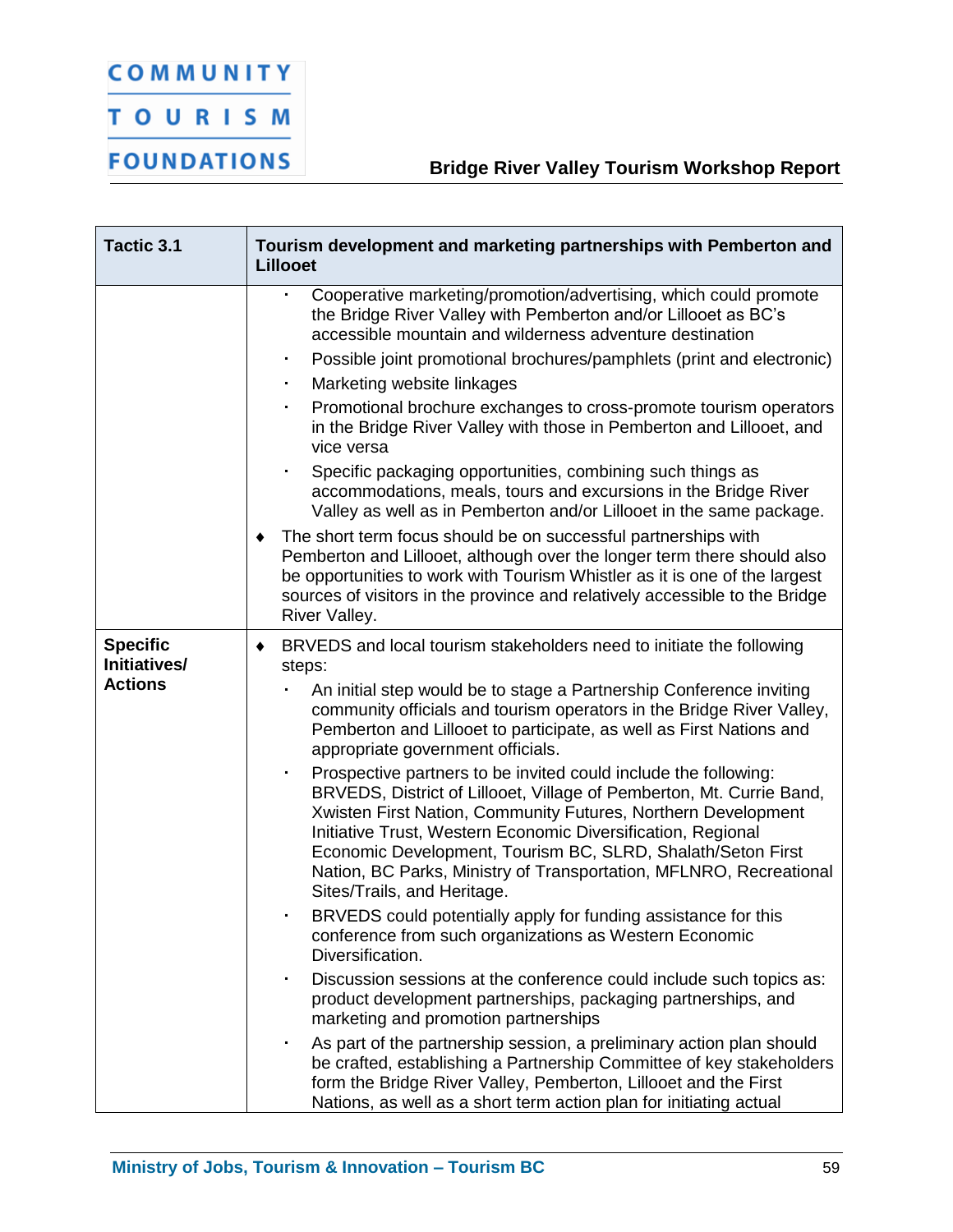## **TOURISM**

# **FOUNDATIONS**

| Tactic 3.1                            | Tourism development and marketing partnerships with Pemberton and<br><b>Lillooet</b>                                                                                                                                                                                    |
|---------------------------------------|-------------------------------------------------------------------------------------------------------------------------------------------------------------------------------------------------------------------------------------------------------------------------|
|                                       | partnership activities.                                                                                                                                                                                                                                                 |
|                                       | Cooperative advertising initiatives targeting the lucrative Lower<br>Mainland market may be an appropriate starting point for the<br>partnership process.                                                                                                               |
|                                       | At the product development and packaging sessions in the<br>٠<br>Partnership Conference individual operators could have a chance to<br>dialogue and this may set the stage for individual partnership<br>arrangements for product development, packaging and marketing. |
| <b>Rationale/</b><br><b>Objective</b> | Individual operators are already packaging Bridge River Valley with<br>٠<br>components in the Pemberton and Whistler areas.                                                                                                                                             |
|                                       | Pemberton already promotes activities in the Bridge River Valley as part<br>٠<br>of its destination attractions base.                                                                                                                                                   |
|                                       | Lillooet also promotes attractions and features that are in the Bridge<br>٠<br>River Valley.                                                                                                                                                                            |
| <b>Responsibility</b>                 | BRVEDS would initiate the partnership process in collaboration with<br>٠<br>appropriate officials at the District of Lillooet, Village of Pemberton and<br><b>First Nations communities.</b>                                                                            |
|                                       | Tourism businesses and stakeholders for all three jurisdictions would be<br>٠<br>important participants, along with CCCTA, Tourism BC, BC Parks and<br><b>First Nation communities.</b>                                                                                 |
| <b>Timing</b>                         | It may be possible to organize the Partnership Conference as early as<br>٠<br>the fall of 2012, although more likely is the spring of 2013.                                                                                                                             |
|                                       | Actual partnership initiatives would follow the conference and would<br>٠<br>likely be implemented gradually during 2013 and 2014.                                                                                                                                      |
| <b>Budget</b>                         | A budget of \$3,000-\$5,000 or more may be required to stage the<br>٠<br>Partnership Conference, depending upon how many are expected to<br>attend, where it is held and the extent of sponsor contributions.<br>Presumably attendees would pay their own travel costs. |
|                                       | Some travel expenses may be required to attend meetings in Pemberton<br>and Lillooet.                                                                                                                                                                                   |
| <b>Measuring</b><br><b>Success</b>    | The establishment of formalized packaging and marketing initiatives with<br>٠<br>Pemberton and/or Lillooet                                                                                                                                                              |
|                                       | The number of operators from more than one jurisdiction that partner in<br>٠<br>product development, packaging and/or marketing                                                                                                                                         |
|                                       | Number of participants in partnership packages and marketing activities.                                                                                                                                                                                                |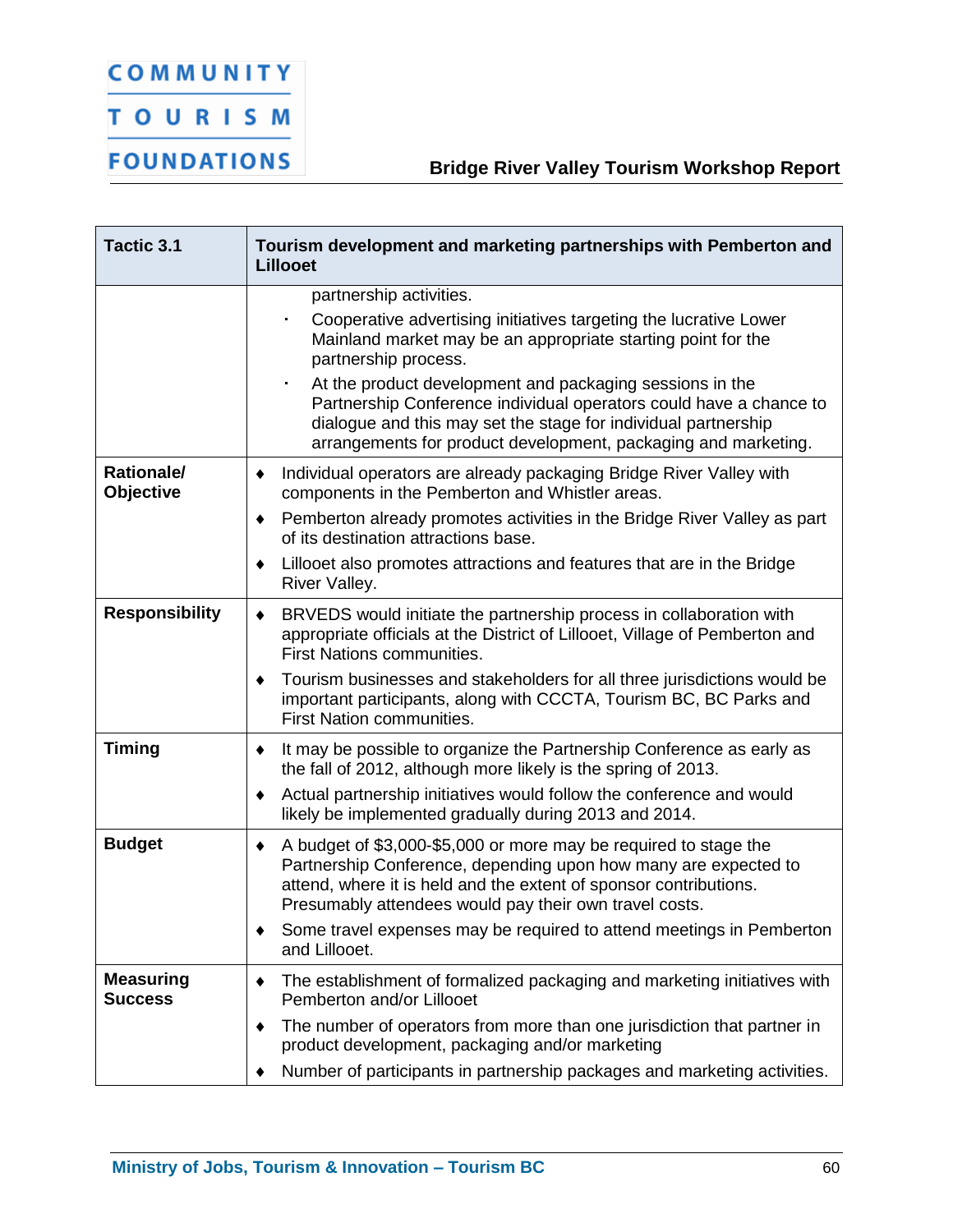COMMUNITY **TOURISM FOUNDATIONS**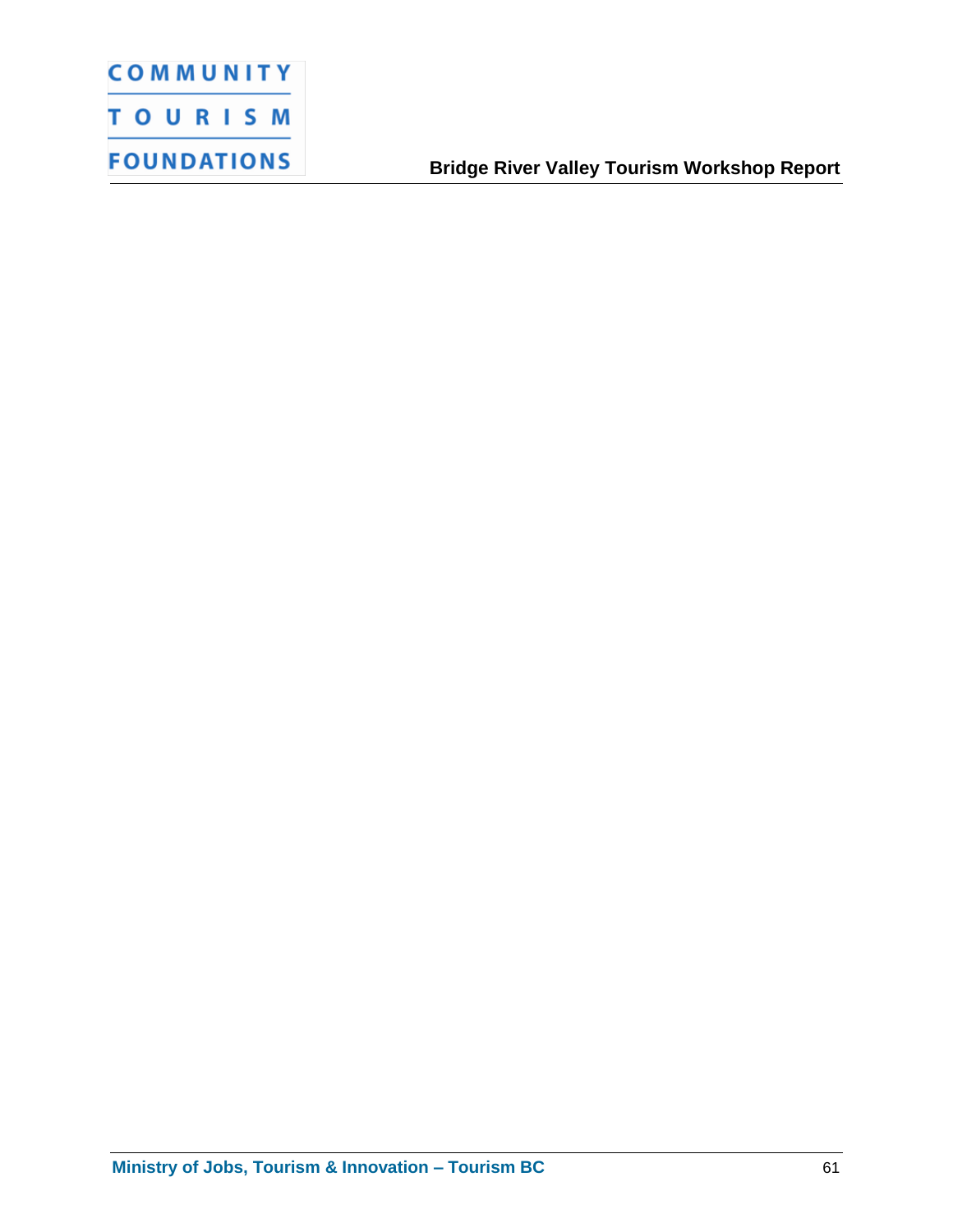**TOURISM** 

**FOUNDATIONS** 

| Tactic 3.2                                        | <b>Consultations with local First Nations to identify and pursue tourism</b><br>partnership opportunities                                                                                                                                                                                                                                                                                                                                                                                                                                                                                                                                                                                                                                                                                                                                                                                                                                                                                                                                                                                                                                                                                                                                                                                                                                                                                                                                                          |
|---------------------------------------------------|--------------------------------------------------------------------------------------------------------------------------------------------------------------------------------------------------------------------------------------------------------------------------------------------------------------------------------------------------------------------------------------------------------------------------------------------------------------------------------------------------------------------------------------------------------------------------------------------------------------------------------------------------------------------------------------------------------------------------------------------------------------------------------------------------------------------------------------------------------------------------------------------------------------------------------------------------------------------------------------------------------------------------------------------------------------------------------------------------------------------------------------------------------------------------------------------------------------------------------------------------------------------------------------------------------------------------------------------------------------------------------------------------------------------------------------------------------------------|
| <b>Description</b>                                | First Nations communities have had a presence in the Valley for<br>٠<br>thousands of years and it is home to the St'at'imc people. The St'at'imc<br>offer Xwisten Experience Tours during June through September each<br>year which tours an extensive archaeological site with over eighty<br>identified traditional pit houses, as well as providing a tour of the Bridge<br>River fishing grounds and a salmon barbecue. Another feature of<br>interest to visitors is the Kaoham shuttle, which is a small two-car train<br>that runs daily between Lillooet and Seton Portage along the shore of<br>Seton Lake. The First Nation communities in the Valley include the<br>Xwisten, Shalath and Mount Currie bands, all of which have<br>demonstrated an interest and involvement in the tourism industry.<br>Aboriginal Tourism BC (www.aboriginalbc.com) has been actively<br>promoting cultural tourism throughout BC for many years and the<br>Xwisten Experience received an ATBC Cultural Authenticity Award.<br>Opportunities for partnering with First Nations communities in the Valley<br>include the following:<br>Packaging of non-Aboriginal accommodation facilities with the<br>cultural tourism experiences offered by the First Nations<br>Integration of Aboriginal cultural tourism products into the packages<br>and itineraries offered by non-Aboriginal tourism operators<br>Partnering in tourism product development initiatives<br>٠ |
|                                                   | Marketing partnerships to promote both Aboriginal and non-<br>$\blacksquare$<br>Aboriginal heritage tourism products in the Valley.                                                                                                                                                                                                                                                                                                                                                                                                                                                                                                                                                                                                                                                                                                                                                                                                                                                                                                                                                                                                                                                                                                                                                                                                                                                                                                                                |
| <b>Specific</b><br>Initiatives/<br><b>Actions</b> | Initiating effective partnerships with First Nations communities requires a<br>٠<br>pro-active effort involving the following steps, which should be<br>undertaken prior to the Partnership Conference noted in the Tactic 3.1:<br>BRVEDS should arrange to meet with the chiefs and councils of<br>each of the First Nation Communities - Xwisten, Shalath and Mount<br>Currie $-$ as a first step in the process.<br>Discussions could focus on the mutual interest in tourism in the<br>٠<br>Valley and the potential for jointly packaging and marketing<br>Aboriginal cultural tourism experiences.<br>Liaise with the Band Manager and/or Economic Development Officer<br>٠<br>in each case to set up meetings with Chief and Council.<br>Identify specific partnership opportunities and projects.<br>٠<br>Work with each band's Economic Development Officer and Band<br>٠<br>Council to develop and implement appropriate partnership<br>opportunities.                                                                                                                                                                                                                                                                                                                                                                                                                                                                                                   |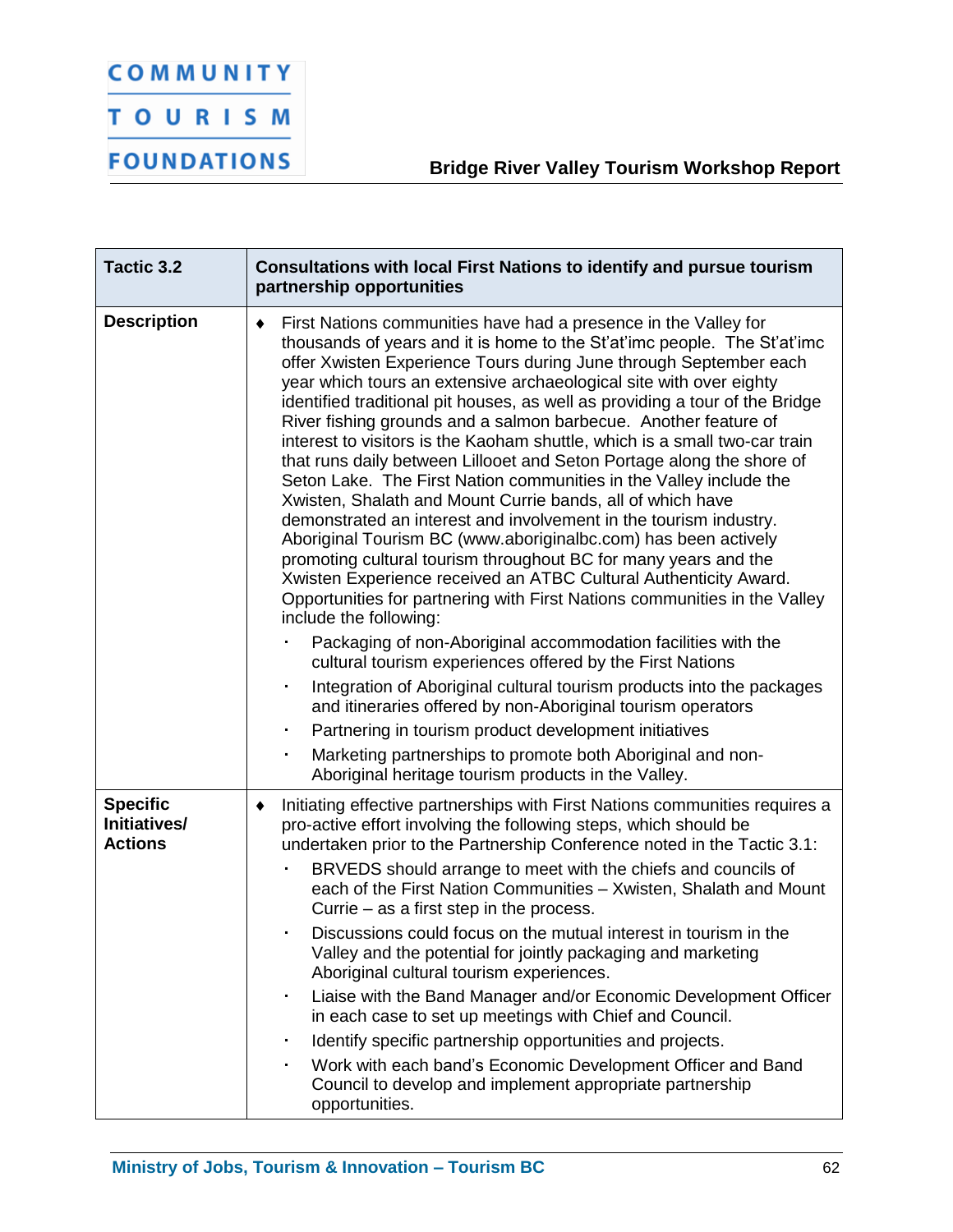**TOURISM** 

**FOUNDATIONS** 

| Tactic 3.2                            | <b>Consultations with local First Nations to identify and pursue tourism</b><br>partnership opportunities                                                                                                                                                                                                                                                                                                          |
|---------------------------------------|--------------------------------------------------------------------------------------------------------------------------------------------------------------------------------------------------------------------------------------------------------------------------------------------------------------------------------------------------------------------------------------------------------------------|
| <b>Rationale/</b><br><b>Objective</b> | First Nations in the Valley have already developed and are operating<br>٠<br>some quality tourism products and experiences, but there is relatively<br>little awareness among other local residents and visitors to the Bridge<br>River Valley.                                                                                                                                                                    |
|                                       | Studies have indicated that, while there is a significant growing interest<br>٠<br>in Aboriginal cultural tourism products, these are usually experienced as<br>a part of broader-based itineraries. Therefore, there is a need for the<br>Aboriginal communities to package with other non-Aboriginal tourism<br>products and tour operators, in order to increase visitation to their<br>Aboriginal attractions. |
|                                       | Aboriginal cultural tourism experiences add an important dimension to<br>٠<br>the Valley's attractions base and tourism product offerings, which can be<br>enhanced through effective partnerships.                                                                                                                                                                                                                |
| <b>Responsibility</b>                 | This would be initiated by BRVEDS, working closely with the Economic<br>$\bullet$<br>Development Offices and Band Councils for each of the First Nation<br>communities in the Valley.                                                                                                                                                                                                                              |
|                                       | Other tourist operators and tourism stakeholders would be involved in<br>٠<br>relation to specific opportunities.                                                                                                                                                                                                                                                                                                  |
| <b>Timing</b>                         | It is appropriate to initiate discussions with each of the First Nation<br>٠<br>communities during 2012, with a view to building appropriate partnership<br>initiatives during 2013 and 2014.                                                                                                                                                                                                                      |
| <b>Budget</b>                         | Initially this initiative would require some time spent on the part of<br>$\bullet$<br>members of the board of BRVEDS and officials at each of the First<br>Nations communities.                                                                                                                                                                                                                                   |
|                                       | Once partnership projects are identified, budgets for individual<br>٠<br>partnership projects could be established.                                                                                                                                                                                                                                                                                                |
| <b>Measuring</b><br><b>Success</b>    | A first measure of success would be establishment of a positive two-way<br>٠<br>dialogue between BRVEDS and each of the First Nation communities.                                                                                                                                                                                                                                                                  |
|                                       | The ultimate measure of progress is the number of partnership projects<br>pursued jointly by BRVEDS and Bridge River Valley tourism<br>stakeholders with each of the First Nation communities.                                                                                                                                                                                                                     |
|                                       | An important measure would be the number of new First Nation tourism<br>٠<br>products developed, as well as the number of new non-Aboriginal<br>tourism packages and products developed and marketed that have<br>Aboriginal tourism components.                                                                                                                                                                   |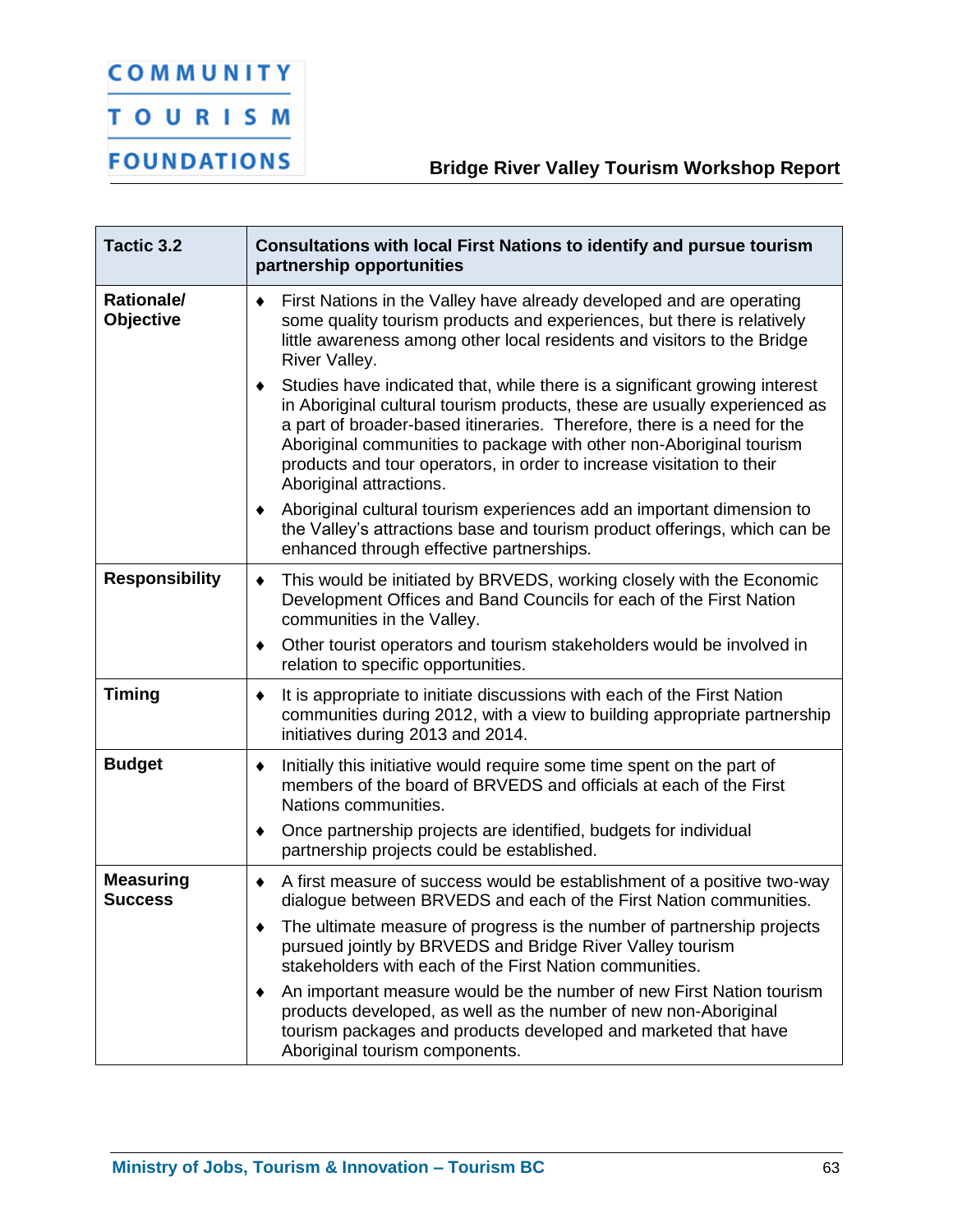**TOURISM** 

## **FOUNDATIONS**

## **Bridge River Valley Tourism Workshop Report**

### **Strategy 4 – Undertake Incremental Bridge River Valley Tourism Marketing and Promotional Activities**

The focus of this strategy is to attract more visitation to the Valley from the Lower Mainland and Sea to Sky Corridor. Specific tactics include:

- 1. Develop a Bridge River Valley Summer Visitors Guide.
- 2. Implement incremental marketing/promotional activities targeted at the Lower Mainland and Sea to Sky Corridor.

| Tactic 4.1                                        | Develop a Bridge River Valley Summer Visitors Guide                                                                                                                                                                                                                                                                                                                                                                                                                                                                                     |
|---------------------------------------------------|-----------------------------------------------------------------------------------------------------------------------------------------------------------------------------------------------------------------------------------------------------------------------------------------------------------------------------------------------------------------------------------------------------------------------------------------------------------------------------------------------------------------------------------------|
| <b>Description</b>                                | The concept of developing a Summer Visitors Guide as an additional<br>$\bullet$<br>marketing tool was discussed in the session – in the end it might have a<br>year-round focus. This would be in the form of some type of brochure or<br>pamphlet which could be available in both print and electronic form and<br>could be similar in concept to Tourism Pemberton's brochure. Important<br>elements to include in the Bridge River Valley Visitors Guide include:<br>A good map of the Valley showing the key access routes (Hurley |
|                                                   | Road and Road 40)                                                                                                                                                                                                                                                                                                                                                                                                                                                                                                                       |
|                                                   | Communities, attractions and features, and the location relative to<br>٠<br>key access points such as Pemberton and Lillooet                                                                                                                                                                                                                                                                                                                                                                                                            |
|                                                   | Lots of colour photographs of the scenery and key attractions and<br>features                                                                                                                                                                                                                                                                                                                                                                                                                                                           |
|                                                   | Listings of accommodation facilities, campgrounds, provincial parks,<br>provincial recreation sites, historic sites and buildings, and other key<br>features of interest to tourists                                                                                                                                                                                                                                                                                                                                                    |
|                                                   | Contact information, especially the website<br>٠                                                                                                                                                                                                                                                                                                                                                                                                                                                                                        |
|                                                   | Room for small display advertisements from individual tourist<br>٠<br>operators and businesses, which would generate revenue to offset<br>the costs of printing and distributing the Visitors Guide.                                                                                                                                                                                                                                                                                                                                    |
| <b>Specific</b><br>Initiatives/<br><b>Actions</b> | Once the basic requirements of the new Visitors Guide have been<br>٠<br>determined, several action steps will need to be undertaken to<br>implement it:                                                                                                                                                                                                                                                                                                                                                                                 |
|                                                   | Apply for and secure funding for the Visitors Guide development,<br>printing and distribution - possible funding sources would include<br>Tourism BC's Community Tourism Opportunities (CTO) program<br>(www.jti.gov.bc.ca/industryprograms/BuildingAndGrowingYourBusin<br>ess/Community_Tourism_Programs/CommunityTourismOpportunitie<br>s.htm) and the Northern Development Initiative Trust                                                                                                                                          |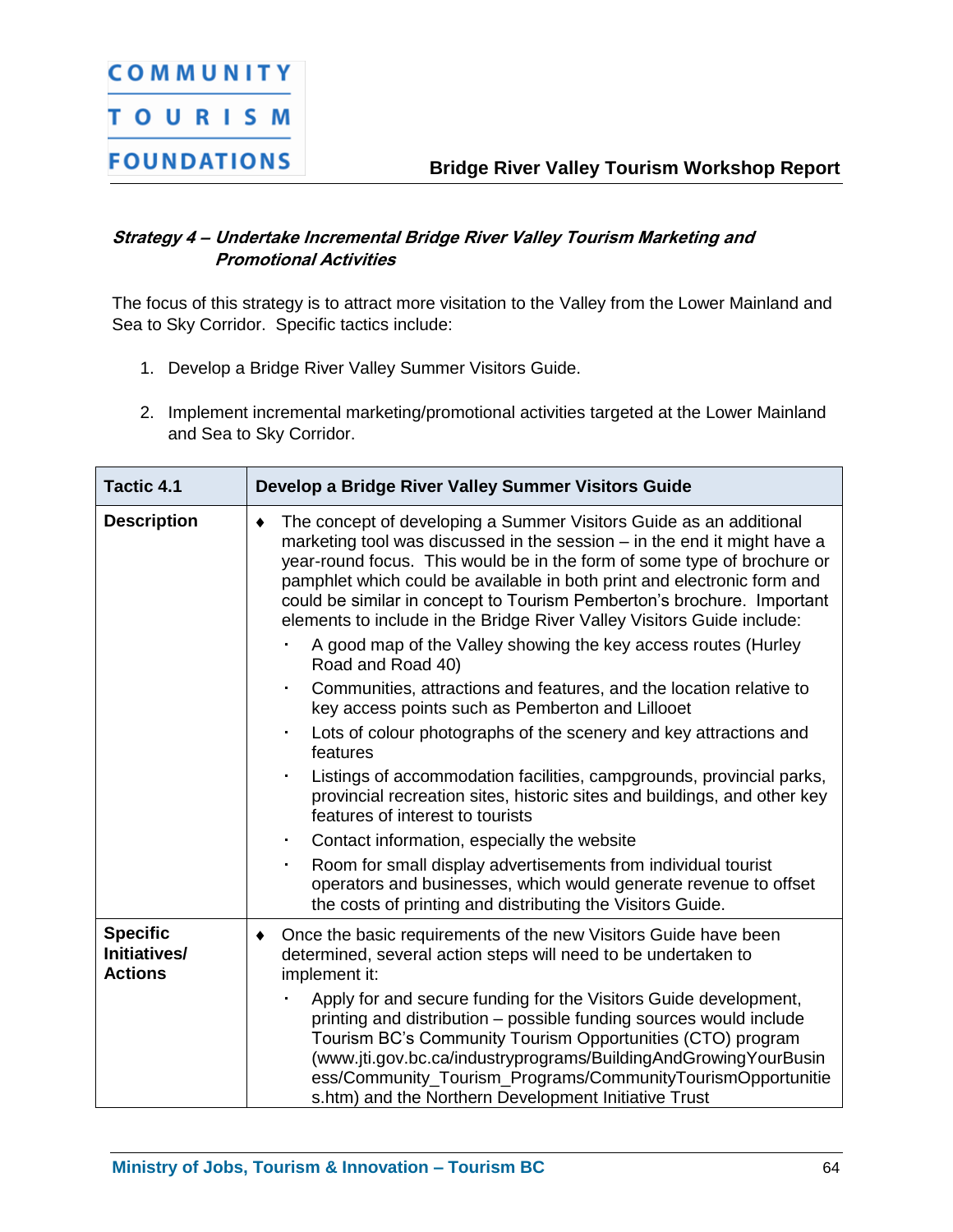**TOURISM** 

## **FOUNDATIONS**

| Tactic 4.1                            | Develop a Bridge River Valley Summer Visitors Guide                                                                                                                                                                                                                                                                                                                                                                               |
|---------------------------------------|-----------------------------------------------------------------------------------------------------------------------------------------------------------------------------------------------------------------------------------------------------------------------------------------------------------------------------------------------------------------------------------------------------------------------------------|
|                                       | (www.northerndevelopment.bc.ca) The Marketing Initiatives<br>program provides up to \$20,000 in grant funding; projects must be<br>focused on development and implementation of a marketing initiative<br>that will directly increase revenues within the region.<br>Select and work with a professional graphic designer who has done<br>٠<br>high-quality tourism brochures (CCCTA and Tourism BC can be of<br>assistance).     |
|                                       | Design a full-colour brochure that is comprehensive enough to be<br>effective, but still affordable.                                                                                                                                                                                                                                                                                                                              |
|                                       | Ideally it should be a fold-up brochure that folds into a 4" x 9" size<br>٠<br>format, so it fits easily in standard brochure racks and is easily<br>mailed out when required. Download the free Ads & Brochures that<br>Sell guide from the Tourism BC Tourism Business Essentials series:<br>www.jti.gov.bc.ca/industryprograms/BuildingAndGrowingYourBusine<br>ss/TourismBusinessEssentials/BusinessEssentialsPublications.htm |
|                                       | Publicize development of the brochure among tourism stakeholders<br>٠<br>in the Bridge River Valley in order to recruit participants for small<br>display advertisements in the Guide.                                                                                                                                                                                                                                            |
|                                       | Make use of the Bridge River Valley Image Bank, previously<br>٠<br>produced under the CTO program, to illustrate the brochure.                                                                                                                                                                                                                                                                                                    |
|                                       | Seek ongoing advice and assistance from CCCTA and Tourism BC<br>٠<br>in development of the brochure in terms of design, content and<br>distribution.                                                                                                                                                                                                                                                                              |
|                                       | Print the brochure, upload it to the website, and coordinate<br>distribution through tourist information centres in the Bridge River<br>Valley, Lillooet, Pemberton, Whistler, Vancouver and other strategic<br>locations in B.C.                                                                                                                                                                                                 |
| <b>Rationale/</b><br><b>Objective</b> | Bridge River Valley has many tourism attractions, activities and features<br>٠<br>to offer which are not well known in the broader marketplace, so<br>presenting these in a well-designed Visitors Guide brochure will be a<br>helpful marketing tool.                                                                                                                                                                            |
|                                       | The brochure should be designed so that it works well in both print and<br>٠<br>electronic formats and can easily be downloaded, so it is complementary<br>to the Bridge River Valley website.                                                                                                                                                                                                                                    |
| <b>Responsibility</b>                 | BRVEDS would take the lead in producing the brochure with<br>٠<br>participation of various tourist operator and business stakeholders who<br>would participate in listings and advertisements, as well as helping with<br>distribution of the brochures.                                                                                                                                                                          |
| <b>Timing</b>                         | Ideally the brochure should be developed and printed for the summer<br>٠                                                                                                                                                                                                                                                                                                                                                          |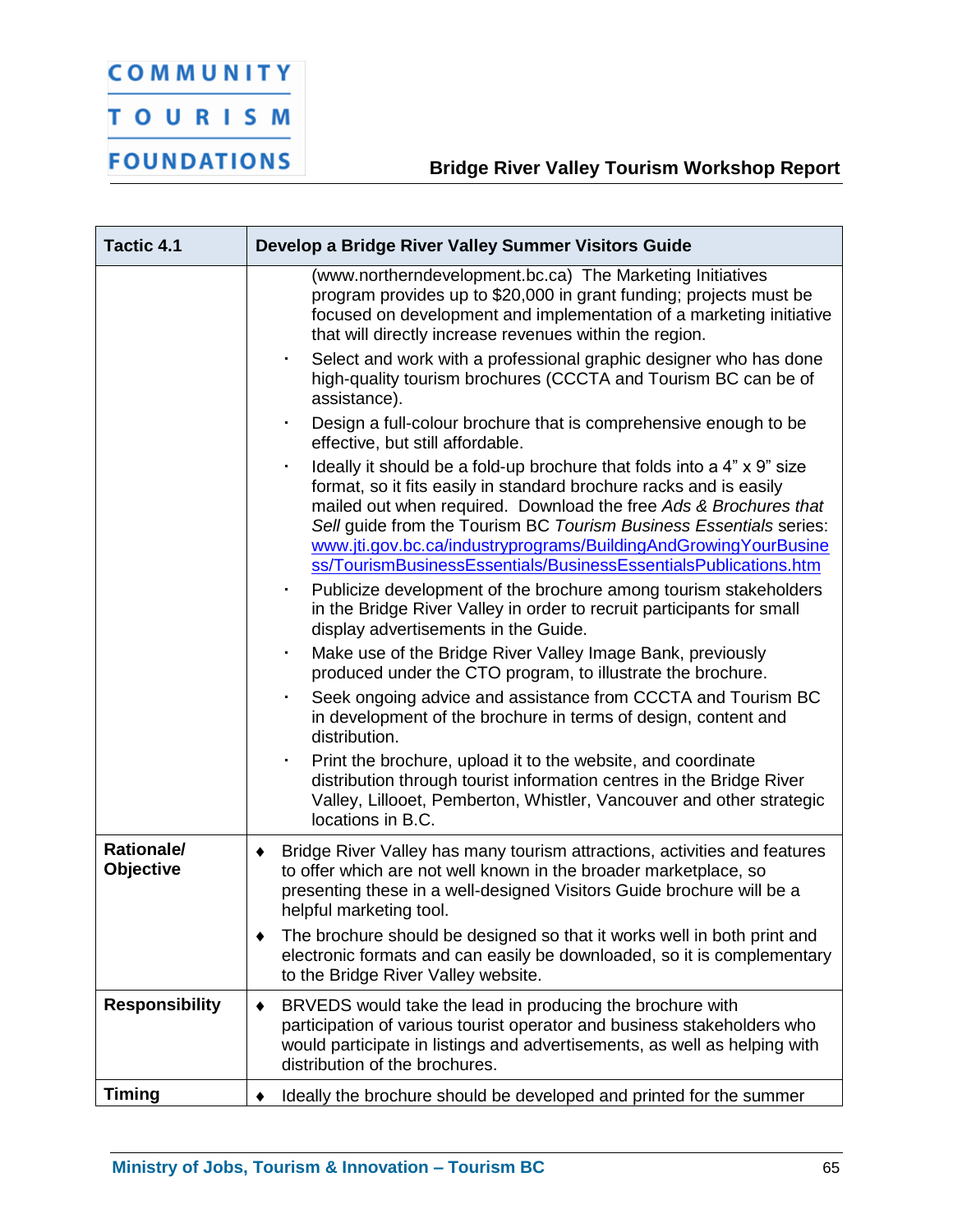**TOURISM** 

# **FOUNDATIONS**

| Tactic 4.1                         | Develop a Bridge River Valley Summer Visitors Guide                                                                                                                                                                                                                                                                                                                     |
|------------------------------------|-------------------------------------------------------------------------------------------------------------------------------------------------------------------------------------------------------------------------------------------------------------------------------------------------------------------------------------------------------------------------|
|                                    | 2013 tourist season, which means it should be in print by about March of<br>2013, or before if possible, in order to be distributed at travel and sport<br>shows in the winter/early spring.                                                                                                                                                                            |
| <b>Budget</b>                      | This could be specified in more detail once the specific requirements<br>٠<br>have been determined, but it is reasonable to suggest that an initial<br>budget of at least \$12,000 to \$15,000 would be required to design, print<br>and distribute a high-quality visitor guide brochure. Revised versions<br>and reprints in subsequent years will be less expensive. |
| <b>Measuring</b><br><b>Success</b> | Number of brochures printed and distributed<br>٠<br>Increases in number of unique visitors to BridgeRiverValley.ca website<br>Increases in the number of visitor enquiries<br>٠<br>Number of downloads of pdf version of the Visitor Guide.                                                                                                                             |

| Tactic 4.2         | Incremental marketing/promotional activities targeted at Lower<br><b>Mainland and Sea to Sky Corridor</b>                                                                                                                                                                                                                                                                                                                                                                                                                                                                                                                                                                                                                                                                                                                                     |
|--------------------|-----------------------------------------------------------------------------------------------------------------------------------------------------------------------------------------------------------------------------------------------------------------------------------------------------------------------------------------------------------------------------------------------------------------------------------------------------------------------------------------------------------------------------------------------------------------------------------------------------------------------------------------------------------------------------------------------------------------------------------------------------------------------------------------------------------------------------------------------|
| <b>Description</b> | The Lower Mainland and Sea-to-Sky Corridor are the principal sources<br>٠<br>of visitors to the Bridge River Valley and represent a population base of<br>well over 2 million residents. This area is reasonably accessible to the<br>Bridge River Valley via various road routes or air. Bridge River Valley<br>offers a more natural and authentic outdoor adventure experience than<br>can be offered in Whistler with its multi-billion dollar developed<br>infrastructure of accommodation facilities, restaurants, retail and lift-<br>accessed mountains. Bridge River Valley can offer day and overnight<br>outdoor adventure experiences that are very complementary to what can<br>be experienced in Whistler and the Lower Mainland, but much stronger<br>marketplace awareness of the Valley in these target markets is required. |
|                    | The marketing and promotional campaign targeted at the Lower<br>٠<br>Mainland and Sea-to-Sky Corridor should emphasize the following:<br>The spectacular wilderness environment of the South Chilcotin<br>mountains                                                                                                                                                                                                                                                                                                                                                                                                                                                                                                                                                                                                                           |
|                    | The numerous provincial parks and provincial recreation sites that<br>$\blacksquare$<br>can be accessed by visiting the Valley                                                                                                                                                                                                                                                                                                                                                                                                                                                                                                                                                                                                                                                                                                                |
|                    | The outstanding snowmobiling, heli-skiing, cat-skiing, back country<br>٠<br>ski touring, mountain biking, hiking, horseback trail riding and other<br>outdoor adventures available                                                                                                                                                                                                                                                                                                                                                                                                                                                                                                                                                                                                                                                            |
|                    | Proximity to the Lower Mainland and Sea-to-Sky Corridor and key                                                                                                                                                                                                                                                                                                                                                                                                                                                                                                                                                                                                                                                                                                                                                                               |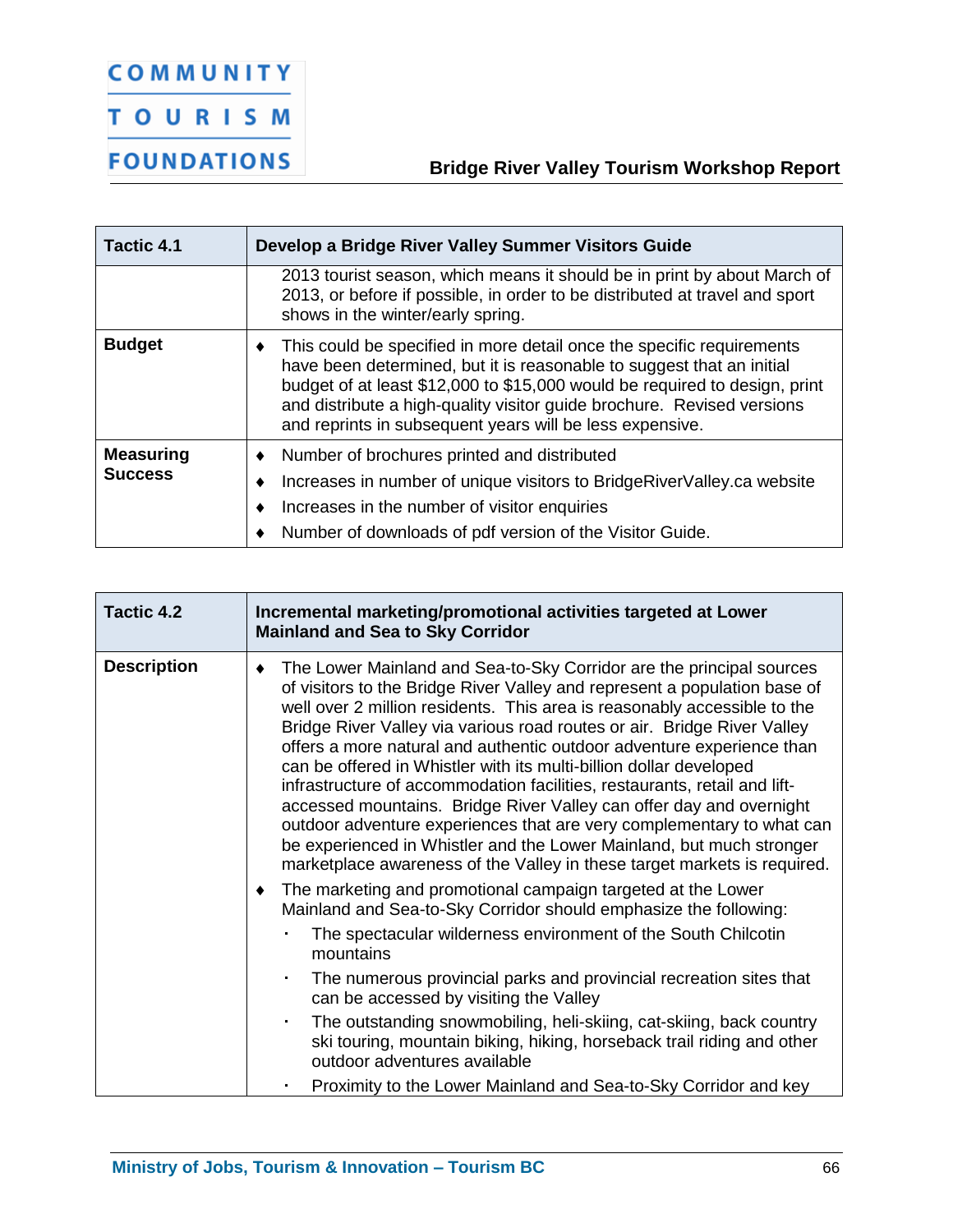**TOURISM** 

**FOUNDATIONS** 

| <b>Tactic 4.2</b>               | Incremental marketing/promotional activities targeted at Lower<br><b>Mainland and Sea to Sky Corridor</b>                                                                                                                                 |
|---------------------------------|-------------------------------------------------------------------------------------------------------------------------------------------------------------------------------------------------------------------------------------------|
|                                 | access routes and modes of transport                                                                                                                                                                                                      |
|                                 | Major tourist facilities available in the Valley including a full range of<br>٠<br>different types of roofed accommodation facilities                                                                                                     |
|                                 | Major tourist operators offering packages and outdoor adventure<br>٠<br>programs in the Valley including Chilcotin Holidays, Tyax<br>Adventures, Whitecap Alpine, Backcountry Snowcats and Totally<br><b>Awesome Adventures</b>           |
|                                 | The campaign may include attendance at travel and sport shows in<br>the Lower Mainland and Sea-to-Sky Corridor, distribution of<br>brochures such as the new Visitors Guide, media relations activities,<br>and selective advertisements. |
| <b>Specific</b><br>Initiatives/ | Initially various aspects of the campaign will need to be planned out<br>٠<br>including the following:                                                                                                                                    |
| <b>Actions</b>                  | An overall media relations strategy and specific activities which<br>would help to launch and sustain the campaign                                                                                                                        |
|                                 | Development of special offers and packages that could be placed on<br>٠<br>the HelloBC website and included in cooperative advertising                                                                                                    |
|                                 | Appropriate blogging activities on the BridgeRiverValley.ca website<br>and HelloBC website                                                                                                                                                |
|                                 | Development of an ongoing flow of material for major social network<br>٠<br>sites including Facebook, YouTube, Twitter and Flickr                                                                                                         |
|                                 | Inter-relationships with marketing and promotional activities of<br>٠<br><b>CCCTA and Tourism BC.</b>                                                                                                                                     |
|                                 | Steps required to develop and implement the incremental<br>٠<br>marketing/promotion campaign include:                                                                                                                                     |
|                                 | Initial preparation of an overall marketing plan and media plan for the<br>campaign, working in consultation with CCCTA and Tourism BC.                                                                                                   |
|                                 | Working with CCCTA to design and implement the media relations<br>component of the campaign, including hosting of travel writers and<br>possibly selected tour operators.                                                                 |
|                                 | Design of cooperative advertisements featuring packages and<br>special offers of tourist operator partners.                                                                                                                               |
|                                 | Depending upon what is affordable, advertisements placed in such<br>publications as The Pique, Whistler Question, Georgia Straight and<br>Vancouver Sun Travel Section may have merit.                                                    |
|                                 | The new Bridge River Valley Visitors Guide, when developed, should<br>be distributed in Pemberton, Whistler, Squamish and Tourism<br>Vancouver Visitor Centres, as well as other visitor centres within the                               |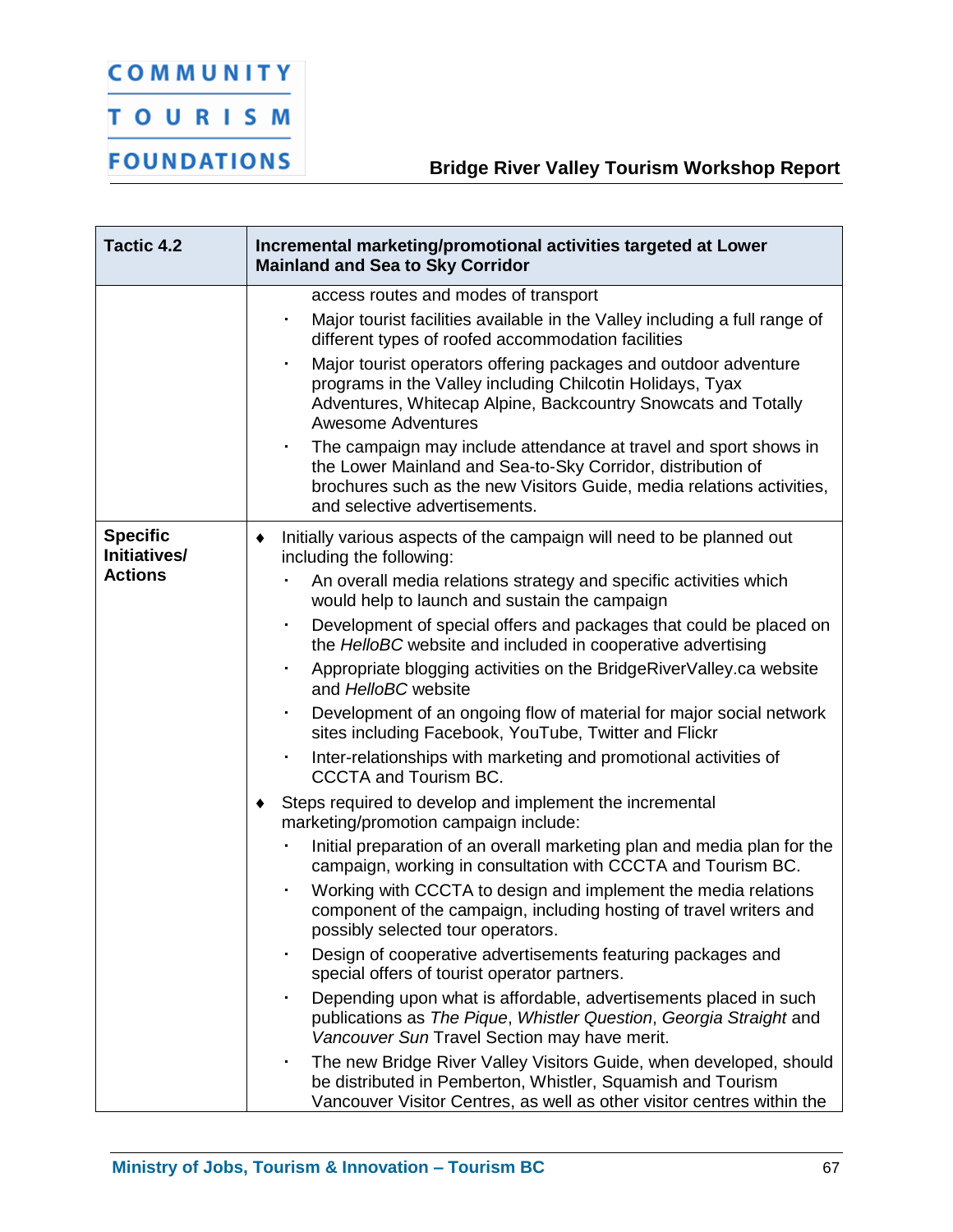## **TOURISM**

## **FOUNDATIONS**

## **Bridge River Valley Tourism Workshop Report**

| <b>Tactic 4.2</b>                  | Incremental marketing/promotional activities targeted at Lower<br><b>Mainland and Sea to Sky Corridor</b>                                                                                                 |
|------------------------------------|-----------------------------------------------------------------------------------------------------------------------------------------------------------------------------------------------------------|
|                                    | Lower Mainland and Sea-to-Sky Corridor.                                                                                                                                                                   |
|                                    | Apply for and secure funding for this incremental<br>marketing/promotional campaign through CTO, CCCTA and the<br>Northern Trust, as appropriate.                                                         |
| Rationale/<br><b>Objective</b>     | To create a stronger awareness in the Sea-to-Sky Corridor and Lower<br>$\bullet$<br>Mainland of the Bridge River Valley and the winter and summer tourism<br>and outdoor adventure experiences it offers. |
|                                    | To draw a larger number of visitors from this lucrative market of more<br>٠<br>than 2 million people.                                                                                                     |
| <b>Responsibility</b>              | BRVEDS would spearhead the initiative for the Valley, working in close<br>$\bullet$<br>consultation with CCCTA and Tourism BC.                                                                            |
|                                    | Tourist operators in the Valley would participate in the cooperative<br>٠<br>advertising and media relations components of the program.                                                                   |
| <b>Timing</b>                      | This initiative could be launched for the summer season of 2013, but<br>$\bullet$<br>planning would be required during the winter of 2012-13.                                                             |
| <b>Budget</b>                      | To make an impact in this large marketplace it is likely that a minimum<br>$\bullet$<br>investment in range of \$20,000 to \$25,000 would be required.                                                    |
|                                    | The actual budget would depend on the details of the marketing and<br>٠<br>promotional campaign that is actually developed.                                                                               |
| <b>Measuring</b><br><b>Success</b> | Increases in number of unique visitors to the BridgeRiverValley.ca<br>٠<br>website                                                                                                                        |
|                                    | Increasing number of referrals/links to websites of tourist operators that<br>٠<br>participate in cooperative advertising and media relations activities.                                                 |

## <span id="page-69-0"></span>*31B***Continuing Existing Tourism Initiatives**

It is important that the Bridge River Valley continues with its existing tourism initiatives that are already contributing to the Valley's awareness as a tourism destination. These include the following:

 **Continue to maintain, update and upgrade the BridgeRiverValley.ca website.** As noted earlier the website provides comprehensive tourism information about the Valley and has both summer and winter components. Further enhancements with additional photos, videos and blogging are always helpful, as well as updating any narrative, listings and directories.